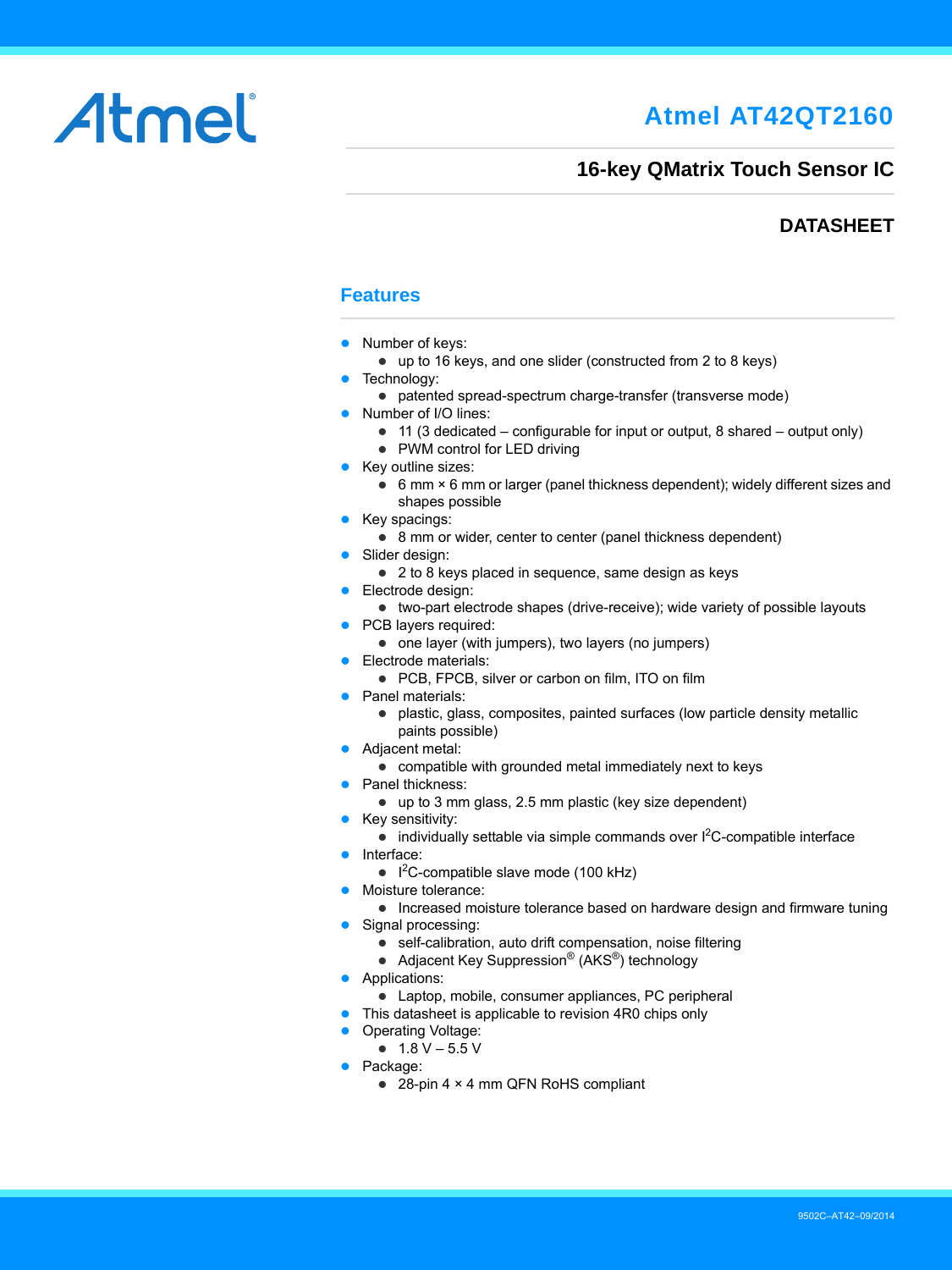## **1. Pinout and Schematic**

## **1.1 Pinout Configuration**



## **1.2 Pinout Descriptions**

#### **Table 1-1. Pin Listing**

| Pin            | <b>Name</b>       | <b>Type</b>  | <b>Comments</b>                     | If Unused, Connect<br>To |
|----------------|-------------------|--------------|-------------------------------------|--------------------------|
| 1              | GPIO <sub>2</sub> | $II$         | General purpose input/output 2      |                          |
| $\overline{2}$ | GPIO <sub>3</sub> | $II$         | General purpose input/output 3      |                          |
| 3              | Vdd               | $\mathsf{P}$ | Power                               |                          |
| 4              | <b>Vss</b>        | P            | Supply ground                       |                          |
| 5              | X <sub>6</sub>    | $\Omega$     | X matrix drive line / shared GPO X6 | Leave open               |
| 6              | X7                | $\Omega$     | X matrix drive line / shared GPO X7 | Leave open               |
| 7              | <b>CHANGE</b>     | <b>OD</b>    | State change notification           | Leave open               |
| 8              | Vref              | P            | Supply ground                       |                          |
| 9              | <b>SMP</b>        | $\circ$      | Sample output.                      |                          |
| 10             | X <sub>0</sub>    | $\Omega$     | X matrix drive line / shared GPO X0 | Leave open               |
| 11             | X1                | $\circ$      | X matrix drive line / shared GPO X1 | Leave open               |

**Atmel**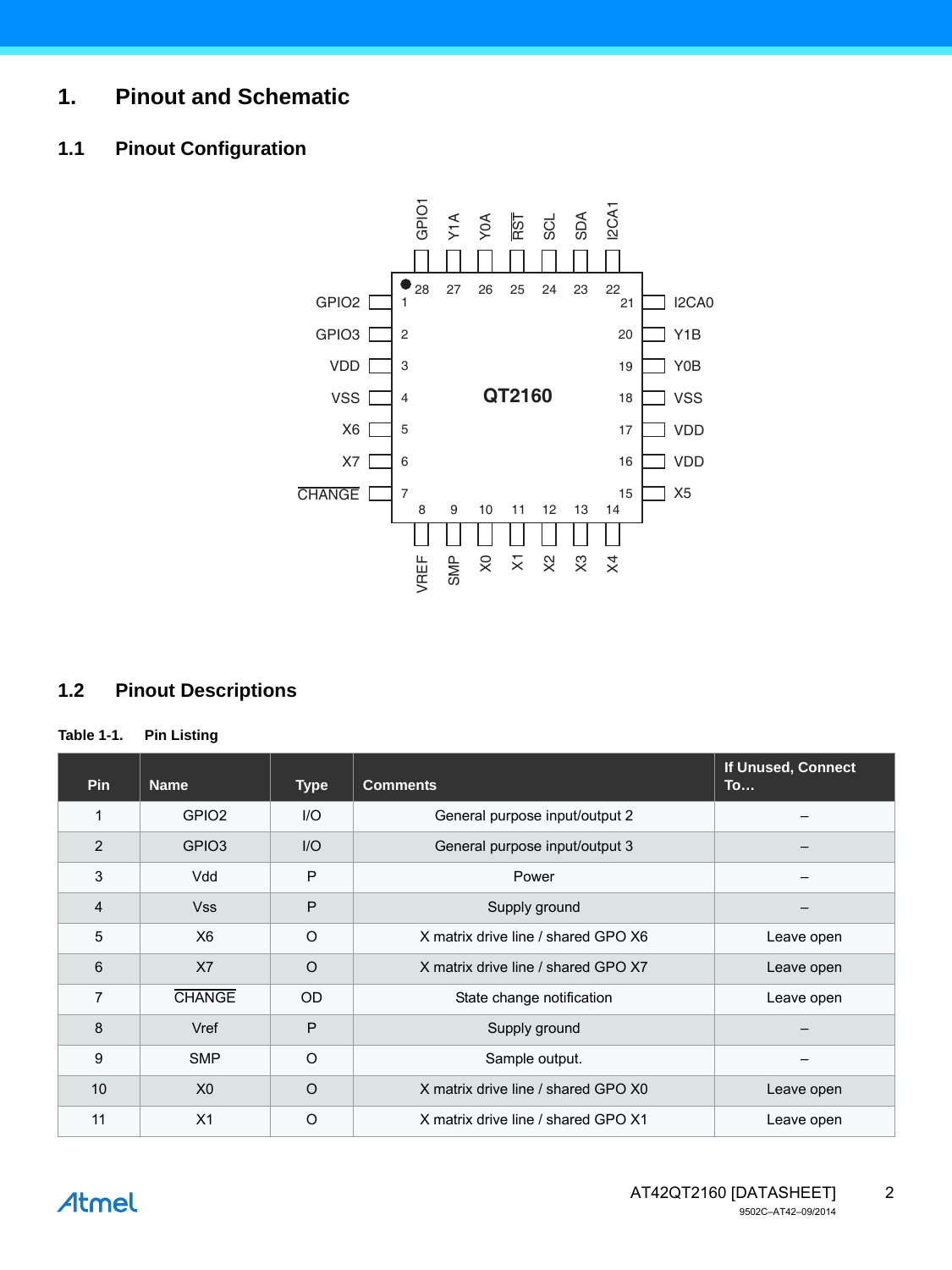#### **Table 1-1. Pin Listing (Continued)**

| Pin | <b>Name</b>      | <b>Type</b>  | <b>Comments</b>                           | If Unused, Connect<br><b>To</b> |
|-----|------------------|--------------|-------------------------------------------|---------------------------------|
| 12  | X <sub>2</sub>   | $\circ$      | X matrix drive line / shared GPO X2       | Leave open                      |
| 13  | X3               | $\circ$      | X matrix drive line / shared GPO X3       | Leave open                      |
| 14  | X4               | $\circ$      | X matrix drive line / shared GPO X4       | Leave open                      |
| 15  | X <sub>5</sub>   | $\circ$      | X matrix drive line / shared GPO X5       | Leave open                      |
| 16  | Vdd              | $\mathsf{P}$ | Power                                     |                                 |
| 17  | Vdd              | P            | Power                                     |                                 |
| 18  | <b>Vss</b>       | P            | Supply ground                             |                                 |
| 19  | Y0B              | I/O          | Y line connection                         | Leave open                      |
| 20  | Y <sub>1</sub> B | I/O          | Y line connection                         | Leave open                      |
| 21  | I2CA0            | I            | $I2C$ address select                      |                                 |
| 22  | I2CA1            | I            | $I2C$ address select                      |                                 |
| 23  | <b>SDA</b>       | <b>OD</b>    | Serial Interface Data                     |                                 |
| 24  | <b>SCL</b>       | <b>OD</b>    | Serial Interface Clock                    |                                 |
| 25  | RST              |              | Reset low; has internal 30k - 60k pull-up | Leave open or Vdd               |
| 26  | Y0A              | I/O          | Y line connection                         | Leave open                      |
| 27  | Y <sub>1</sub> A | I/O          | Y line connection                         | Leave open                      |
| 28  | GPIO1            | I/O          | General purpose input/output 1            |                                 |

I Input only O Output only, push-pull I/O Input/output

OD Open drain output P Ground or power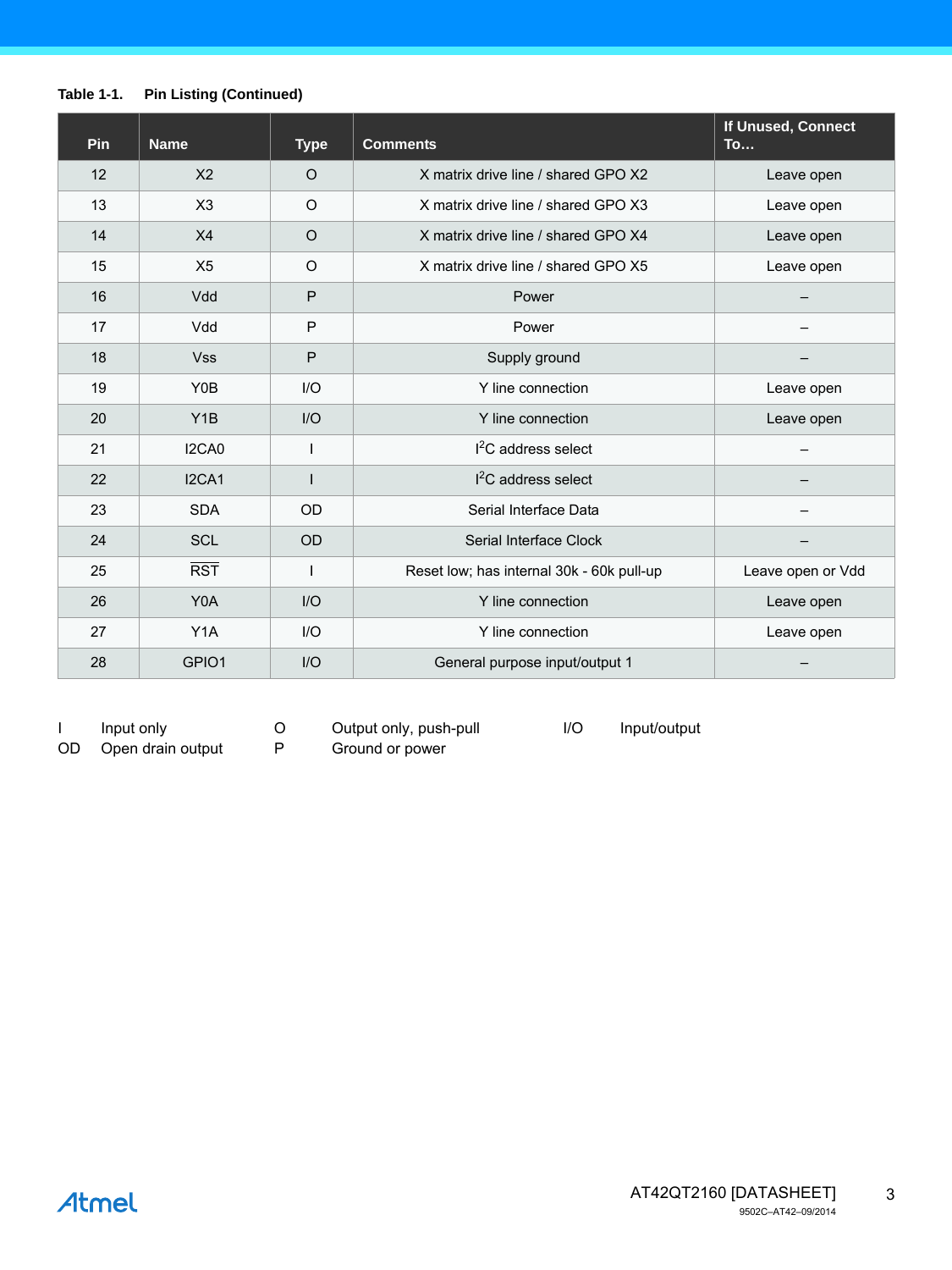## **1.3 Schematic**

#### **Figure 1-1. Typical Circuit**



Check the following sections for component values:

- [Section 3.3 on page 8](#page-7-0): Cs capacitors (Cs0 Cs1)
- [Section 3.5 on page 10:](#page-9-0) Sample resistors (Rs0 Rs1)
- [Section 3.7 on page 10:](#page-9-1) Matrix resistors (Rx0 Rx7, Ry0 Ry1)
- [Section 3.11 on page 15:](#page-14-0) Voltage levels
- [Section 5.4 on page 22:](#page-21-0) SDA, SCL pull-up resistors (Rp)
- [Section 5.5 on page 22:](#page-21-1) CHANGE resistor (Rchg)
- [Section 5.2 on page 21:](#page-20-0)  $I^2C$  addresses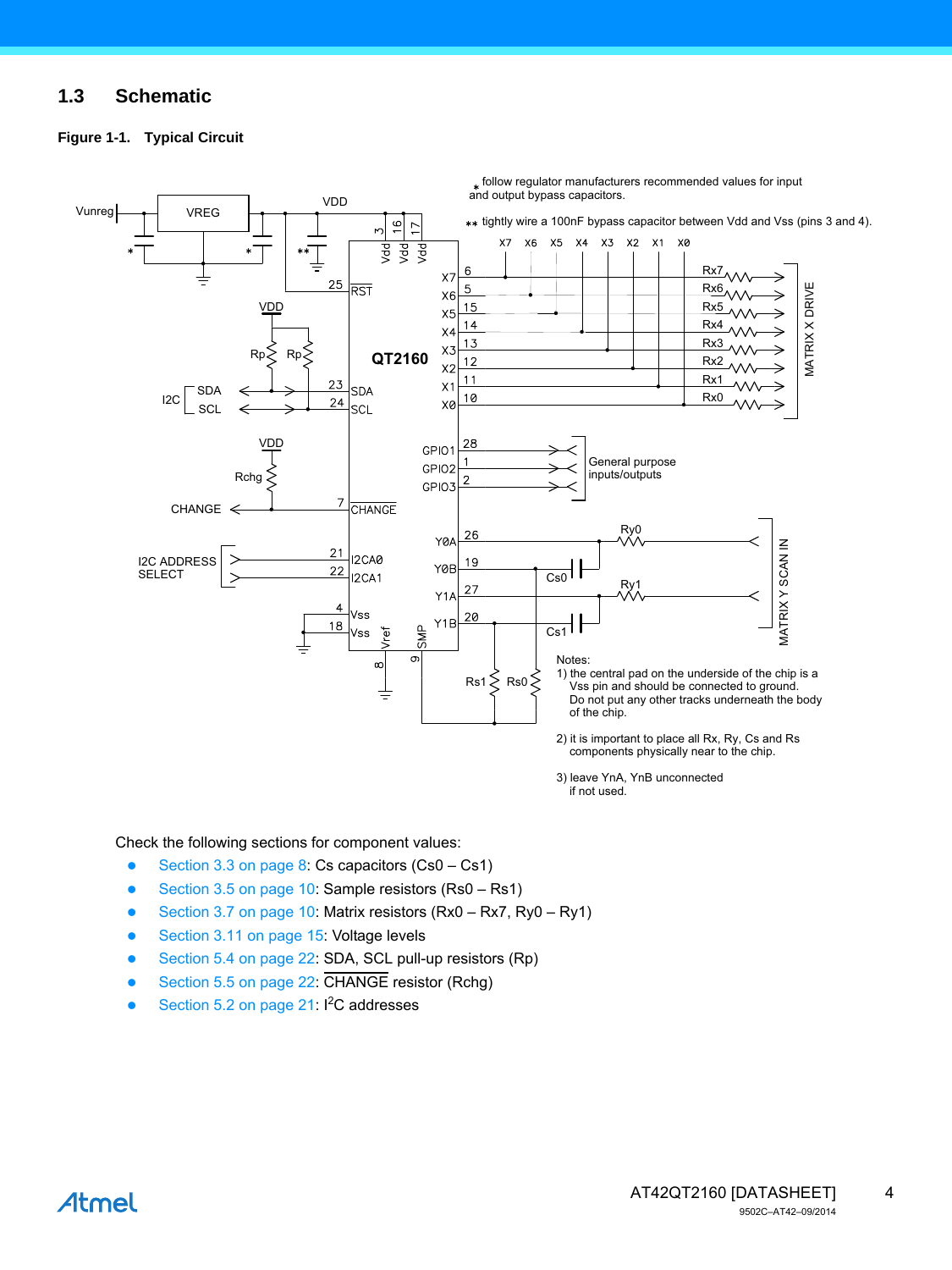<span id="page-4-0"></span>

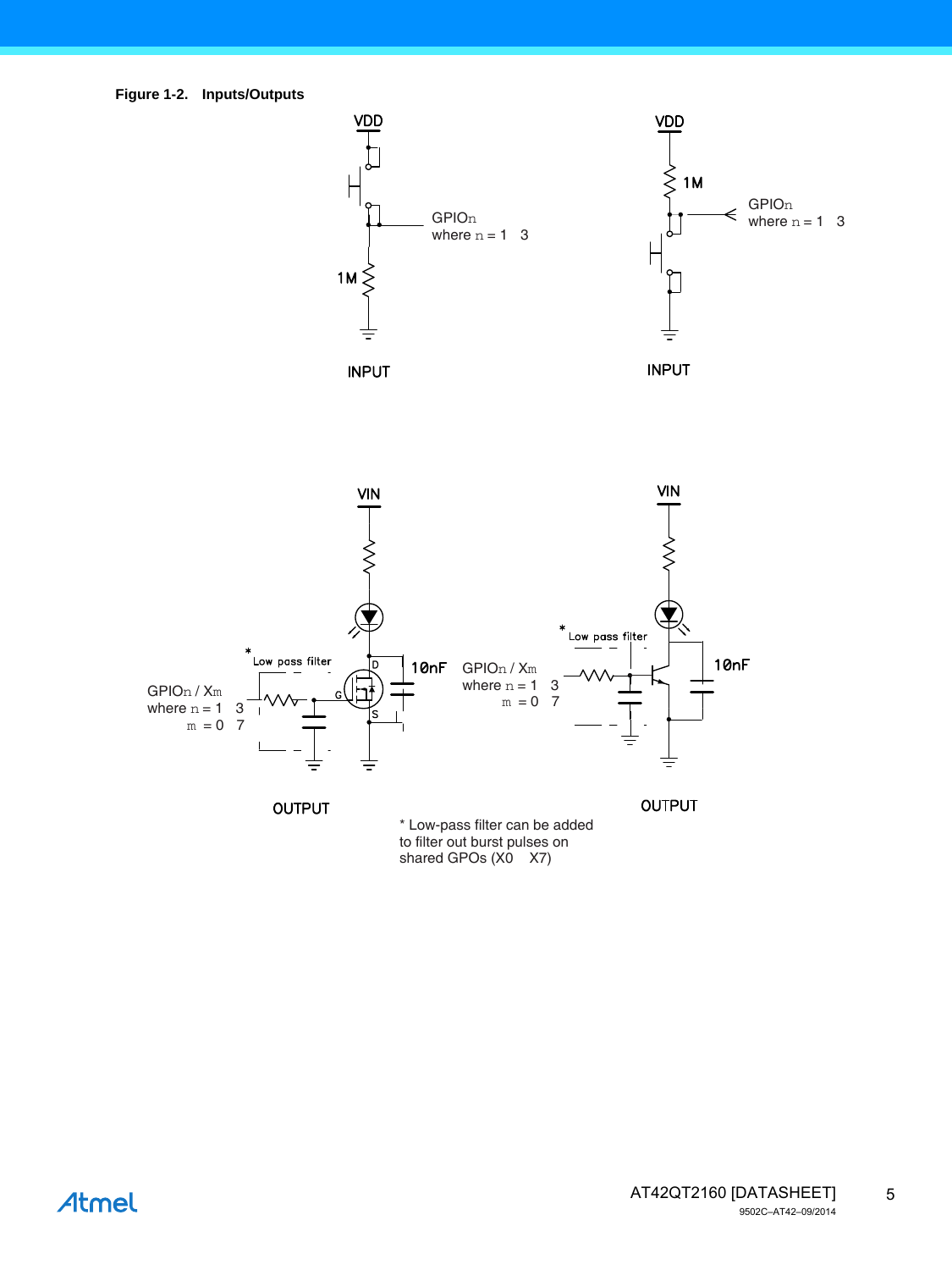## **2. Overview**

## **2.1 Introduction**

The AT42QT2160-MMU (QT2160) is designed for use with up to 16 keys and a slider (constructed from 2 keys up to 8 keys). There are three dedicated General Purpose Input/Outputs (GPIOs) which can be used as inputs for mechanical switches or as driven outputs. There are eight shared General Purpose Outputs (GPOs) (X0 – X7) which are driven outputs only. There is PWM control for each GPIO/GPOs.

[The QT2160 device is a digital burst mode charge-transfer \(QT™\) sensor designed specifically for matrix layout](http://www.qprox.com) touch controls; it includes all signal processing functions necessary to provide stable sensing under a wide variety of changing conditions. Only a few external parts are required for operation. The entire circuit can be built within a few square centimeters of single-sided PCB area. CEM-1 and FR1 punched, single-sided materials can be used for the lowest possible cost. The PCB rear can be mounted flush on the back of a glass or plastic panel using a conventional adhesive, such as 3M VHB two-sided adhesive acrylic film.

The QT2160 technology employs transverse charge-transfer sensing electrode designs which can be made very compact and are easily wired. Charge is forced from an emitting electrode into the overlying panel dielectric, and then collected on a receiver electrode (see Figure  $2-1$ ). This directs the charge into a sampling capacitor which is then converted directly to digital form, without the use of amplifiers.

The keys are configured in a matrix format that minimizes the number of required scan lines and device pins. The key electrodes can be designed into a conventional Printed Circuit Board (PCB) or Flexible Printed Circuit Board (FPCB) as a copper pattern, or as printed conductive ink on plastic film.

The device uses an I<sup>2</sup>C-compatible interface to allow key data to be extracted and to permit individual key parameter setup. The command structure is designed to minimize the amount of data traffic while maximizing the amount of information conveyed.

In addition to normal operating and setup functions the device can also report back actual signal strengths.



## <span id="page-5-0"></span>**Figure 2-1. Field Flow Between X and Y Elements**

## **2.2 Keys and Slider**

The QT2160 is capable of a maximum of 16 keys. These can be located anywhere within an electrical grid of eight X and two Y scan lines.

A lesser number of enabled keys will cause any unused acquisition burst time slots to be pared from the sampling sequence, to optimize acquire speed and lessen power consumption. Thus, if only eight keys are actually enabled, only eight timeslots are used for scanning.

Additional processing can be done on the keys to form a slider. The slider must start at X0 and use only Y0. The slider can consist of a minimum of two keys and a maximum of eight keys.

## **2.3 Enabling/Disabling Keys**

Keys can be enabled by setting a non-zero burst length. A zero burst length disables the key.

## Atmel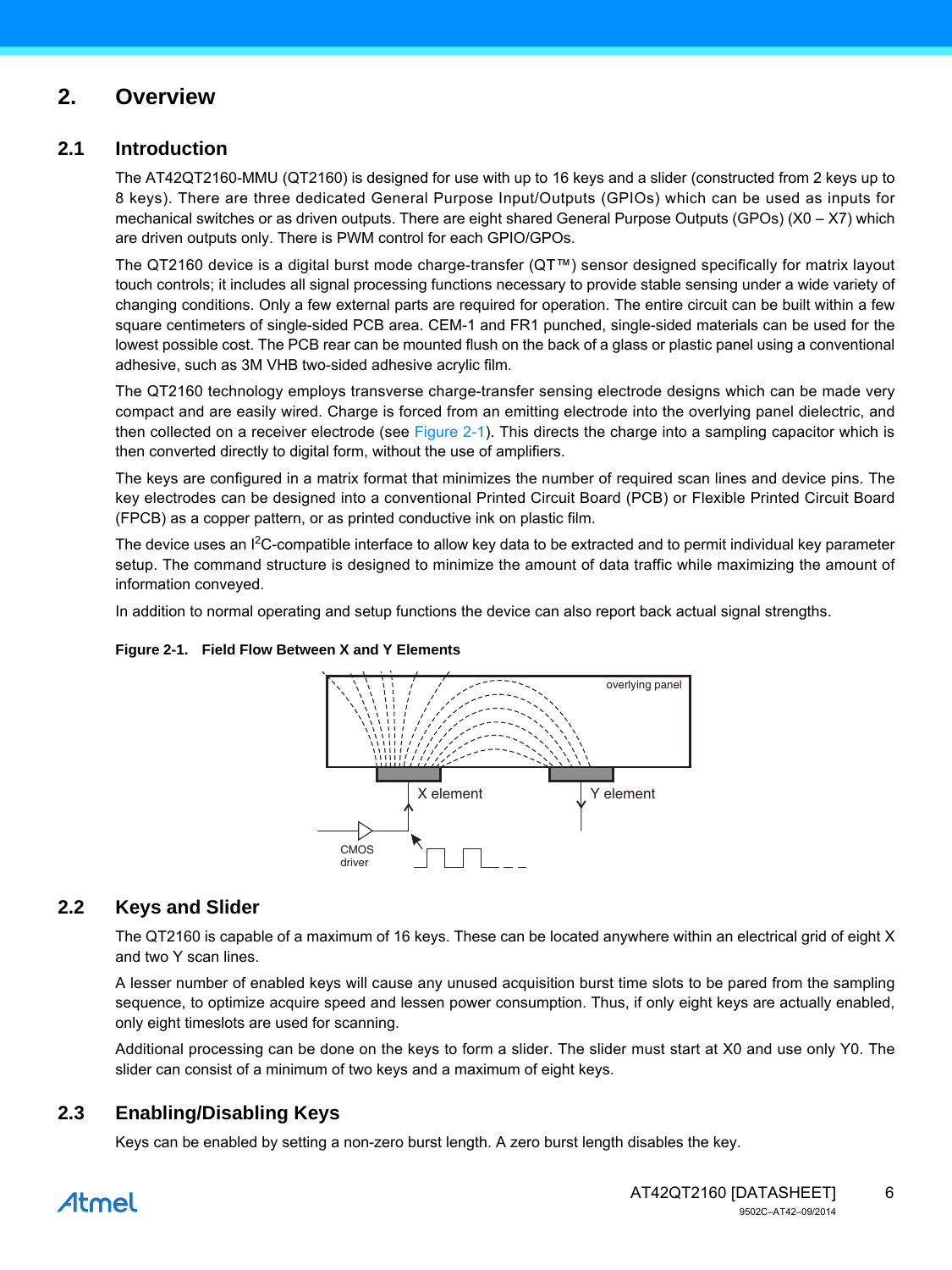## **2.4 Moisture Tolerance**

The presence of water (condensation, sweat, spilt water, and so on) on a sensor can alter the signal values measured and thereby affect the performance of any capacitive device. The moisture tolerance of QTouch devices can be improved by designing the hardware and fine-tuning the firmware following the recommendations in the application note Atmel *AVR3002: Moisture Tolerant QTouch Design* [\(](http//www.atmel.com/Images/doc42017.pdf)www.atmel.com/Images/doc42017.pdf).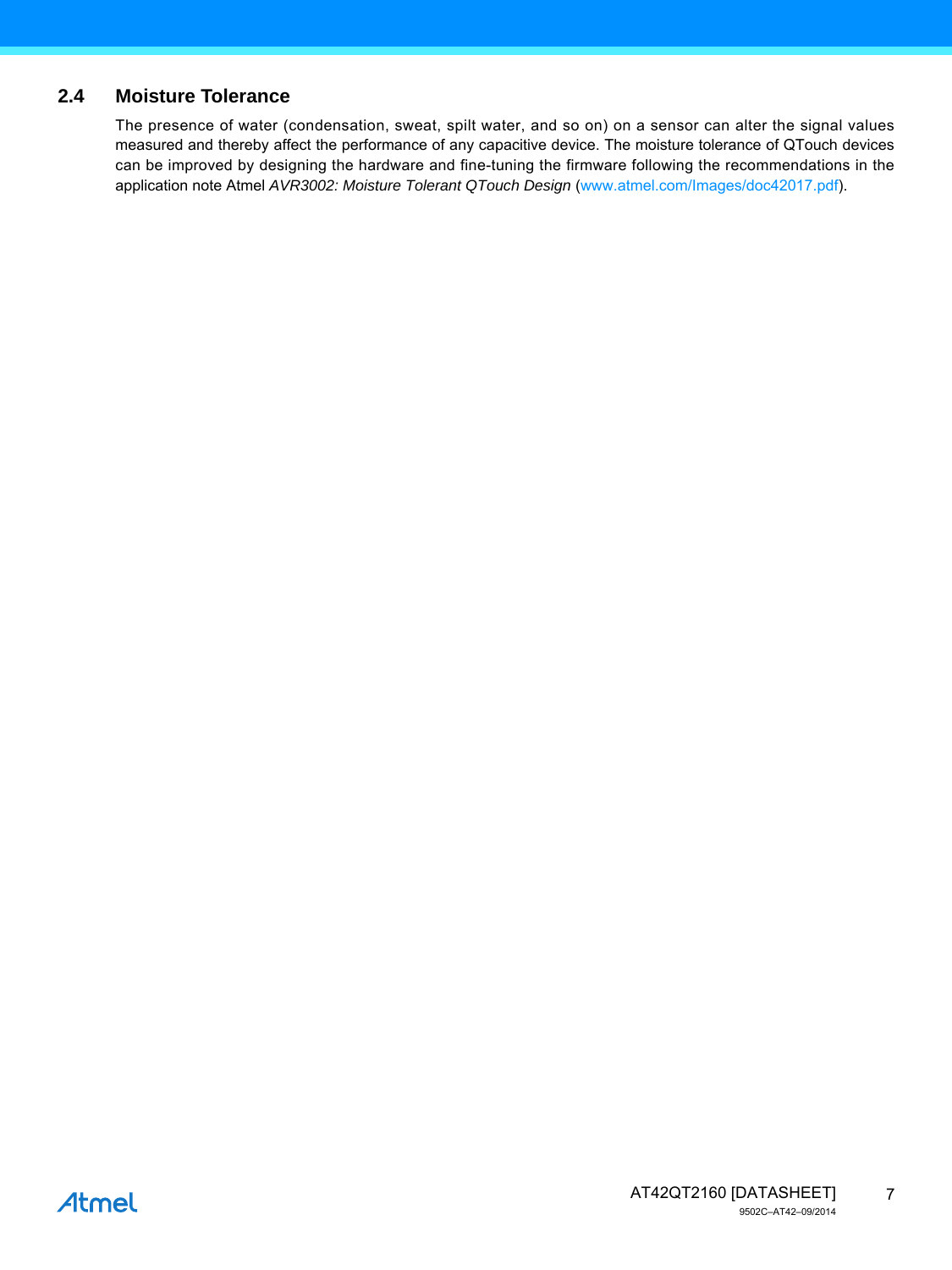## **3. Hardware and Functional**

## **3.1 Matrix Scan Sequence**

The circuit operates by scanning each key sequentially, key by key. Key scanning begins with location  $X = 0$ ,  $Y = 0$ (key 0). X axis keys are known as *rows* while Y axis keys are referred to as *columns* although this has no reflection on actual wiring. Keys are scanned sequentially by row, for example the sequence X0Y0 X1Y0 … X7Y0, X0Y1, X1Y1... and so on. Keys are also numbered from 0 – 15. Key 0 is located at X0Y0. [Table 3-1](#page-7-1) shows the key numbering.

|                      | X7 | X <sub>6</sub> | <b>X5</b> | X <sub>4</sub> | X3             | X <sub>2</sub> | X <sub>1</sub>                | $\mathbf{v}$<br>ハザ |         |
|----------------------|----|----------------|-----------|----------------|----------------|----------------|-------------------------------|--------------------|---------|
| Y <sub>0</sub>       |    |                |           |                | ◡              | ◠<br>-         |                               |                    | Key     |
| <b>V<sub>4</sub></b> | 15 | 14             | 13        | $\sim$<br>$-$  | $\overline{A}$ | $\sim$ $\sim$  | u<br>$\overline{\phantom{a}}$ | ◡                  | numbers |

<span id="page-7-1"></span>

Each key is sampled in a burst of acquisition pulses whose length is determined by the Setups parameter BL ([Table](#page-35-0)  $7-1$  on page  $36$ ); this can be set on a per-key basis. A burst is completed entirely before the next key is sampled; at the end of each burst the resulting signal is converted to digital form and processed. The burst length directly impacts key gain; each key can have a unique burst length in order to allow tailoring of key sensitivity on a key-by-key basis.

## **3.2 Burst Paring**

Keys that are disabled by setting their burst length to zero have their bursts removed from the scan sequence to save scan time and thus power. The QT2160 operates on a fixed 16 ms cycle and will go to sleep after all acquisitions and processing is done till the next 16ms cycle starts. As a consequence, the fewer keys, the less power is consumed.

## <span id="page-7-0"></span>**3.3 Cs Sample Capacitor Operation**

Cs capacitors (Cs0 – Cs1) absorb charge from the key electrodes on the rising edge of each X pulse. On each falling edge of X, the Y matrix line is clamped to ground to allow the electrode and wiring charges to neutralize in preparation for the next pulse. With each X pulse charge accumulates on Cs causing a staircase increase in its differential voltage.

After the burst completes, the device clamps the Y line to ground causing the opposite terminal to go negative. The charge on Cs is then measured using an external resistor to ramp the negative terminal upwards until a zero crossing is achieved. The time required to zero cross becomes the measurement result.

The Cs capacitors should be connected as shown in Figure 1-1 on page 4. The value of these capacitors is not critical but 4.7 nF is recommended for most cases. They should be 10% X7R ceramic. If the transverse capacitive coupling from X to Y is large enough the voltage on a Cs capacitor can saturate, destroying gain. In such cases the burst length should be reduced and/or the Cs value increased. See [Section 3.4](#page-7-2).

If a Y line is not used its corresponding Cs capacitor may be omitted and the pins left floating.

## <span id="page-7-2"></span>**3.4 Sample Capacitor Saturation**

Cs voltage saturation at a pin YnB is shown in [Figure 3.5](#page-9-0). Saturation begins to occur when the voltage at a YnB pin becomes more negative than –0.25 V at the end of the burst. This nonlinearity is caused by excessive voltage accumulation on Cs inducing conduction in the pin protection diodes. This badly saturated signal destroys key gain and introduces a strong thermal coefficient which can cause phantom detection. The cause of this is either from the burst length being too long, the Cs value being too small, or the X-Y transfer coupling being too large. Solutions include loosening up the key structure interleaving, more separation of the X and Y lines on the PCB, increasing Cs, and decreasing the burst length.

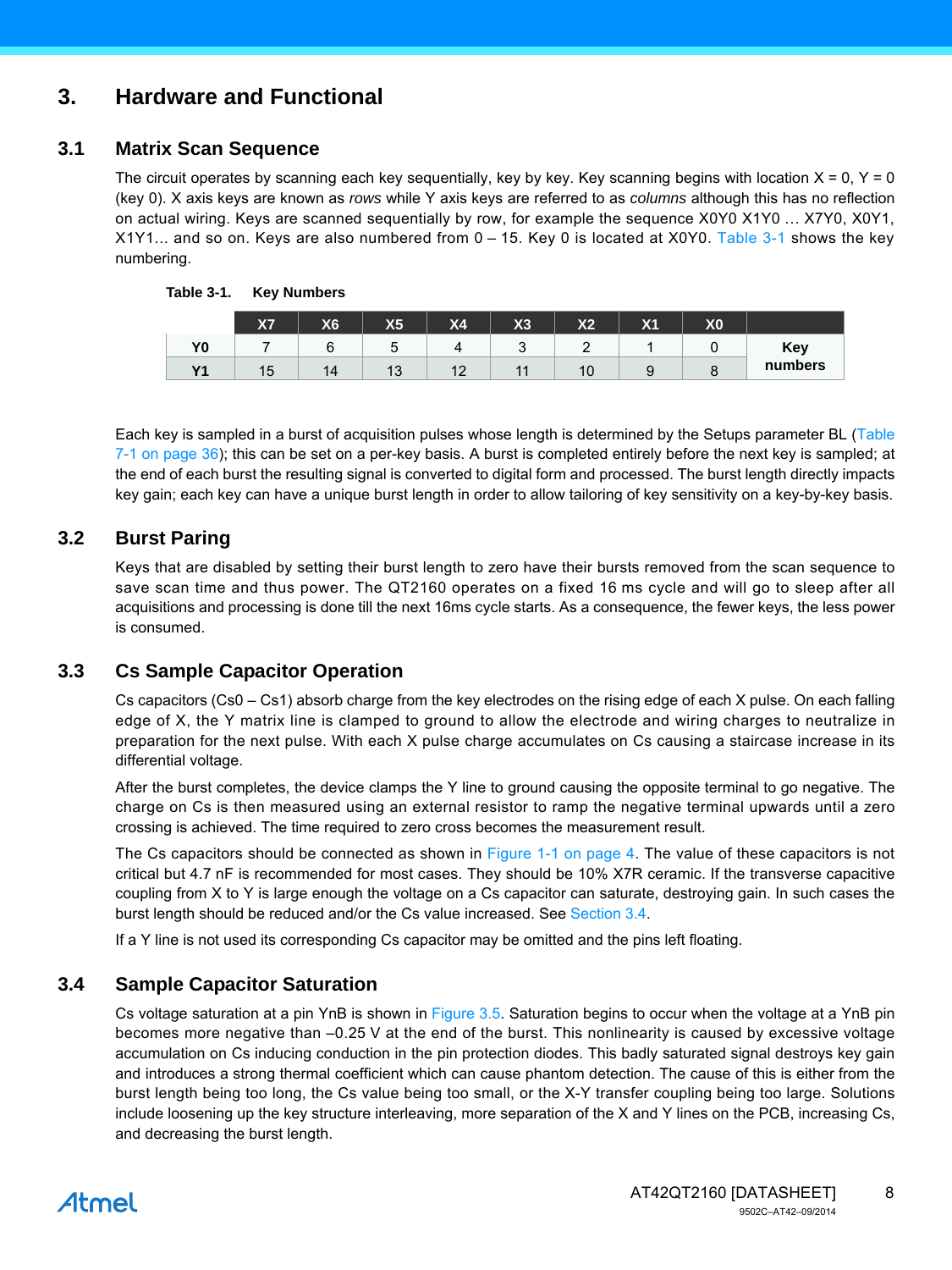

Increasing Cs will make the part slower; decreasing burst length will make it less sensitive. A better PCB layout and a looser key structure (up to a point) have no negative effects.

Cs voltages should be observed on an oscilloscope with the matrix layer bonded to the panel material; if the Rs side of any Cs ramps more negative than –0.25 V during any burst (not counting overshoot spikes which are probe artifacts), there is a potential saturation problem.

#### **Figure 3-2. VCs – Poor Gain, Nonlinear During Burst**



[Figure 3.5](#page-9-0) shows a defective waveform similar to that of [Figure 3.5](#page-9-0), but in this case the distortion is caused by excessive stray capacitance coupling from the Y line to AC ground; for example, from running too near and too far alongside a ground trace, ground plane, or other traces. The excess coupling causes the charge-transfer effect to dissipate a significant portion of the received charge from a key into the stray capacitance. This phenomenon is more subtle; it can be best detected by increasing BL to a high count and watching what the waveform does as it descends towards and below –0.25 V. The waveform will appear deceptively straight, but it will slowly start to flatten even before the –0.25 V level is reached.



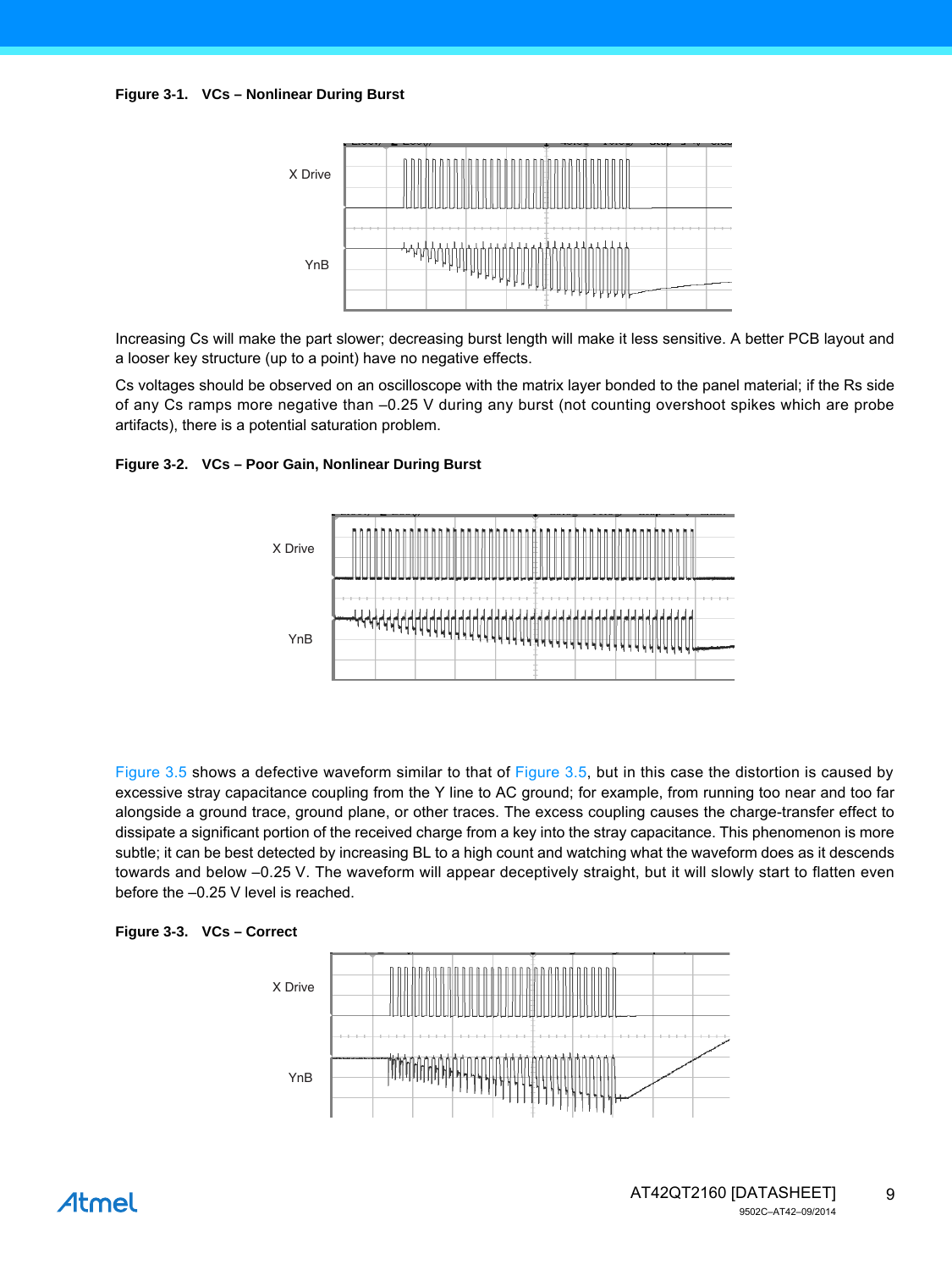A correct waveform is shown in [Figure 3.5 on page 10](#page-9-0). Note that the bottom edge of the bottom trace is substantially straight (ignoring the downward spikes).

Unlike other QT circuits, the Cs capacitor values on QT2160 devices have no effect on conversion gain. However, they do affect conversion time.

Unused Y lines should be left open.

### <span id="page-9-0"></span>**3.5 Sample Resistors**

The sample resistors (Rs0 – Rs1) are used to perform single-slope ADC conversion of the acquired charge on each Cs capacitor. These resistors directly control acquisition gain; larger values of Rs will proportionately increase signal gain. For most applications Rs should be 1 M $\Omega$ . Unused Y lines do not require an Rs resistor.

### **3.6 Signal Levels**

The signal values should normally be in the range of 200 to 750 counts with properly designed key shapes and values of Rs. However, long adjacent runs of X and Y lines can also artificially boost the signal values, and induce signal saturation; this is to be avoided. The X-to-Y coupling should come mostly from intra-key electrode coupling, not from stray X-to-Y trace coupling.

The signal swing from the smallest finger touch should preferably exceed 8 counts, with 12 being a reasonable target. The signal threshold setting (NTHR) should be set to a value guaranteed to be less than the signal swing caused by the smallest touch.

Increasing the burst length (BL) parameter will increase the signal strengths, as will increasing the sampling resistor (Rs) values.

### <span id="page-9-1"></span>**3.7 Matrix Series Resistors**

The X and Y matrix scan lines can use series resistors (Rx0 – Rx7 and Ry0 – Ry1 respectively) for improved EMC performance (Figure 1-1 on page 4).

X drive lines require Rx in most cases to reduce edge rates and thus reduce RF emissions. Values range from 1  $k\Omega$ to 20 k $\Omega$ , typically 1 k $\Omega$ .

Y lines need Ry to reduce EMC susceptibility problems and in some extreme cases, ESD. Typical Y values are about 1 k $\Omega$ . Y resistors act to reduce noise susceptibility problems by forming a natural low-pass filter with the Cs capacitors.

It is essential that the Rx and Ry resistors and Cs capacitors be placed very close to the chip. Placing these parts more than a few millimeters away opens the circuit up to high frequency interference problems (above 20 MHz) as the trace lengths between the components and the chip start to act as RF antennae.

The upper limits of Rx and Ry are reached when the signal level and hence key sensitivity are clearly reduced. The limits of Rx and Ry will depend on key geometry and stray capacitance, and thus an oscilloscope is required to determine optimum values of both.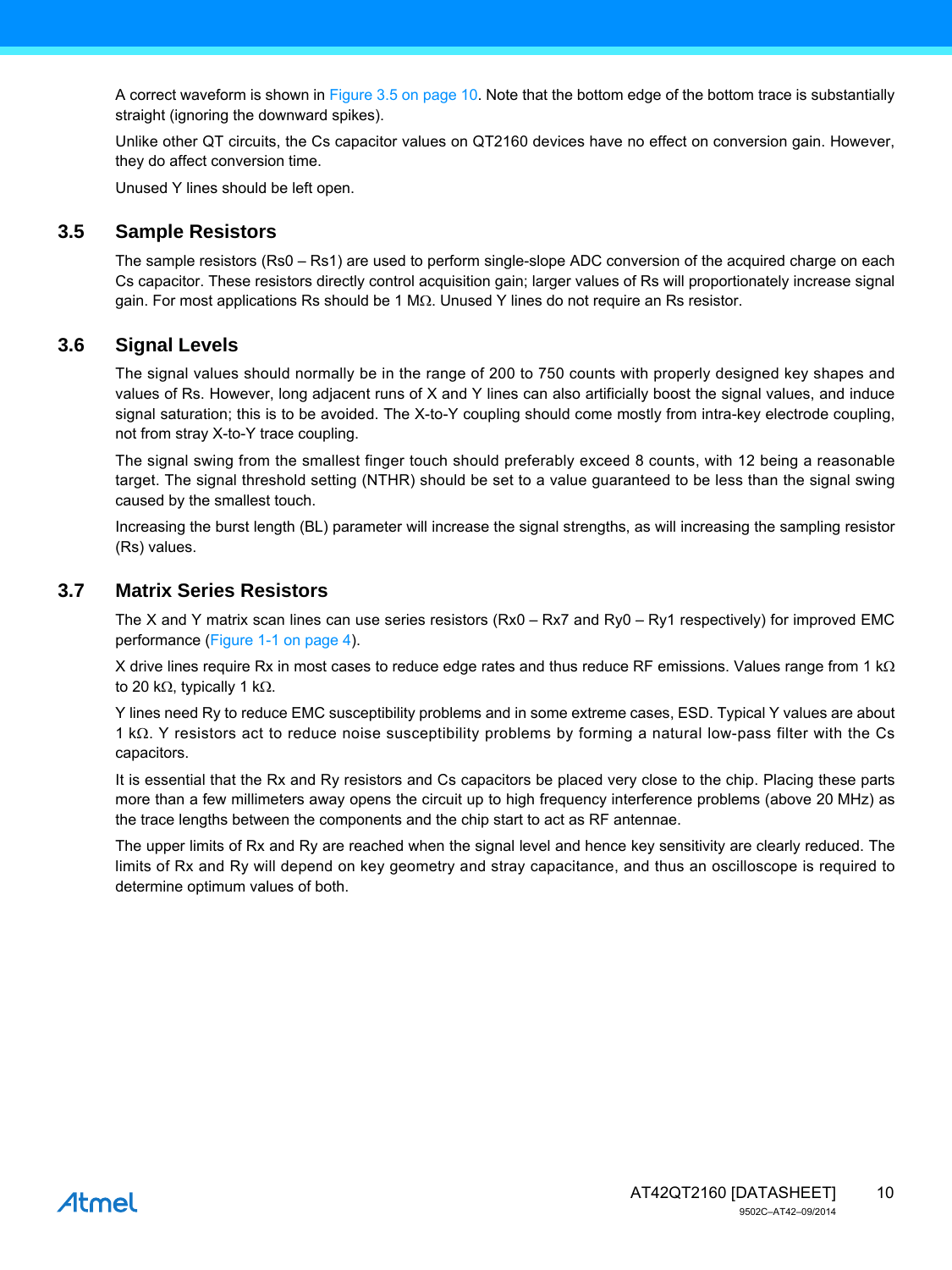<span id="page-10-0"></span>



Dwell time is the duration in which charge coupled from X to Y is captured ([Figure 3-4 on page 11](#page-10-0)). Increasing Rx values will cause the leading edge of the X pulses to increasingly roll off, causing the loss of captured charge (and hence loss of signal strength) from the keys.

The dwell time is a minimum of 250 ns. If the X pulses have not settled within 250 ns, key gain will be reduced; if this happens, either the stray capacitance on the X line(s) should be reduced (by a layout change, for example by reducing X line exposure to nearby ground planes or traces), or, the Rx resistor needs to be reduced in value (or a combination of both approaches).

One way to determine X line settling time is to monitor the fields using a patch of metal foil or a small coin over the key ([Figure 3-5 on page 11\)](#page-10-1). Only one key along a particular X line needs to be observed, 250 ns dwell time should exceed the observed 95% settling of the X-pulse by 25% or more.

In almost all cases, Ry should be set equal to Rx, which will ensure that the charge on the Y line is fully captured into the Cs capacitor.



#### <span id="page-10-1"></span>**Figure 3-5. Probing X-Drive Waveforms With a Coin**

## Atmel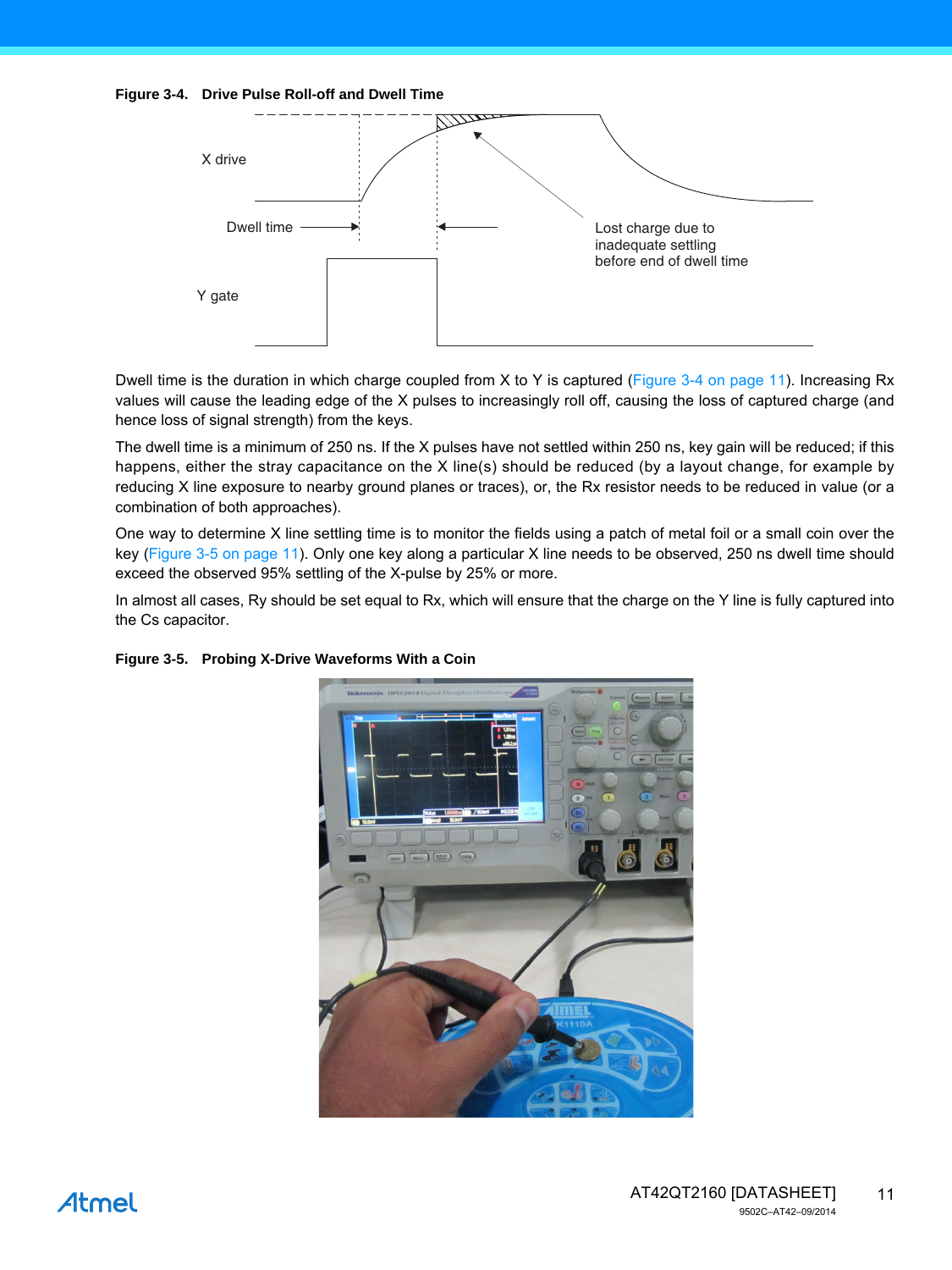## **3.8 Key Design**

Circuits can be constructed out of a variety of materials including conventional FR-4, Flexible Printed Circuit Boards (FPCB), silver silk-screened on PET plastic film, and even inexpensive punched single-sided CEM-1 and FR-2.

The actual internal pattern style is not as important as the need to achieve regular X and Y widths and spacings of sufficient size to cover the desired graphical key area or a little bit more; ~3mm oversize is acceptable in most cases, since the key's electric fields drop off near the edges anyway. The overall key size can range from 6 mm x 6 mm up to 100 mm x 100 mm but these are not hard limits. The keys can be any shape including round, rectangular, square, etc. The internal pattern can be interdigitated as shown in [Figure 3-6](#page-12-0).

For small, dense keypads, electrodes such as shown in the lower half of [Figure 3-6](#page-12-0) can be used. Where the panels are thin (under 2 mm thick) the electrode density can be quite high.

For better surface moisture suppression, the outer perimeter of X should be as wide as possible, and there should be no ground planes near the keys. The variable *T* in this drawing represents the total thickness of all materials that the keys must penetrate.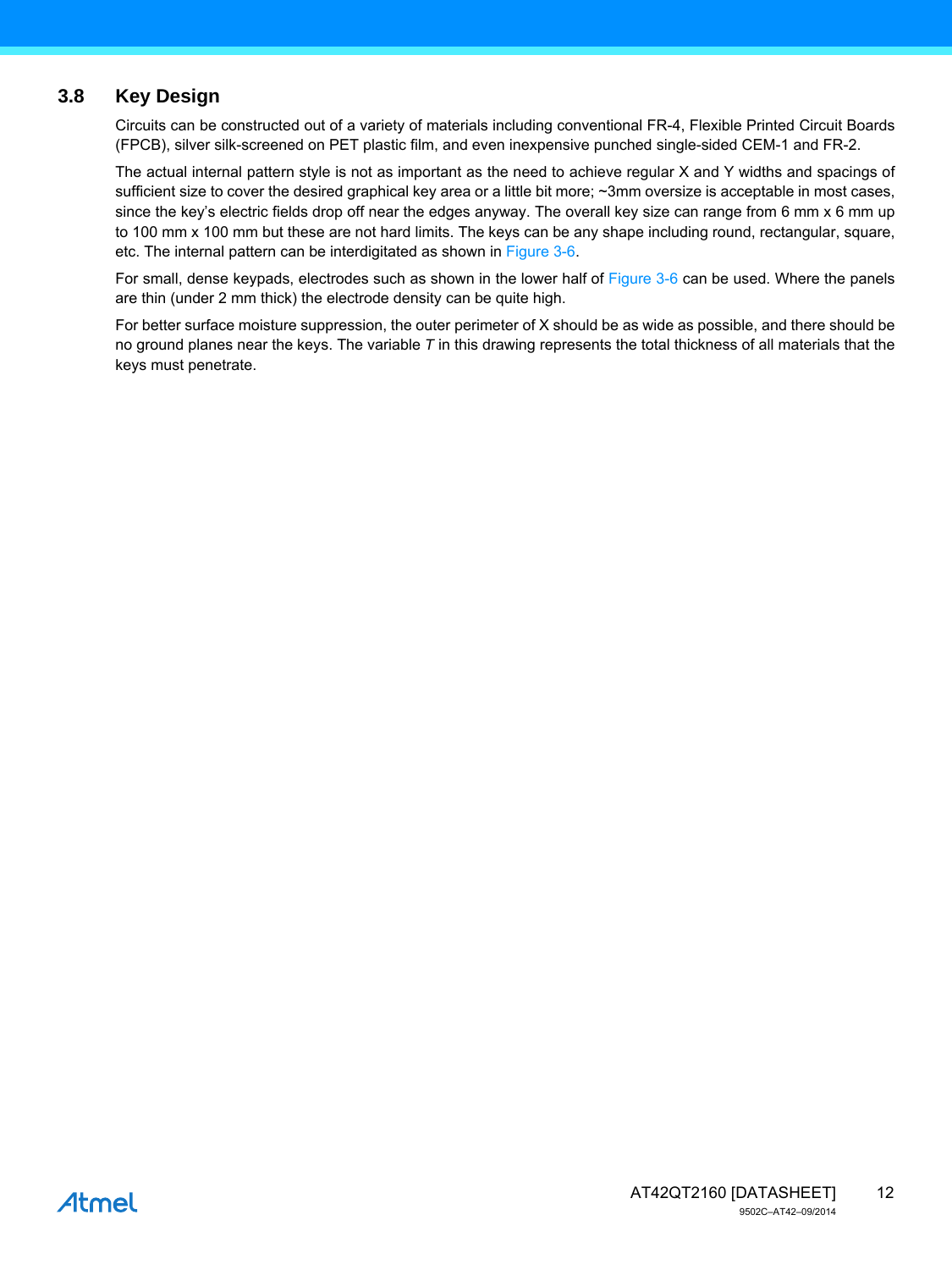<span id="page-12-0"></span>



**Note:** *T* should ideally be similar to the complete thickness the fields need to penetrate to the touch surface. Smaller dimensions will also work but will give less signal strength. If in doubt, make the pattern coarser. The lower figure shows a simpler structure used for compact key layouts, for example for mobile phones. A layout with a common X drive and two receive electrodes is depicted

## Atmel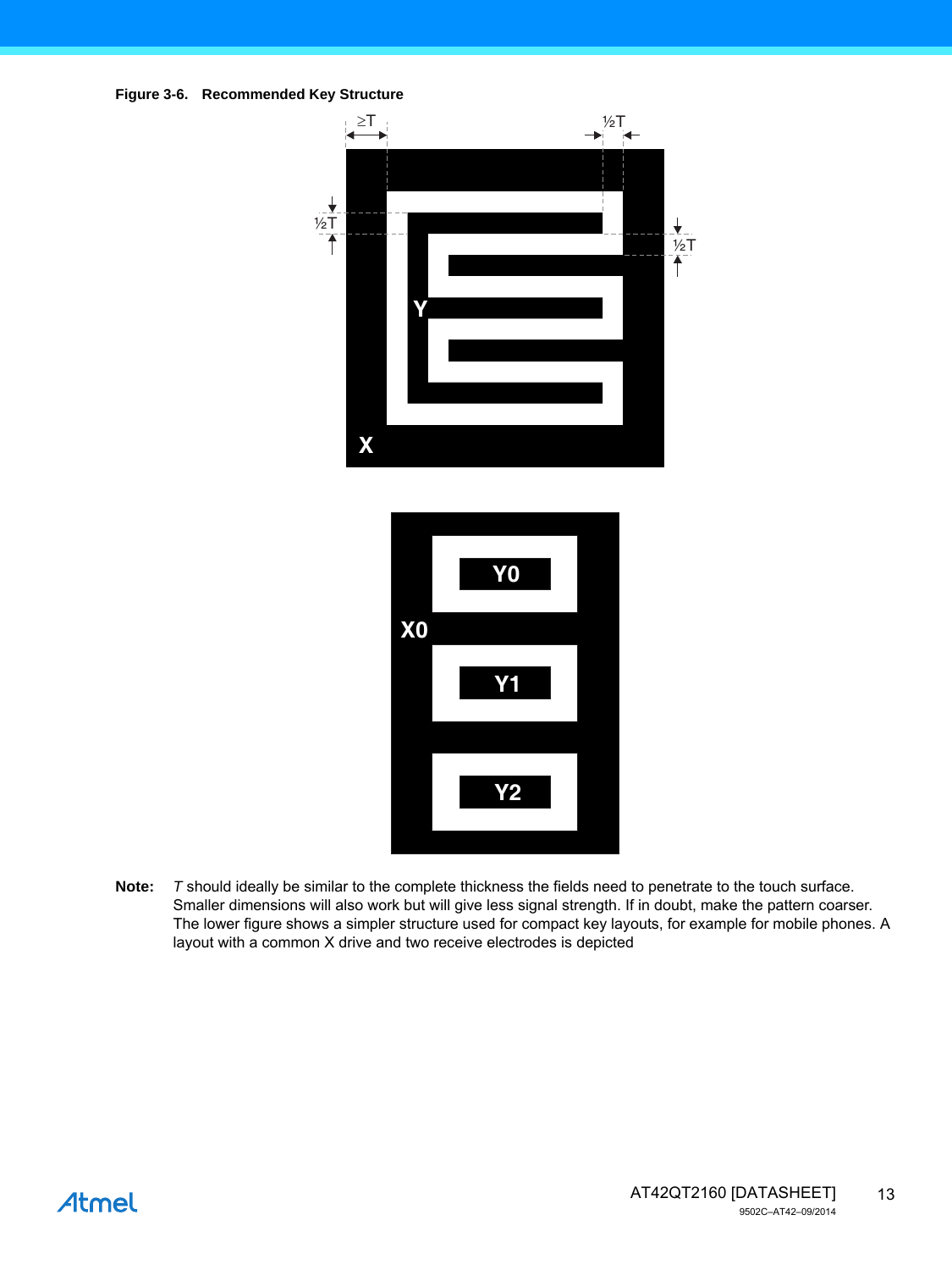## **3.9 Setting the Slider**

#### **3.9.1 Introduction**

Groups of keys can be configured as a slider, in addition to their use as keys. The slider uses the Y0 line of the matrix and must start at X0, with the keys placed in consecutive numerical order. The slider can take up a programmable number of keys on the Y0 line. The remaining keys on that Y line behave as normal.

Positional data is calculated in a customizable range of 2 bits  $(0 - 3)$  to 8 bits  $(0 - 255)$ . Geometric constraints may mean that the data will not reach the full range. Thinner dielectric or the use of more keys in a slider will increase the data range towards the ends.

Stability of the reported position will be dependent on the amount of signal on the slider keys. Running at higher resolutions, with a thick panel might produce a fluctuating reported position.

Key sizes should be in the 5 – 7mm range when used in the slider to get the best linearity. The slider should be made up of however many of these elements are required to fit their dimensions.

The slider will be treated as an object in the Adjacent Key Suppression (AKS) groupings. The keys in the slider would normally be set to the same burst length and threshold, although adjustments can be made in these at the expense of linearity.

#### <span id="page-13-0"></span>**3.9.2 AKS Technology and the Slider**

There can be up to three AKS groups, implemented so that only one key in each group may be reported as being touched at any one time. The AKS technique will lock onto the dominant key, and until this key is released, other keys in the group will not be reported as in detection. This allows a user to slide a finger across multiple keys with only the dominant key reporting touch. Each key may be in one of the groups  $1 - 3$ , or in group 0 meaning that it is not AKS enabled.

Keys in the slider are not able to use AKS technique against each other. This is necessary to enable smooth scrolling. Multiple keys within the slider can be in detect at the same time, regardless of the AKS settings. The AKS technique will, however, work against keys outside the object or within another object. For example, if a slider is in the same AKS group as keys, then touching anywhere on the slider will cause the AKS technique to suppress the keys. Similarly touching the keys first will suppress the slider.

**Note:** For normal operation all keys in the slider should be placed in the same AKS group.

## **3.10 PCB Layout, Construction**

#### **3.10.1 Overview**

It is best to place the chip near the touch keys on the same PCB so as to reduce X and Y trace lengths, thereby reducing the chances for EMC problems. Long connection traces act as RF antennae. The Y (receive) lines are much more susceptible to noise pickup than the X (drive) lines.

Even more importantly, all signal related discrete parts (resistors and capacitors) should be very close to the body of the chip. Wiring between the chip and the various resistors and capacitors should be as short and direct as possible to suppress noise pickup.

Ground planes, if used, should be placed under or around the QT chip itself and the associated resistors and capacitors in the circuit, under or around the power supply, and back to a connector. Ground planes can be used to shield against radiated noise, but at the expense of a reduction in sensitivity as described previously.

**Note:** When using ground planes/floods, parasitic capacitance on Y lines can lead to reduced charge-transfer efficiency. For noise suppression, ground planes/floods can be beneficial around and between keys on the touch side of the PCB. However, it is advisable to route Y lines on the PCB layer furthest away from the plane/flood, to reduce parasitic capacitance. Cross-hatched ground patterns can act as effective shields, while helping to reduce parasitic capacitance. Ground planes/floods around the chip are generally acceptable, taking into account the same considerations as for the Y line parasitics.

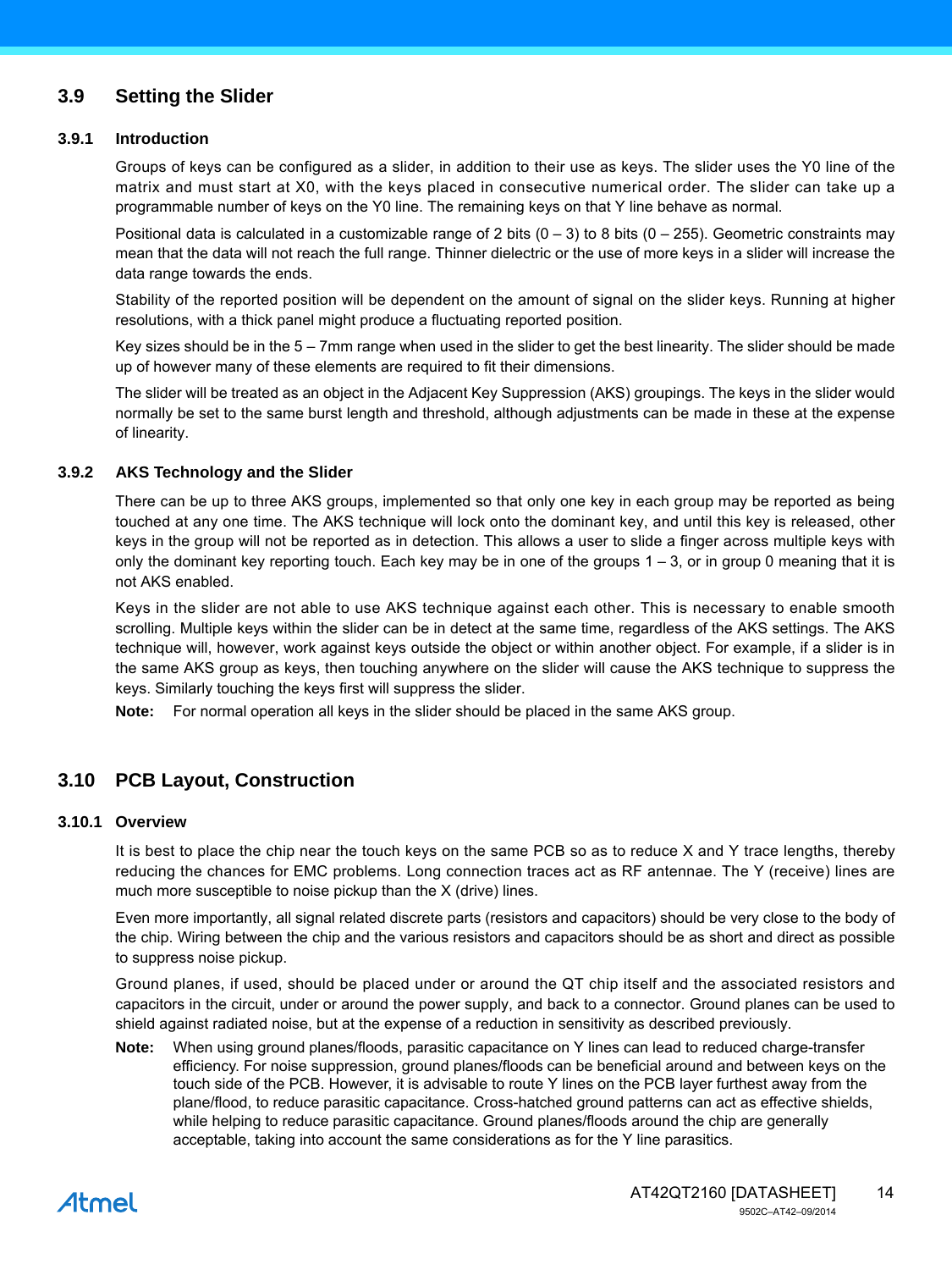#### **3.10.2 LED Traces and Other Switching Signals**

Digital switching signals near the Y lines will induce transients into the acquired signals, deteriorating the SNR performance of the device. Such signals should be routed away from the Y lines, or the design should be such that these lines are not switched during the course of signal acquisition (bursts).

LED terminals which are multiplexed or switched into a floating state and which are within or physically very near a key structure (even if on another nearby PCB) should be bypassed to either Vss or Vdd with at least a 10 nF capacitor to suppress capacitive coupling effects which can induce false signal shifts. The bypass capacitor does not need to be next to the LED, in fact it can be quite distant. The bypass capacitor is noncritical and can be of any type.

LED terminals which are constantly connected to Vss or Vdd do not need further bypassing.

#### **3.10.3 Tracks**

The central pad on the underside of the chip should be connected to ground. Do not run any tracks underneath the body of the chip, only ground.

#### **Figure 3-7. Position of Tracks**



**Example of GOOD tracking Example of BAD tracking**



#### **3.10.4 PCB Cleanliness**

All capacitive sensors should be treated as highly sensitive circuits which can be influenced by stray conductive leakage paths. QT devices have a basic resolution in the femtofarad range; in this region, there is no such thing as "clean flux". Flux absorbs moisture and becomes conductive between solder joints, causing signal drift and resultant false detections or transient losses of sensitivity or instability. Conformal coatings will trap in existing amounts of moisture which will then become highly temperature sensitive.

The designer should specify ultrasonic cleaning as part of the manufacturing process, and in cases where a high level of humidity is anticipated, the use of conformal coatings after cleaning to keep out moisture.

## <span id="page-14-0"></span>**3.11 Power Supply Considerations**

See [Section 9.2 on page 43](#page-42-0) for the Vdd range and short-term power supply fluctuations. If the power supply fluctuates slowly with temperature, the device will track and compensate for these changes automatically with only minor changes in sensitivity. If the supply voltage drifts or shifts quickly, the drift compensation mechanism will not be able to keep up, causing sensitivity anomalies or false detections.

As the device uses the power supply itself as an analog reference, the power should be very clean and come from a separate regulator. A standard inexpensive Low Dropout (LDO) type regulator should be used that is not also used to power other loads such as LEDs, relays, or other high current devices. Load shifts on the output of the LDO can cause Vdd to fluctuate enough to cause false detection or sensitivity shifts.

**Caution:** A regulator IC shared with other logic devices can result in erratic operation and is **not** advised.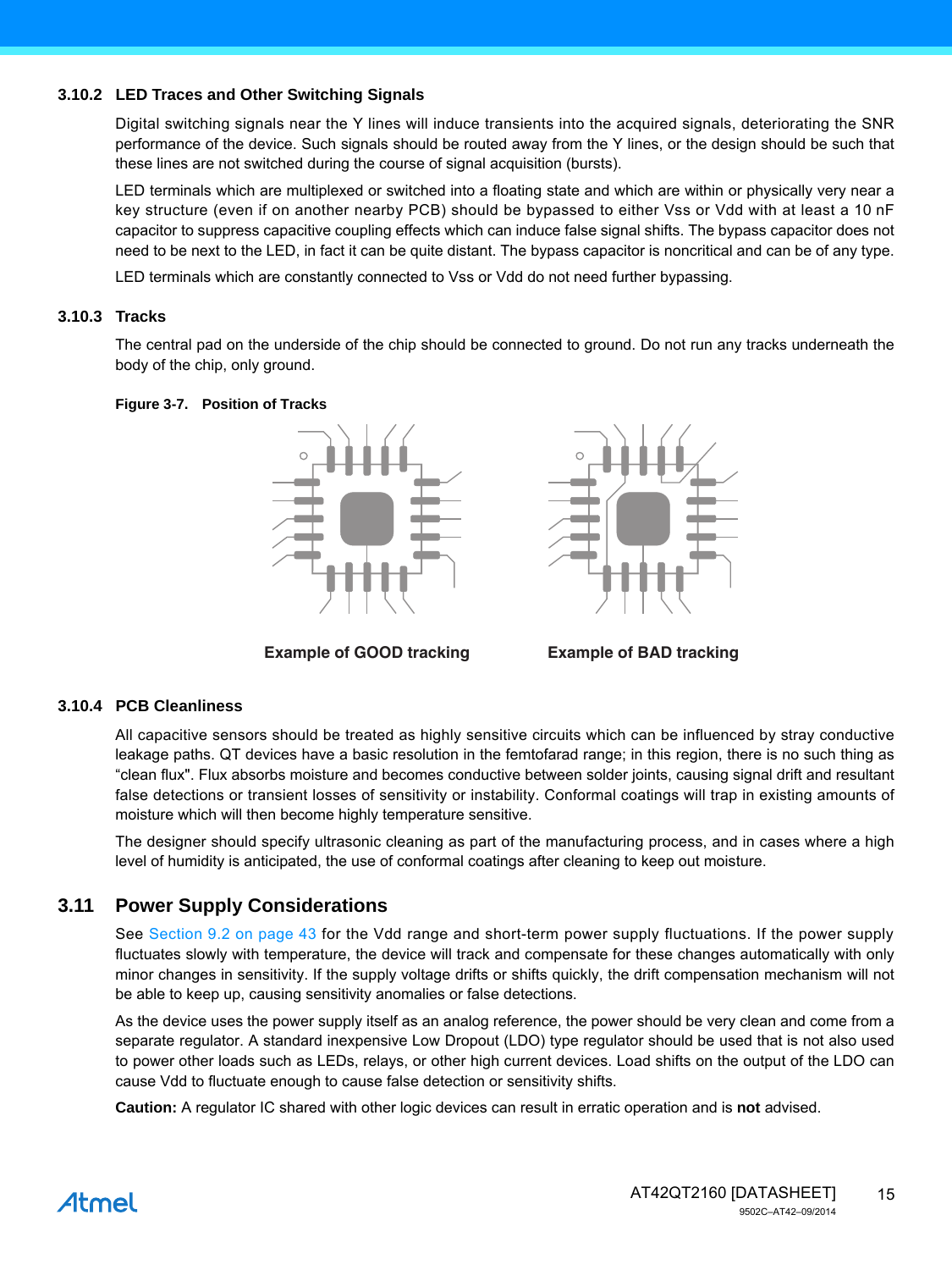A regulator can be shared among two or more QT devices on one board. Refer to page 4 for suggested regulator manufacturers.

A single ceramic 0.1 µF bypass capacitor, with short traces, should be placed very close to supply pins 3 and 4 of the IC. Failure to do so can result in device oscillation, high current consumption, erratic operation, and so on. Pins 16 and 17 do not require bypassing if the traces between these pins and power traces are short.

Suggested regulator manufacturers:

- Toko (XC6215 series)
- Seiko (S817 series)
- BCDSemi (AP2121 series)

## **3.12 Startup/Calibration Times**

The device requires initialization times of approximately 70 ms. The CHANGE line will go low and calibration will start (takes 15 matrix scans), after this start up period is over.

## **3.13 Calibration**

Calibration does not occur periodically. Keys are only calibrated on power-up and when:

Enabled

**AND**

• held in detect for too long. The negative recalibration delay (NRD) period is specified by the user

**OR**

• the signal delta value is greater than the positive threshold value, defined as reference value plus threequarters of the negative threshold

**OR**

• the user issues a recalibrate command

An interrupt on the CHANGE pin occurs when there is a change in the key status bytes. An interrupt will occur on calibration only if at least one of the keys or objects was in detect as recalibration will then cause a status change.

## **3.14 Reset Input**

The RST pin can be used to reset the device to simulate a power-down cycle, in order to bring the device up into a known state should communications with the device be lost. The pin is active low, and a low pulse lasting at least 10µs must be applied to this pin to cause a reset.

If an external hardware reset is not used, the reset pin may be connected to Vdd.

## **3.15 Spread Spectrum Acquisitions**

QT2160 uses spread-spectrum burst modulation. This has the effect of drastically reducing the possibility of EMI effects on the sensor keys, while simultaneously spreading RF emissions. This feature is hard-wired into the device and cannot be disabled or modified.

Spread spectrum is configured as a frequency chirp over a wide range of frequencies for robust operation.

## **3.16 Detection Integrator**

See also Section 3.2 on page 8.

The device features a detection integration mechanism, which acts to confirm a detection in a robust fashion. A perkey counter is incremented each time the key has exceeded its threshold and stayed there for a number of acquisitions. When this counter reaches a preset limit the key is finally declared to be touched.

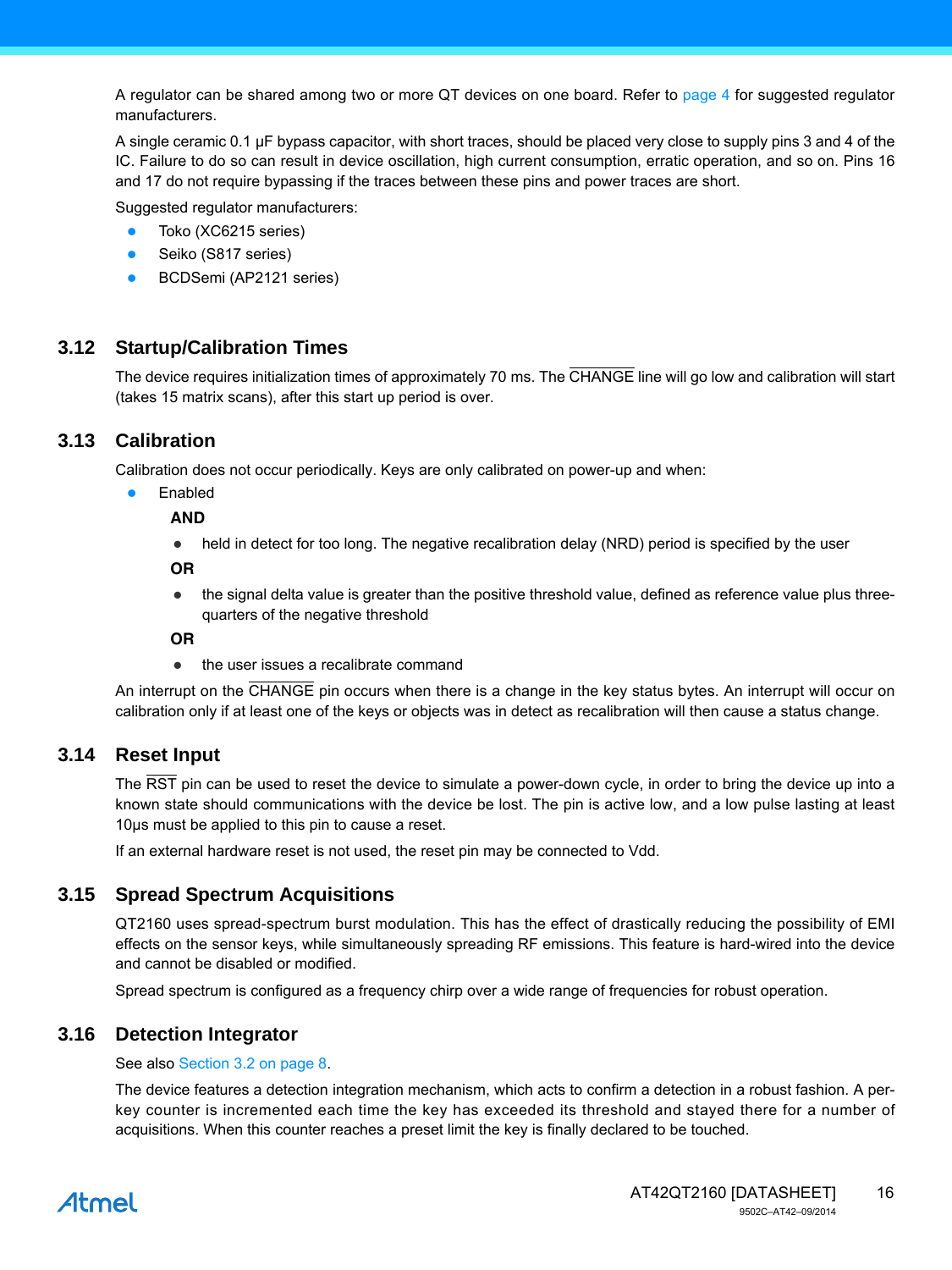For example, if the limit value is 10, then the device has to exceed its threshold and stay there for 10 acquisitions in succession without going below the threshold level, before the key is declared to be touched. If on any acquisition the signal is not seen to exceed the threshold level, the counter is cleared and the process has to start from the beginning.

### <span id="page-16-0"></span>**3.17 Sleep**

The device operates on a fixed 16 ms cycle time basis. The device will perform a set of measurements and then sleep for the rest of the cycle to conserve power.

There are two user-configurable sleep modes; Low Power (LP) mode and SLEEP mode.

The **LP** setting (see Section 3.2 on page 8) is used for conserving power when there are no touches and is set to be a long time period. This will determine how often the device wakes up to do drift compensation. It also determines the maximum response time to the first touch after inactivity.

When a valid touch is registered, the device enters minimum cycle time (16 ms) for a faster response to key touch and object operation. The device will stay in this mode if it continues to see keys being touched and released. There is a user-selectable inactivity timeout; the awake timeout.

The measurement period needs to be shorter than the 16 ms fixed cycle time for optimum operation. If the measurement time exceeds the 16 ms fixed cycle time, a CYCLE OVERRUN bit is set in the general status register. The QT2160 will still operate if the 16 ms fixed cycle time is exceeded, but the timing for the timed parameters, for example, drift compensation negative recalibration time out, and so on, will slightly change.

A low power setting of zero causes the device to enter an ultra-low power mode (**SLEEP**), where no measurements are carried out. SLEEP mode also stops the internal watchdog timer, so that the part is totally dormant, and current drain is <2 µA. The PWM function will not be carried out during SLEEP, therefore it is recommended driving the GPIOs/GPOs to known states before entering SLEEP mode.

The QT2160 wakes from SLEEP mode if there is an address match on the I<sup>2</sup>C bus, a hardware reset on the RST pin or an LP mode is set. If the Wake option is set for the dedicated GPIO inputs, then the QT2160 will trigger the CHANGE line if a change in status (either positive or negative going edge) of the respective GPIO is detected, in SLEEP mode.

## **3.18 General Purpose Inputs/Outputs**

There are three dedicated GPIOs (GPIO1 **–** 3) and eight GPOs shared with X lines (X0 **–** 7). Shared GPOs are always outputs, whereas dedicated GPIOs can be set to be outputs or inputs.

GPIOs set to input can be used for reading dome switches or logic signals. Outputs can be used to drive LEDs, or other devices. It is recommended driving external devices through the use of bipolar transistors or MOSFETs, so as not to affect capacitive sensing if a load fluctuates the power rail by drawing/sinking too much current.

All GPOs and GPIOs set to output can be PWM driven, if the corresponding PWM bit is set. Note that the PWM duty cycle will be an approximation, as GPIOs will not be switched during acquisition bursts.

The dedicated GPIOs have a Wake option, that if enabled will enable dedicated GPIOs set as inputs, to be read in SLEEP mode.

Note that shared GPOs (X0 – X7) are driven by the burst pulses during acquisition bursts, if the corresponding X line is used in the keys/slider. A low pass filter can be inserted to eliminate these burst pulses, as shown in [Figure 1-2 on](#page-4-0) [page 5](#page-4-0).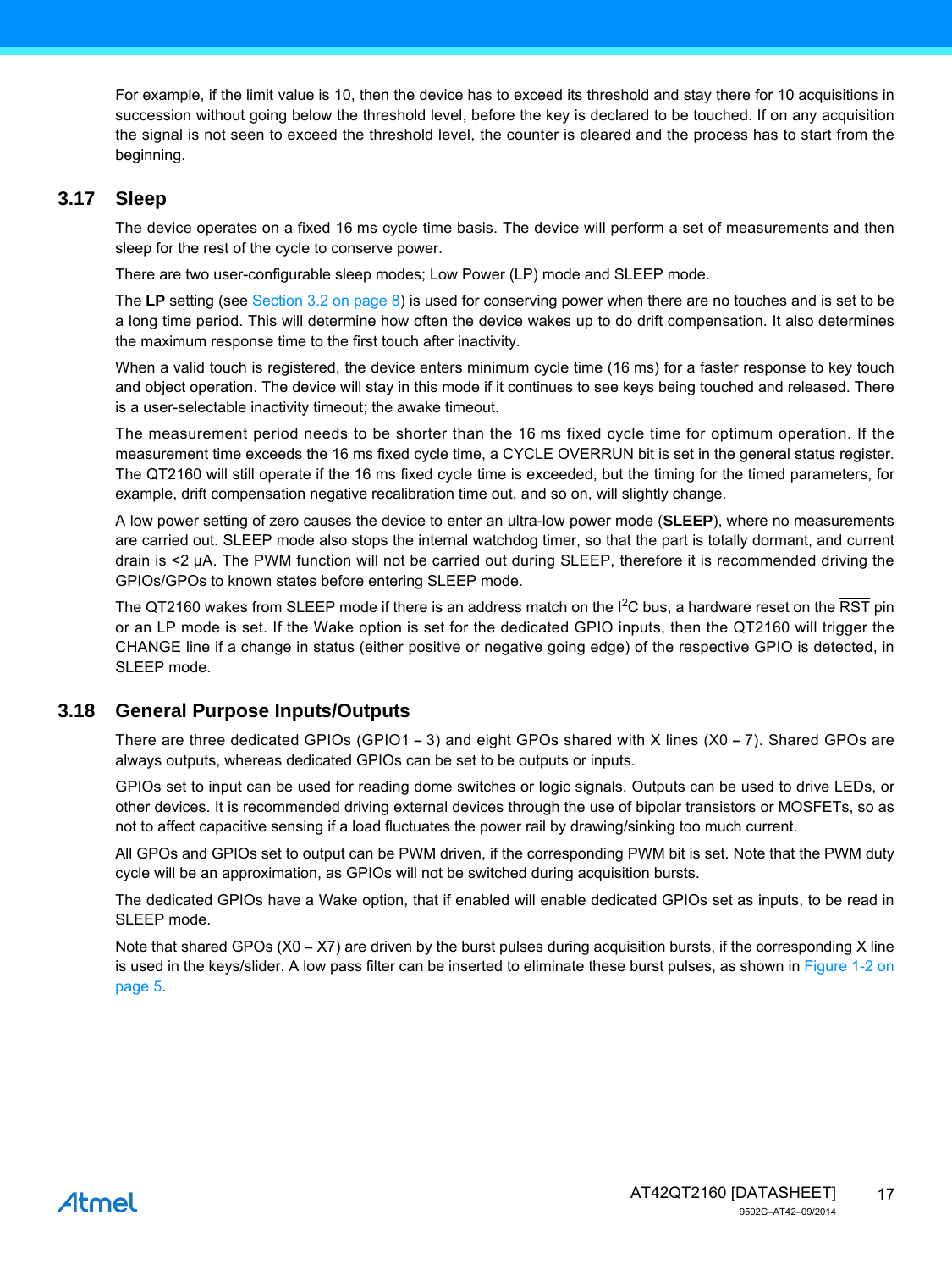#### **4. I<sup>2</sup> I<sup>2</sup>C** Operation

The device communicates with the host over an  $I^2C$  bus. The following sections give an overview of the bus; more detailed information is available from www.i2C-bus.org. Devices are connected to the I<sup>2</sup>C bus as shown in Figure 4-1. Both bus lines are connected to Vdd via pull-up resistors. The bus drivers of all  $1<sup>2</sup>C$  devices must be open-drain type. This implements a wired AND function that allows any and all devices to drive the bus, one at a time. A low level on the bus is generated when a device outputs a zero.

#### **Figure 4-1. I<sup>2</sup> C Interface Bus**



## **4.1 Transferring Data Bits**

Each data bit transferred on the bus is accompanied by a pulse on the clock line. The level of the data line must be stable when the clock line is high; the only exception to this rule is for generating START and STOP conditions.

#### **Figure 4-2. Data Transfer**

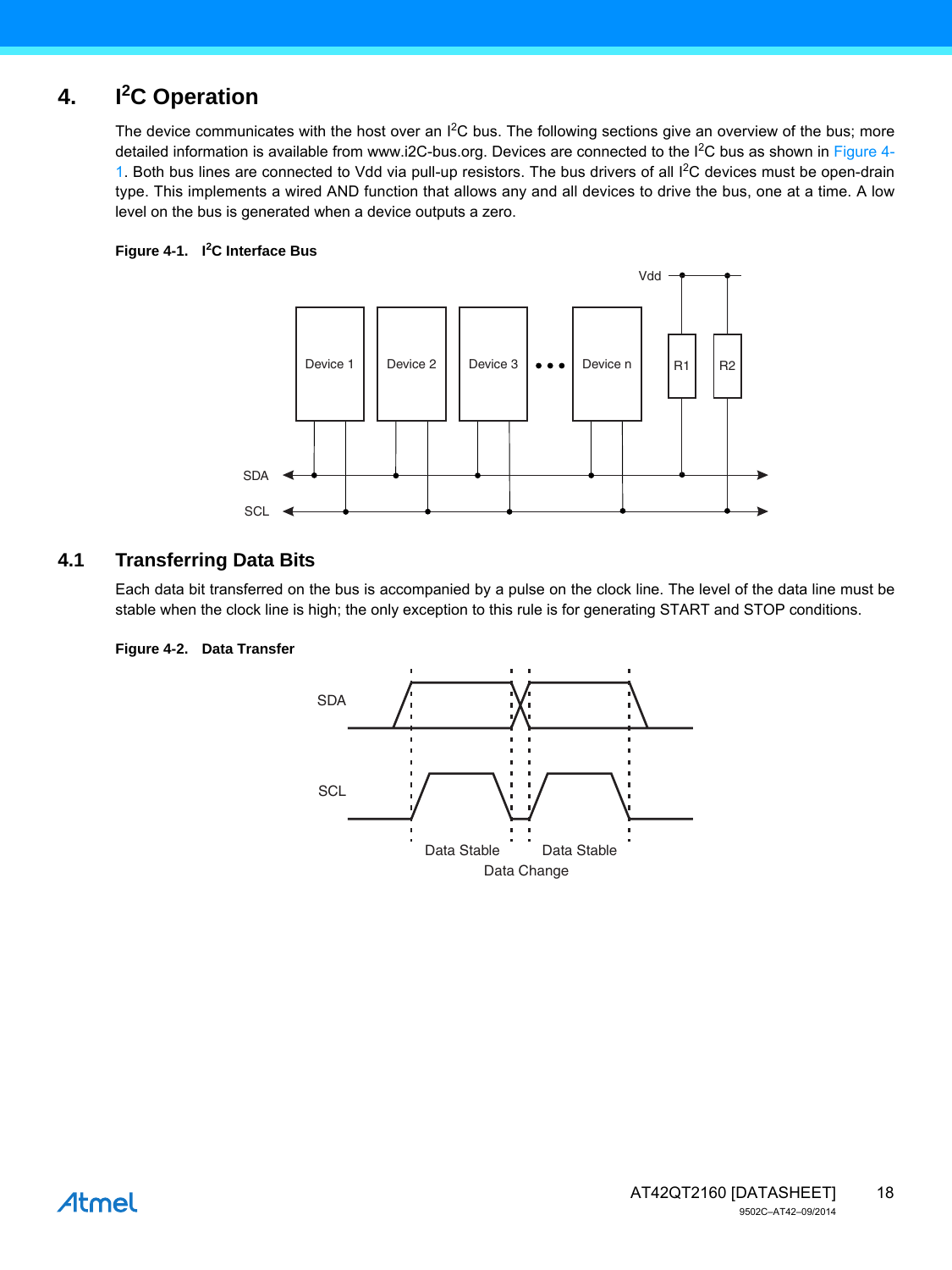## **4.2 START and STOP Conditions**

The host initiates and terminates a data transmission. The transmission is initiated when the host issues a START condition on the bus, and is terminated when the host issues a STOP condition. Between the START and STOP conditions, the bus is considered busy. As shown in Figure 4-3, START and STOP conditions are signaled by changing the level of the SDA line when the SCL line is high.

#### **Figure 4-3. START and STOP Conditions**



#### **4.3 Address Byte Format**

All address bytes are 9 bits long, consisting of 7 address bits, one READ/WRITE control bit and an acknowledge bit. If the READ/WRITE bit is set, a read operation is performed, otherwise a write operation is performed. When the device recognizes that it is being addressed, it will acknowledge by pulling SDA low in the ninth SCL (ACK) cycle. An address byte consisting of a slave address and a READ or a WRITE bit is called SLA+R or SLA+W, respectively.

The most significant bit of the address byte is transmitted first. The address sent by the host must be consistent with that selected with the option jumpers.

#### **Figure 4-4. Address Byte Format**

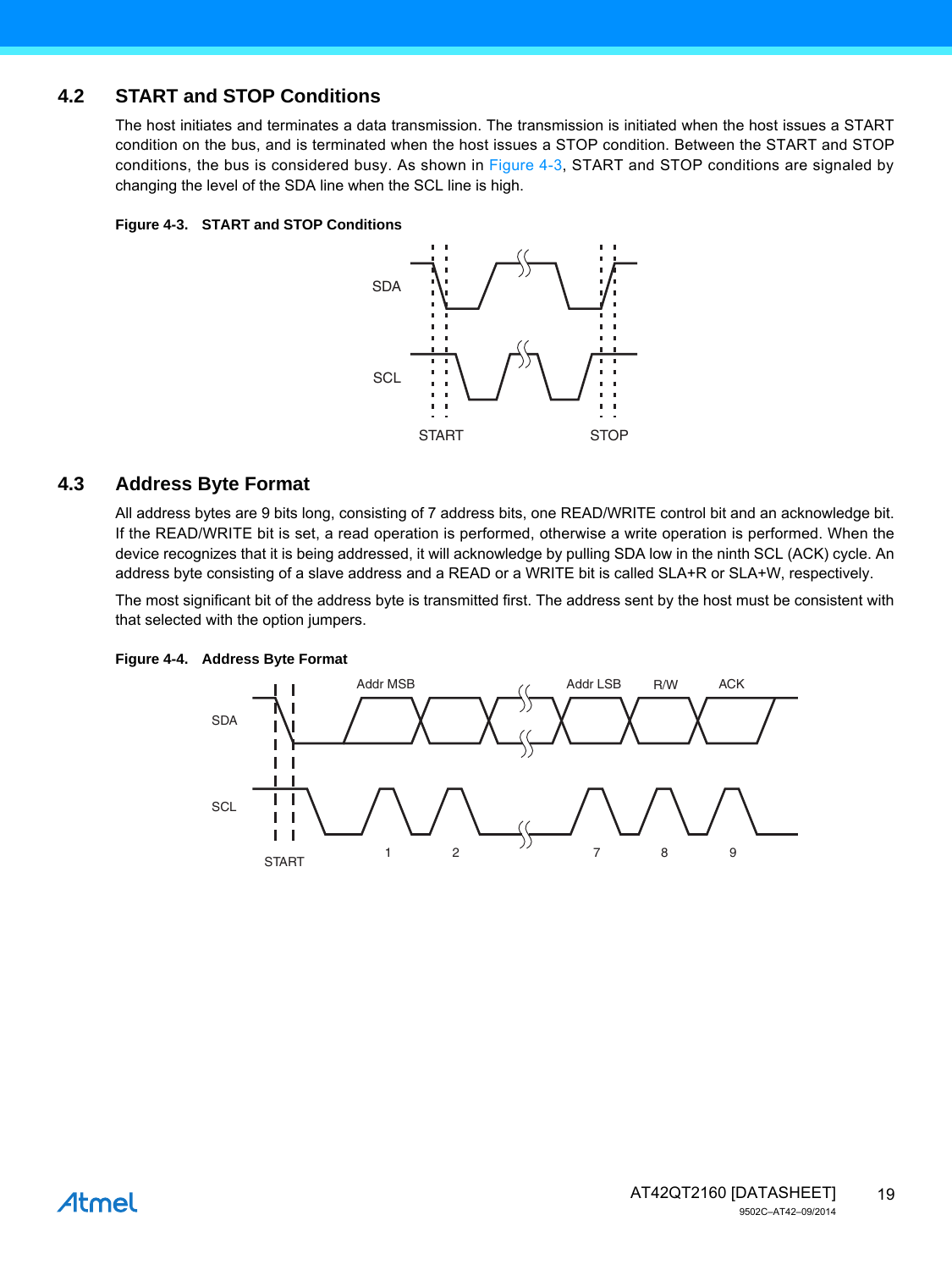## **4.4 Data Byte Format**

All data bytes are 9 bits long, consisting of 8 data bits and an acknowledge bit. During a data transfer, the host generates the clock and the START and STOP conditions, while the receiver is responsible for acknowledging the reception. An acknowledge (ACK) is signaled by the receiver pulling the SDA line low during the ninth SCL cycle. If the receiver leaves the SDA line high, a NACK is signaled.





## **4.5 Combining Address and Data Bytes into a Transmission**

A transmission consists of a START condition, an SLA+R/W, one or more data bytes and a STOP condition. The wired *ANDing* of the SCL line is used to implement handshaking between the host and the device. The device extends the SCL low period by pulling the SCL line low whenever it needs extra time for processing between the data transmissions.

**Note:** Each write or read cycle must end with a stop condition. The device may not respond correctly if a cycle is terminated by a new start condition.

Figure 4-6 shows a typical data transmission. Note that several data bytes can be transmitted between the SLA+R/W and the STOP.



#### **Figure 4-6. Byte Transmission**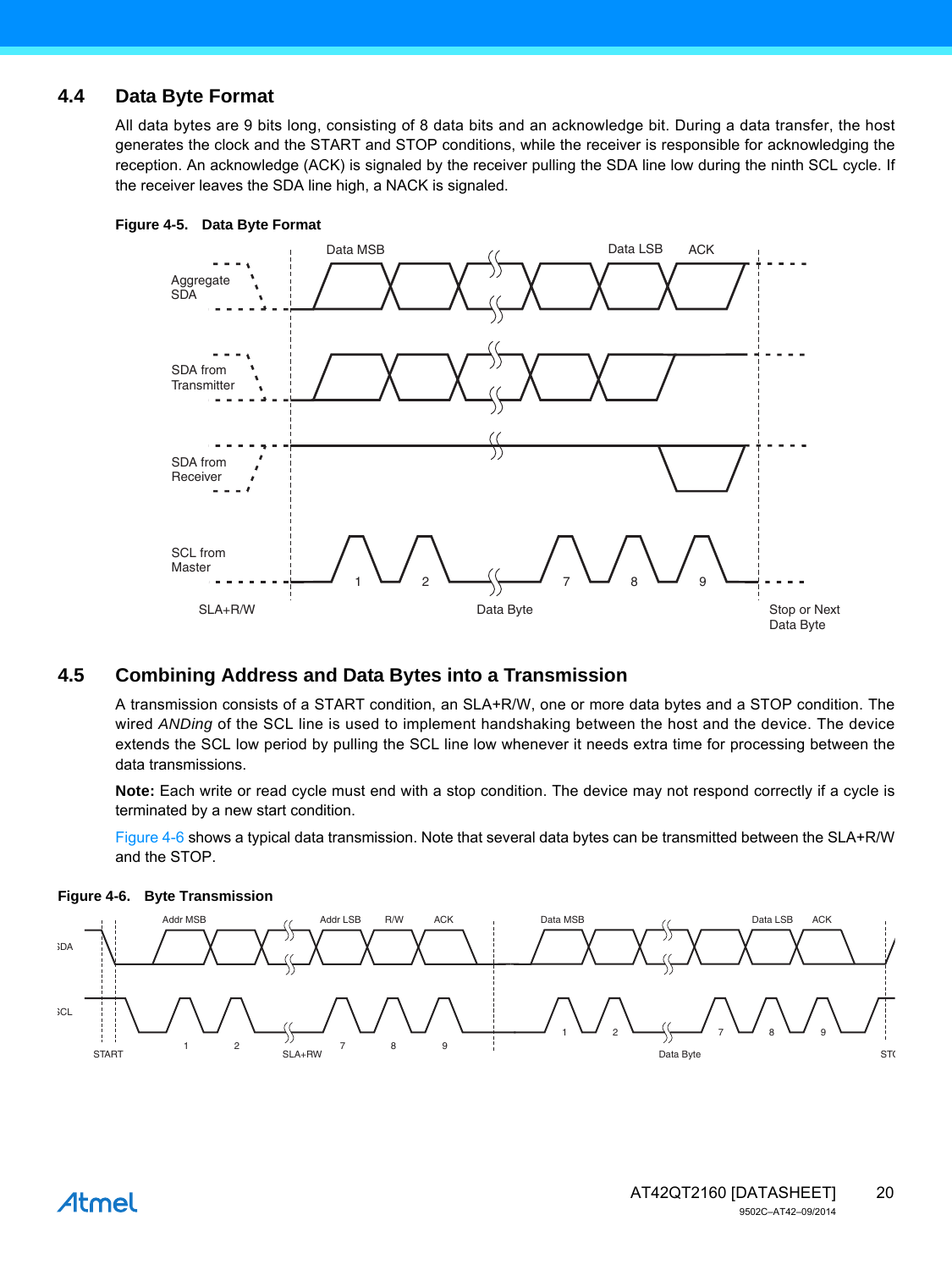## **5. Interfaces**

#### <span id="page-20-1"></span>**5.1 I<sup>2</sup> C Protocol**

The  $I<sup>2</sup>C$  protocol is based around access to an address table and supports multi-byte reads and writes.

**Note:** Each write or read cycle must end with a stop condition. The QT2160 may not respond correctly if a cycle is terminated by a new start condition.

#### <span id="page-20-0"></span>**5.2 I<sup>2</sup> C Addresses**

Four preset I<sup>2</sup>C addresses are selectable through pin I2CA0 and I2CA1 (Table 5-1).

| <b>I2CA1</b> | <b>I2CA0</b> | <b>Address</b> |
|--------------|--------------|----------------|
|              |              | 0x0D           |
|              |              | 0x17           |
|              |              | 0x44           |
|              |              | 0x6B           |

| Table 5-1. | <sup>2</sup> C Addresses |
|------------|--------------------------|
|------------|--------------------------|

## **5.3 Data Read/Write**

#### **5.3.1 Writing Data to the Device**

The sequence of events required to write data to the device is shown next.



Key:

| S          | Start condition                     |
|------------|-------------------------------------|
| SLA+W      | Slave address plus write bit        |
| А          | Acknowledge bit                     |
| MemAddress | Target memory address within device |
| Data       | Data to be written                  |
|            | Stop condition                      |

The host initiates the transfer by sending the START condition, and follows this by sending the slave address of the device together with the Write-bit. The device sends an ACK. The host then sends the memory address within the device it wishes to write to. The device sends an ACK. The host transmits one or more data bytes; each will be acknowledged by the device.

If the host sends more than one data byte, they will be written to consecutive memory addresses. The device automatically increments the target memory address after writing each data byte. After writing the last data byte, the host should send the STOP condition.

## Atmel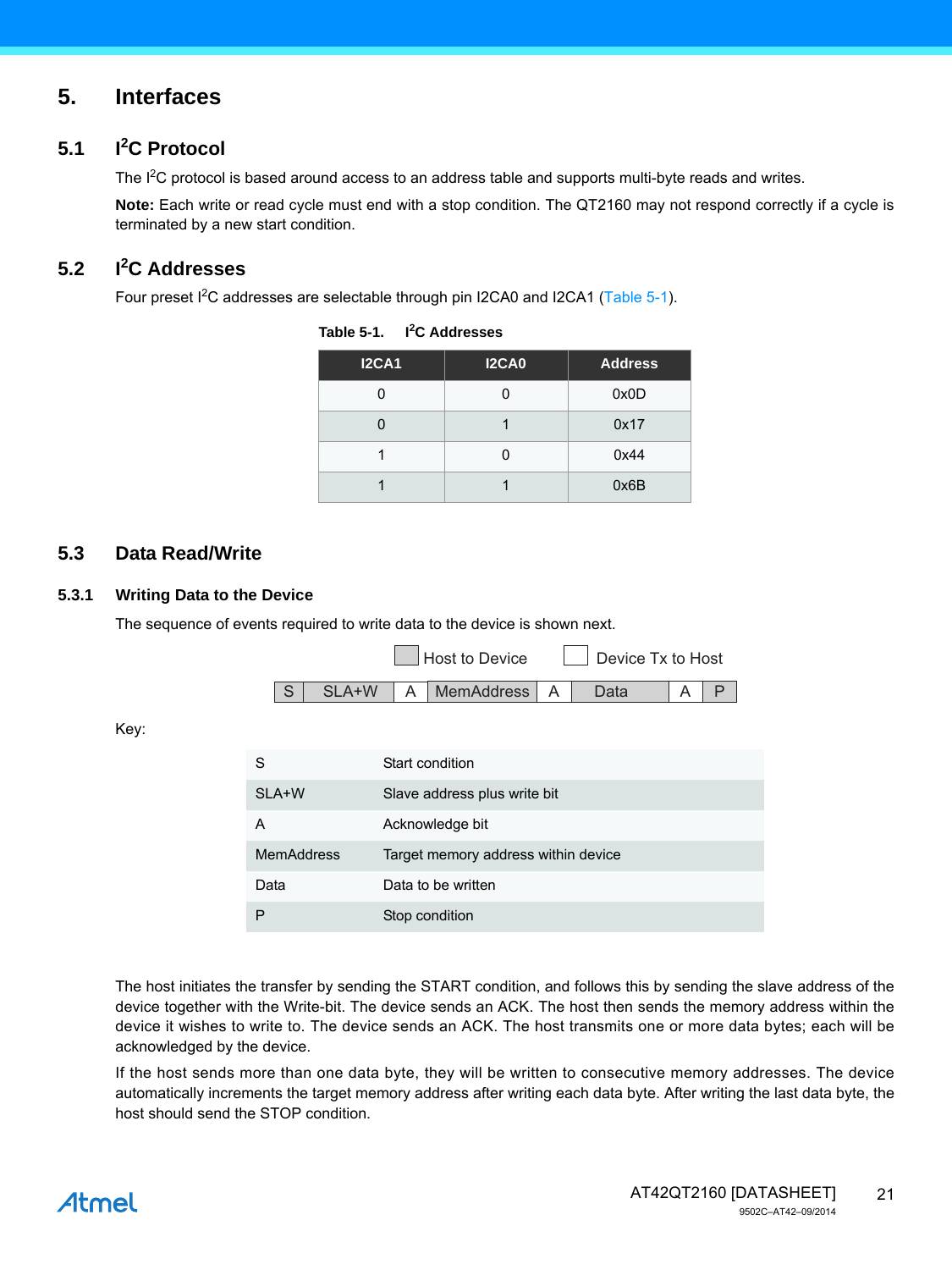The host should not try to write beyond address 255 because the device will not increment the internal memory address beyond this.

#### **5.3.2 Reading Data From the Device**

The sequence of events required to read data from the device is shown next.



The host initiates the transfer by sending the START condition, and follows this by sending the slave address of the device together with the Write-bit. The device sends an ACK. The host then sends the memory address within the device it wishes to read from. The device sends an ACK.

The host must then send a STOP and a START condition followed by the slave address again but this time accompanied by the Read-bit. The device will return an ACK, followed by a data byte. The host must return either an ACK or NACK. If the host returns an ACK, the device will subsequently transmit the data byte from the next address. Each time a data byte is transmitted, the device automatically increments the internal address. The device will continue to return data bytes until the host responds with a NACK. The host should terminate the transfer by issuing the STOP condition.

## <span id="page-21-0"></span>**5.4 SDA, SCL**

The I<sup>2</sup>C bus transmits data and clock with SDA and SCL. They are open-drain; that is I<sup>2</sup>C master and slave devices can only drive these lines low or leave them open. The termination resistors (Rp) pull the line up to Vdd if no  $1^2C$ device is pulling it down.

The termination resistors commonly range from 1 k $\Omega$  to 10 k $\Omega$  and should be chosen so that the rise times on SDA and SCL meet the  $I^2C$  specifications (1  $\mu$ s maximum).

## <span id="page-21-1"></span>**5.5 CHANGE Pin**

The CHANGE pin is an active low open drain output that can be used to alert the host of any changes to any of the 5 status bytes (address 2 to 6), thus reducing the need for wasteful I<sup>2</sup>C communications. After setting up the QT2160, the host can simply not communicate with the device, except when the CHANGE pin goes active.

CHANGE goes inactive again only when the host performs a read from all status bytes which have changed.

Poll rate: The host can make use of the CHANGE pin output to initiate a communication; this will guarantee the optimal polling rate.

If the host cannot make use of the CHANGE pin, the poll rate should be no faster than once per matrix scan (see [Section 9.4 on page 44\)](#page-43-0). Anything faster will not provide new information and will slow down the chip operation.

The CHANGE pin requires a pull-up resistor, with a typical value of  $~100$  k $\Omega$ .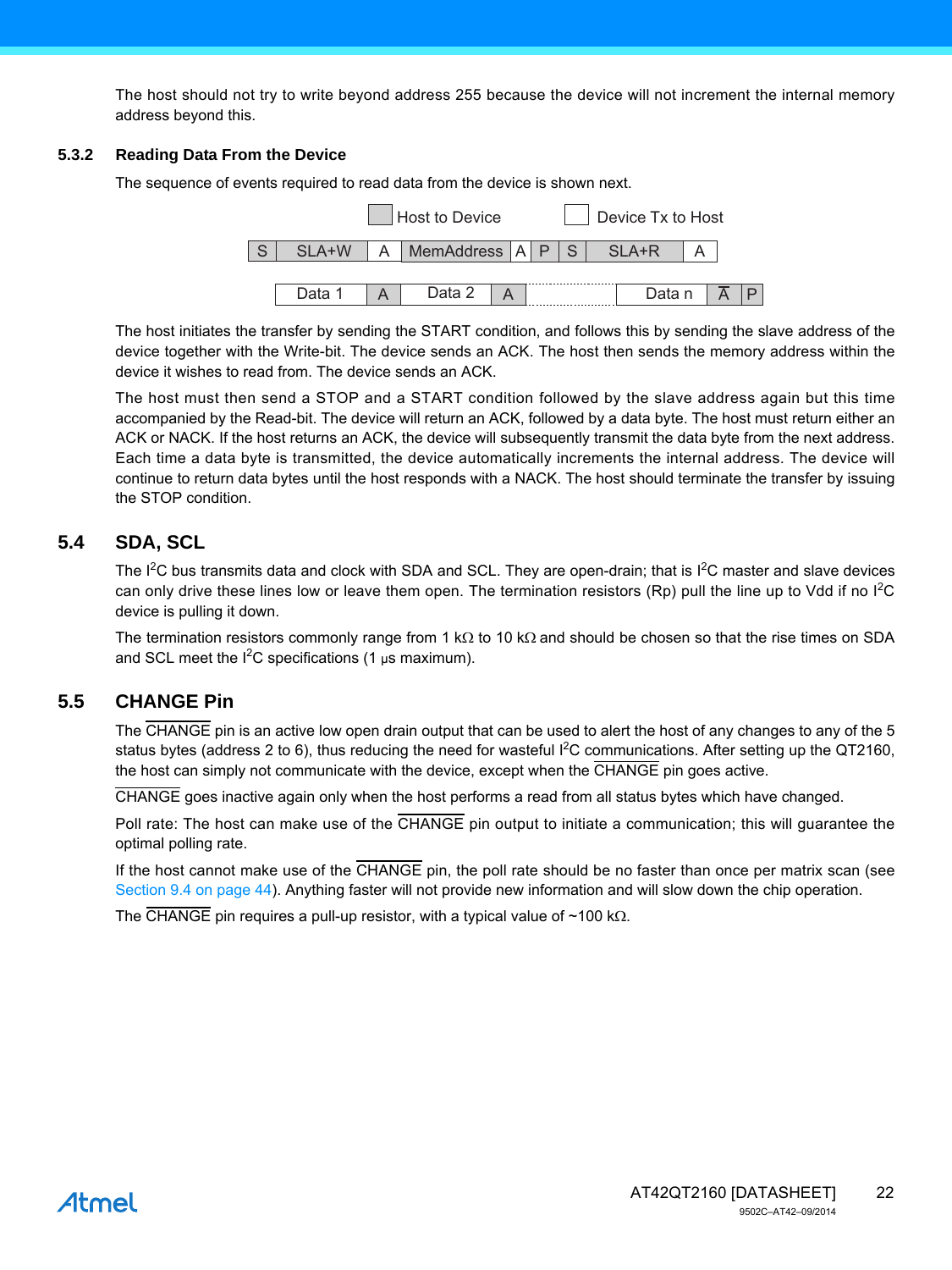## **6. Communications Protocol**

## **6.1 Introduction**

The device is address mapped. All communications consist of writes to, and reads from, locations in an 8-bit address map. Table 6-1 shows the address map of QT2160.

| <b>Address</b> | <b>Use</b>                   | <b>Access</b> |
|----------------|------------------------------|---------------|
| 0              | Chip ID                      | Read          |
| $\mathbf{1}$   | Major/minor code version     | Read          |
| $\overline{2}$ | <b>General Status</b>        | Read          |
| 3              | Key Status 1                 | Read          |
| 4              | Key Status 2                 | Read          |
| 5              | <b>Slider Touch Position</b> | Read          |
| 6              | <b>GPIO Read</b>             | Read          |
| $\overline{7}$ | Sub-revision                 |               |
| $8-9$          | Reserved - 0x00              |               |
| 10             | Calibrate                    | Read/Write    |
| 11             | Reset                        | Read/Write    |
| 12             | LP Mode                      | Read/Write    |
| 13             | <b>Burst Repetition</b>      | Read/Write    |
| 14             | Reserved - 0x00              | Read/Write    |
| 15             | Neg Drift Compensation       | Read/Write    |
| 16             | Pos Drift Compensation       | Read/Write    |
| 17             | Normal DI Limit              | Read/Write    |
| 18             | Neg Recal Delay              | Read/Write    |
| 19             | Drift Hold Time/AWAKE        | Read/Write    |
| 20             | <b>Slider Control</b>        | Read/Write    |
| 21             | <b>Slider Options</b>        | Read/Write    |
| $22 - 37$      | Key 0 - 15 Key Control       | Read/Write    |
| $38 - 53$      | Key 0 - 15 Neg Threshold     | Read/Write    |
| $54 - 69$      | Key 0 - 15 Burst Length      | Read/Write    |
| 70             | GPIO/GPO Drive 1             | Read/Write    |
| 71             | GPIO/GPO Drive 2             | Read/Write    |
| 72             | Reserved - 0x00              | Read/Write    |
| 73             | <b>GPIO Direction 2</b>      | Read/Write    |

**Table 6-1. Memory Map**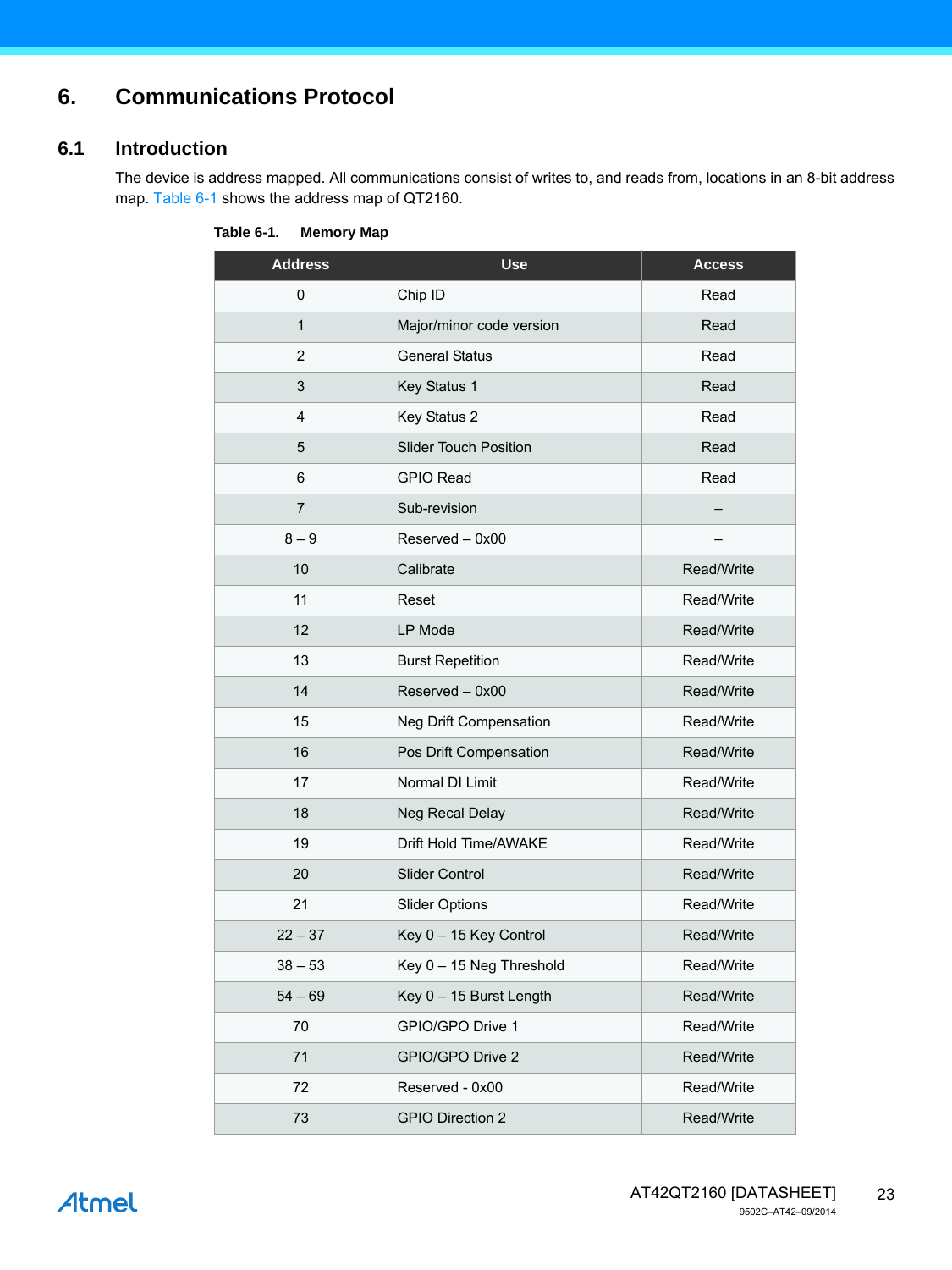| <b>Address</b> | <b>Use</b>              | <b>Access</b> |
|----------------|-------------------------|---------------|
| 74             | GPIO/GPO PWM 1          | Read/Write    |
| 75             | GPIO/GPO PWM 2          | Read/Write    |
| 76             | <b>PWM Level</b>        | Read/Write    |
| 77             | <b>GPIO Wake</b>        | Read/Write    |
| 78             | Common change Keys 1    | Read/Write    |
| 79             | Common change Keys 2    | Read/Write    |
| $80 - 99$      | $Reserved - 0x00$       |               |
| $100 - 131$    | Key $0 - 15$ Signals    | Read          |
| $132 - 163$    | Key $0 - 15$ References | Read          |

**Table 6-1. Memory Map (Continued)**

**Note:** Reserved areas can be read or written to, to simplify communications. If written to, only write 0x00.

## **6.2 Address 0: Chip ID**

| Table 6-2. Chip ID |    |    |                |    |         |    |                |                |
|--------------------|----|----|----------------|----|---------|----|----------------|----------------|
| <b>Address</b>     | b7 | b6 | b <sub>5</sub> | b4 | b3      | b2 | b <sub>1</sub> | b <sub>0</sub> |
|                    |    |    |                |    | Chip ID |    |                |                |

There is an 8-bit chip ID, which is set at 0x11.

### **6.3 Address 1: Code Version**

#### **Table 6-3. Code Version**

| <b>Address</b> | 157 | hĥ | b5            | b4 | b3 | h2<br>$\cdot$ . |               | b0 |
|----------------|-----|----|---------------|----|----|-----------------|---------------|----|
|                |     |    | Major Version |    |    |                 | Minor Version |    |

There is an 8-bit major and minor version of firmware code revision. The top nibble of the firmware version register contains the major version (**4**.0) and the bottom nibble contains the minor version (4.**0**).

## **6.4 Address 2: General Status**

| <b>General Status</b><br>Table 6-4. |
|-------------------------------------|
|-------------------------------------|

| <b>Address</b> | b7           | b6                             | b <sub>5</sub> | b4 | b3 | b2 | b <sub>1</sub> | b <sub>0</sub> |
|----------------|--------------|--------------------------------|----------------|----|----|----|----------------|----------------|
| -              | <b>RESET</b> | <b>CYCLE</b><br><b>OVERRUN</b> |                |    | v  |    | CС             | <b>SDET</b>    |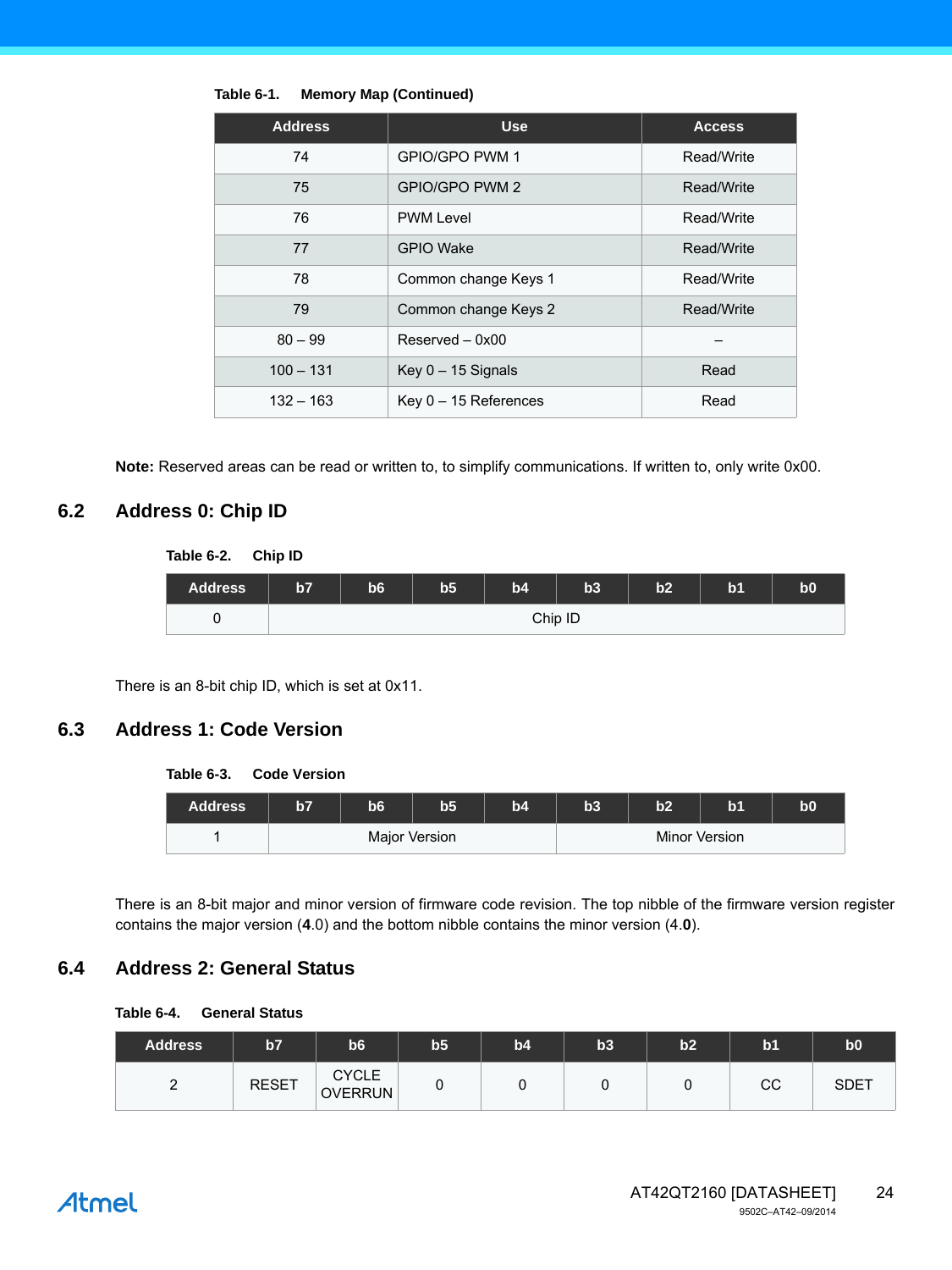These bits indicate the general status of the device. A change in this byte will cause the CHANGE line to trigger.

**RESET:** this bit is set after a reset. This bit is clear after this byte is read back by the host.

**CYCLE OVERRUN:** this bit is set if the cycle time is more than 16 ms. It will be cleared when the cycle time is less than 16ms.

Note: holding any of the I<sup>2</sup>C lines, for clock stretching or other purposes, will increase the cycle time.

**CC:** this common change bit is set if all the selected keys (address 78 – 79) have a signal change of more than half the detection threshold, NTHR. The CC bit is not debounced.

This bit can be used to indicate a common change in signals, for example, in a notebook application, where the cover is closing, so that the host can suppress key detections.

**Note:** the CC bit will be set to 1 if no keys are selected to be in the Common Change group (see [Section 6.27 on](#page-33-0) [page 34](#page-33-0)).

**SDET:** this bit is set if a touch is detected on the slider.

## **6.5 Address 3 – 4: Key Status**

| <b>Address</b> | b7              | b6  | b5              | b4              | b3  | b2              | b <sub>1</sub> | b <sub>0</sub> |
|----------------|-----------------|-----|-----------------|-----------------|-----|-----------------|----------------|----------------|
| ົ<br>ັ         | k7              | k6  | k5              | k4              | k3  | k2              | k1             | k0             |
| 4              | k <sub>15</sub> | k14 | k <sub>13</sub> | k <sub>12</sub> | k11 | k <sub>10</sub> | k9             | k8             |

**Table 6-5. Key Status and Numbering**

**Address 3:** detect status for keys 0 – 7

#### **Address 4:** detect status for keys 8 – 15

Each location indicates all keys in detection, if any, as a bit field; touched keys report as 1, untouched or disabled keys report as 0. A change in this byte will cause the CHANGE line to trigger.

## **6.6 Address 5: Slider Touch Position**

#### **Table 6-6. Slider Touch Position**

| <b>Address</b> | b7 | b6 | b <sub>5</sub> | b4 | b3       | b2 | b <sub>1</sub> | $\bf{b0}$ |
|----------------|----|----|----------------|----|----------|----|----------------|-----------|
| -<br>∽<br>u    |    |    |                |    | Position |    |                |           |

**Position:** Last position of the touch on the slider

A change in this byte will cause the CHANGE line to trigger.

#### **6.7 Address 6: GPIO Read**

**Table 6-7. GPIO Read**

| <b>Address</b> | b7 | b6 | b5 | b4                | b3                | b2    | $\mathsf{b}$ 1 | $\bf{b0}$ |
|----------------|----|----|----|-------------------|-------------------|-------|----------------|-----------|
|                |    |    |    | GPIO <sub>3</sub> | GPIO <sub>2</sub> | GPIO1 |                |           |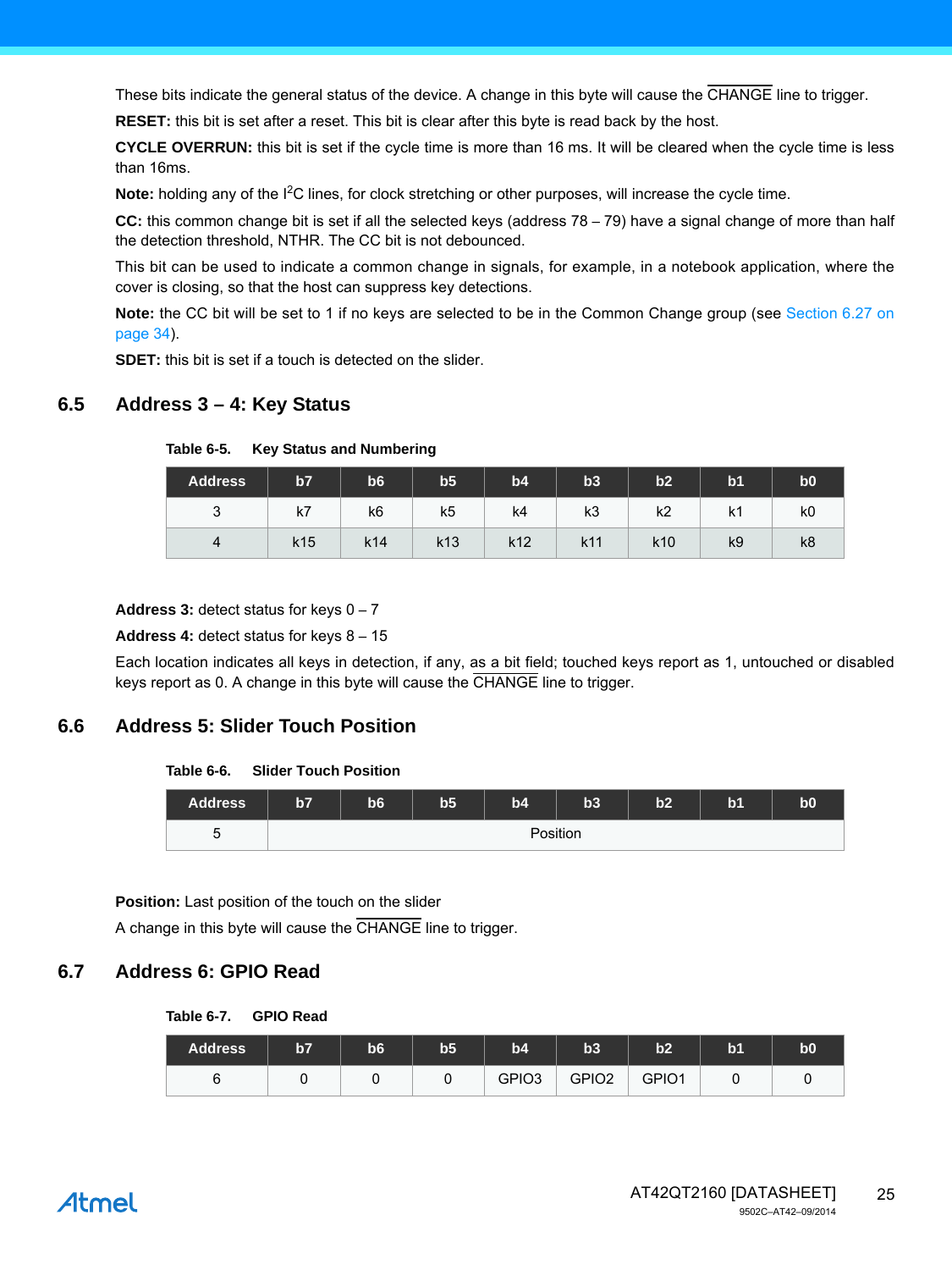**GPIO1 – 3:** If GPIO1 – 3 are set as inputs, returns the logic level on the respective pin. If a GPIO is set as an output, the respective bit in GPIO Read will always report 0.

GPIOs set as inputs are only read once every cycle, that is, every 16ms.

A change in this byte will cause the CHANGE line to trigger.

## **6.8 Address 7: Sub-revision**





This is an 8-bit sub-revision number that follows the code version (for example, 4.0.**0**).

## **6.9 Address 10: Calibrate**



Writing any non-zero value into this address will trigger the QT2160 to start a recalibration on all enabled keys.

## **6.10 Address 11: Reset**



Any non-zero value will trigger the device to reset. After a reset, the device will revert to default settings.

After receiving a reset command the QT2160 will start not acknowledging I<sup>2</sup>C communications and make CHANGE inactive within 16ms. The chip will reset after another ~16ms.

## <span id="page-25-0"></span>**6.11 Address 12: LP Mode**

| Table 6-11. | <b>LP Mode</b> |
|-------------|----------------|
|-------------|----------------|

| Address           | b7 | b6      | b5 | b4 | b3 | b2 | b <sub>1</sub> | bO |  |
|-------------------|----|---------|----|----|----|----|----------------|----|--|
| $\sqrt{2}$<br>$-$ |    | LP MODE |    |    |    |    |                |    |  |

LP mode sets the sleep time between bursts. A higher value causes more sleep time between acquisitions resulting in lower power consumption, but slower response time.

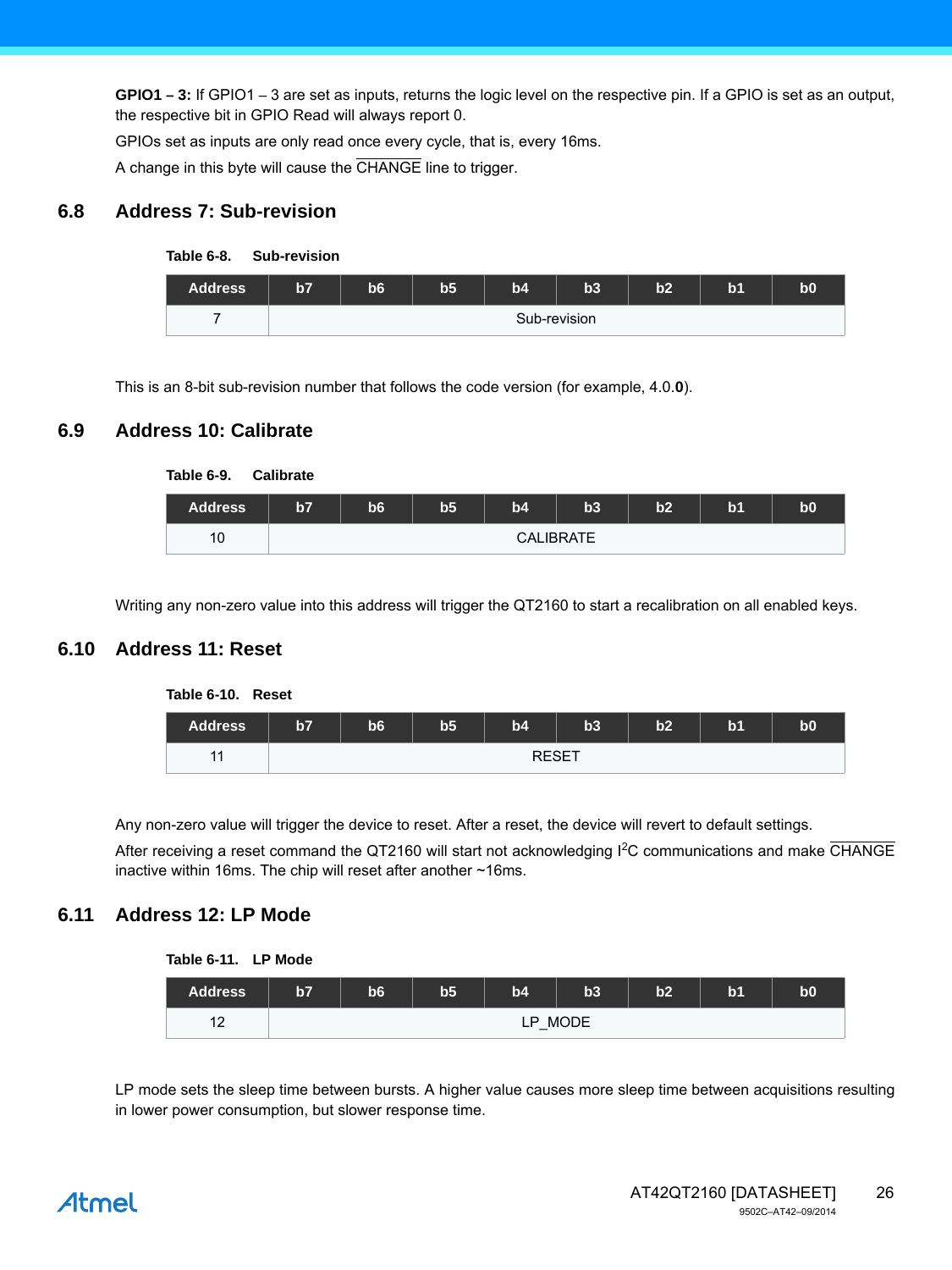The values are between 1 and 255, with each incrementing the sleep time by 16 ms steps. For example, 1 = 16 ms LP,  $2 = 32$  ms LP,  $3 = 48$  ms LP, and so on.

A value of zero causes the device to enter an ultra-low power mode (SLEEP), where no measurements are carried out (see [Section 3.17 on page 17\)](#page-16-0).

The QT2160 is designed to sleep as much as possible to conserve power.

**Note:** the longer the LP mode, the longer the response time at first touch. The response time for the first touch includes the digital filter settling time (a few measurement cycles) and the DI process. Above 256 ms LP mode the power consumption does not reduce as much, even with longer LP mode durations. Refer to Table 9-1 on page 45 for typical power consumptions.

**Default value:** 1 (6ms LP)

## <span id="page-26-0"></span>**6.12 Address 13: Burst Repetition**

|  |  |  | Table 6-12. Burst Repetition |
|--|--|--|------------------------------|
|--|--|--|------------------------------|

| <b>Address</b>        | b7 | b6 | b <sub>5</sub> | b4 | $b3$        | b2 | b <sub>1</sub> | $\bf{b0}$ |
|-----------------------|----|----|----------------|----|-------------|----|----------------|-----------|
| $\triangleleft$<br>13 |    |    |                |    | <b>BREP</b> |    |                |           |

Burst Repetition (BREP) is a feature that enables the QT2160 to make multiple measurements and take the average result; this improves the device's ability to operate in noisy environments.

The number of burst repetitions can be reduced in low noise environments for faster response time. The BREP value can range between 1 and 63 repetitions. Do not set to 0 as it is not valid.

**Default value:**1 (one measurement burst)

## <span id="page-26-1"></span>**6.13 Address 15...16: Neg/Pos Drift Compensation**

| <b>Address</b> | b7 | b <sub>6</sub> | b <sub>5</sub> | b4 | b3            | b2 | b <sub>1</sub> | b0 |
|----------------|----|----------------|----------------|----|---------------|----|----------------|----|
| 15             |    |                |                |    | <b>NDRIFT</b> |    |                |    |
| 16             |    |                |                |    | <b>PDRIFT</b> |    |                |    |

#### **Table 6-13. Neg/Pos Drift Compensation**

Signals can drift because of changes in Cx and Cs over time and temperature. It is crucial that such drift be compensated, else false detections and sensitivity shifts can occur.

Drift compensation (see Figure 6-1) is performed by making the reference level track the raw signal at a slow rate, but only while there is no detection in effect. The rate of adjustment must be performed slowly, otherwise legitimate detections could be ignored. The parameters can be configured in increments of 0.16s.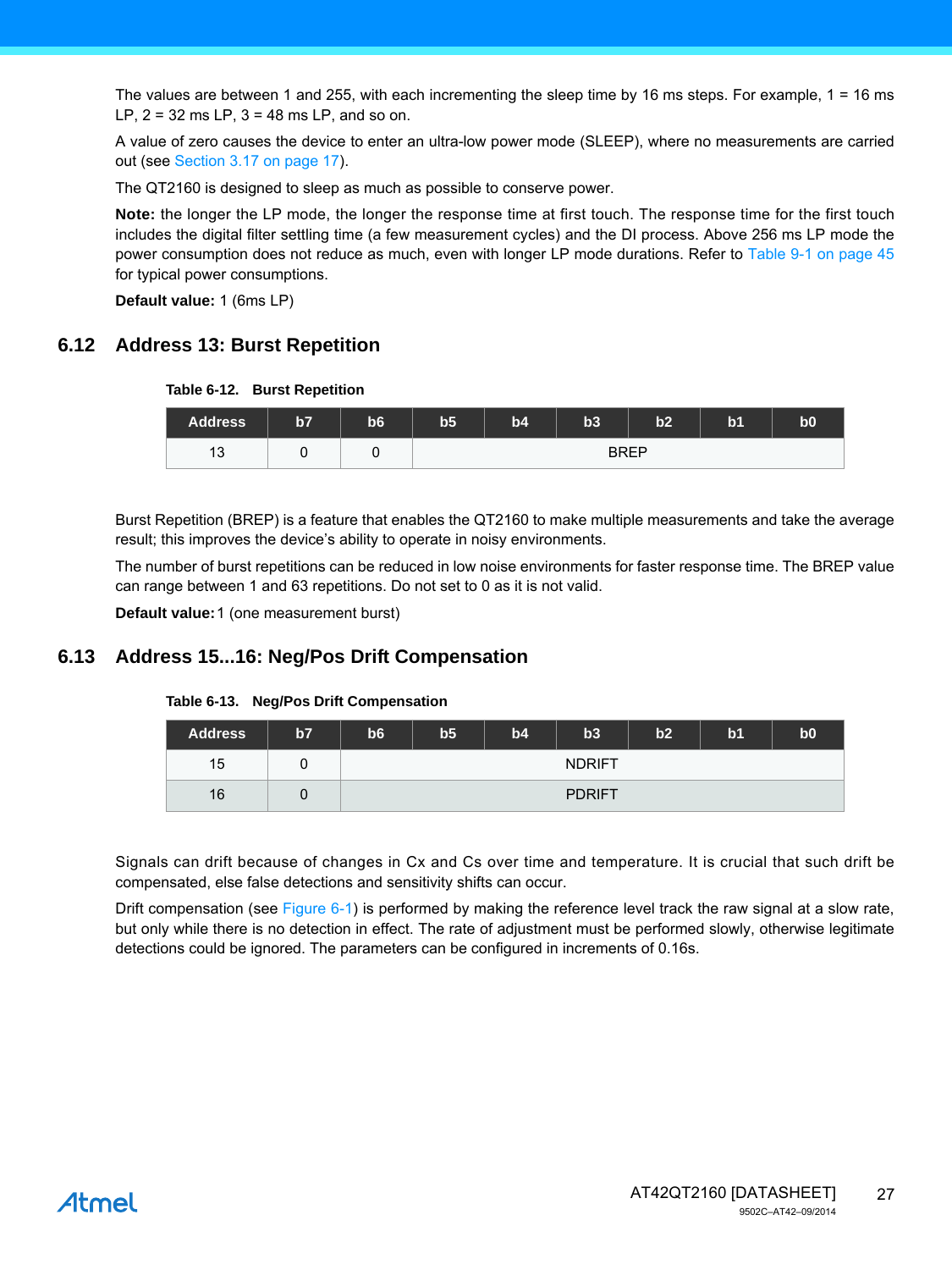#### **Figure 6-1. Thresholds and Drift Compensation**



The device drift compensates using a slew-rate limited change to the reference level; the threshold and hysteresis values are slaved to this reference.

When a finger is sensed, the signal falls since the human body acts to absorb charge from the cross-coupling between X and Y lines. An isolated, untouched foreign object (a coin, or a water film) will cause the signal to rise very slightly due to an enhancement of coupling. This is contrary to the way most capacitive sensors operate.

Once a finger is sensed, the drift compensation mechanism ceases since the signal is legitimately detecting an object. Drift compensation only works when the signal in question has not crossed the negative threshold level.

The drift compensation mechanism can be asymmetric; the drift-compensation can be made to occur in one direction faster than it does in the other simply by changing the NDRIFT and PDRIFT Setup parameters. This is a global configuration.

Specifically, drift compensation should be set to compensate faster for increasing signals than for decreasing signals. Decreasing signals should not be compensated quickly, since an approaching finger could be compensated for partially or entirely before even touching the touchpad (NDRIFT).

However, an obstruction over the sense pad, for which the sensor has already made full allowance, could suddenly be removed leaving the sensor with an artificially suppressed reference level and thus become insensitive to touch. In this latter case, the sensor should compensate for the object's removal by raising the reference level relatively quickly (PDRIFT).

Drift compensation and the detection time-outs work together to provide for robust, adaptive sensing. The time-outs provide abrupt changes in reference calibration depending on the duration of the signal event.

If PDRIFT or NDRIFT is set to 0 then the drift compensation in the respective direction is disabled.

**Note:** it is recommended that the drift compensation rate be more than four times the LP mode period. This is to prevent undersampling, which decreases the algorithm's efficiency.

| <b>Default NDRIFT:</b> | 20 (3.2 s/reference level) |
|------------------------|----------------------------|
| <b>Default PDRIFT:</b> | 5 (0.8 s/reference level)  |

## <span id="page-27-0"></span>**6.14 Address 17: Detect Integrator**

#### **Table 6-14. Detect Integrator**

| <b>Address</b> | b7 | b <sub>6</sub> | b <sub>5</sub> | b4 | b3 | b2          | b <sub>1</sub> | b <sub>0</sub> |
|----------------|----|----------------|----------------|----|----|-------------|----------------|----------------|
| 17<br>. .      |    |                |                |    |    | <b>NDIL</b> |                |                |

NDIL is used to provide signal filtering.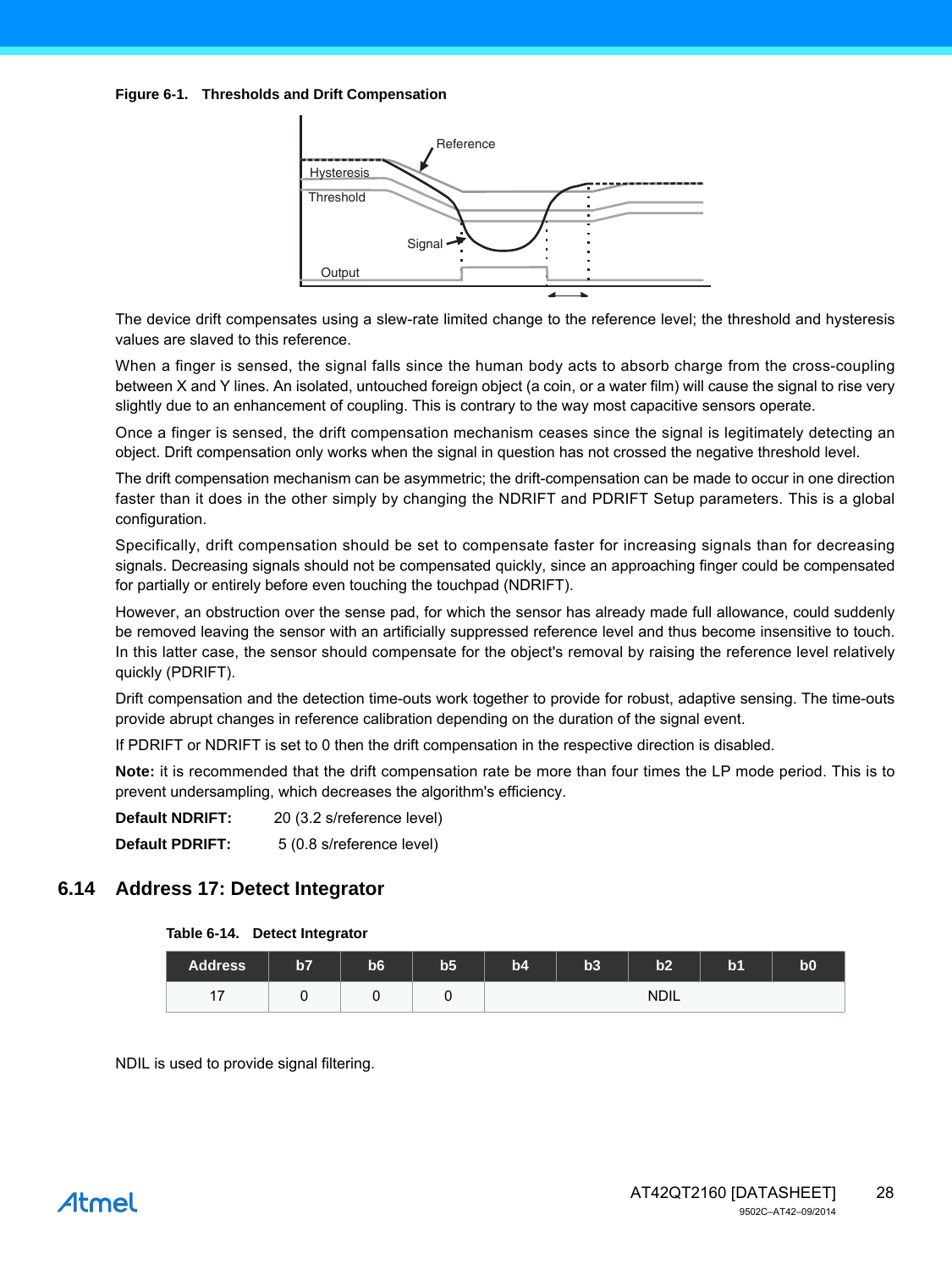To suppress false detections caused by spurious events like electrical noise, the device incorporates a 'detection integrator' or DI counter mechanism. A per-key counter is incremented each time the key has exceeded its threshold and stayed there for a number of acquisitions in succession, without going below the threshold level. When this counter reaches a preset limit the key is finally declared to be touched.

If on any acquisition the signal is not seen to exceed the threshold level, the counter is cleared and the process has to start from the beginning.

The QT2160 has a built in minimum of 1 DI counts in addition to the NDIL value. Therefore, if setting a NDIL value of 3, the actual number of consecutive acquisitions is 4.

Available NDIL values are from 1 to 31.

**Default:** 3 (4 DI value)

## <span id="page-28-0"></span>**6.15 Address 18: Negative Recal Delay**

#### **Table 6-15. Negative Recal Delay**



If an object unintentionally contacts a key resulting in a detection for a prolonged interval it is usually desirable to recalibrate the key in order to restore its function, perhaps after a time delay of some seconds.

The Negative Recal Delay timer monitors such detections; if a detection event exceeds the timer's setting, the key will be automatically recalibrated. After a recalibration has taken place, the affected key will once again function normally even if it is still being contacted by the foreign object. This feature is set globally.

NRD can be disabled by setting it to zero (infinite timeout) in which case the key will never auto-recalibrate during a continuous detection (but the host could still command it).

NRD is set globally, which can range in value from 1 to 255. NRD above 0 is expressed in 0.16 s increments.

**Default:** 255 (40.8 s)

## <span id="page-28-1"></span>**6.16 Address 19: Drift Hold Time/Awake Timeout**

#### **Table 6-16. Drift Hold Time/Awake Timeout**



The DHT/AWAKE value is used for Drift Hold Time and Awake Timeout parameters.

#### **Drift Hold Time (DHT)**

This is used to restrict drift on all keys while one or more keys are activated. DHT defines the length of time the drift is halted after a key detection.

This feature is particularly useful in cases of high-density keypads where touching a key or hovering a finger over the keypad would cause untouched keys to drift, and therefore create a sensitivity shift, and ultimately inhibit any touch detection.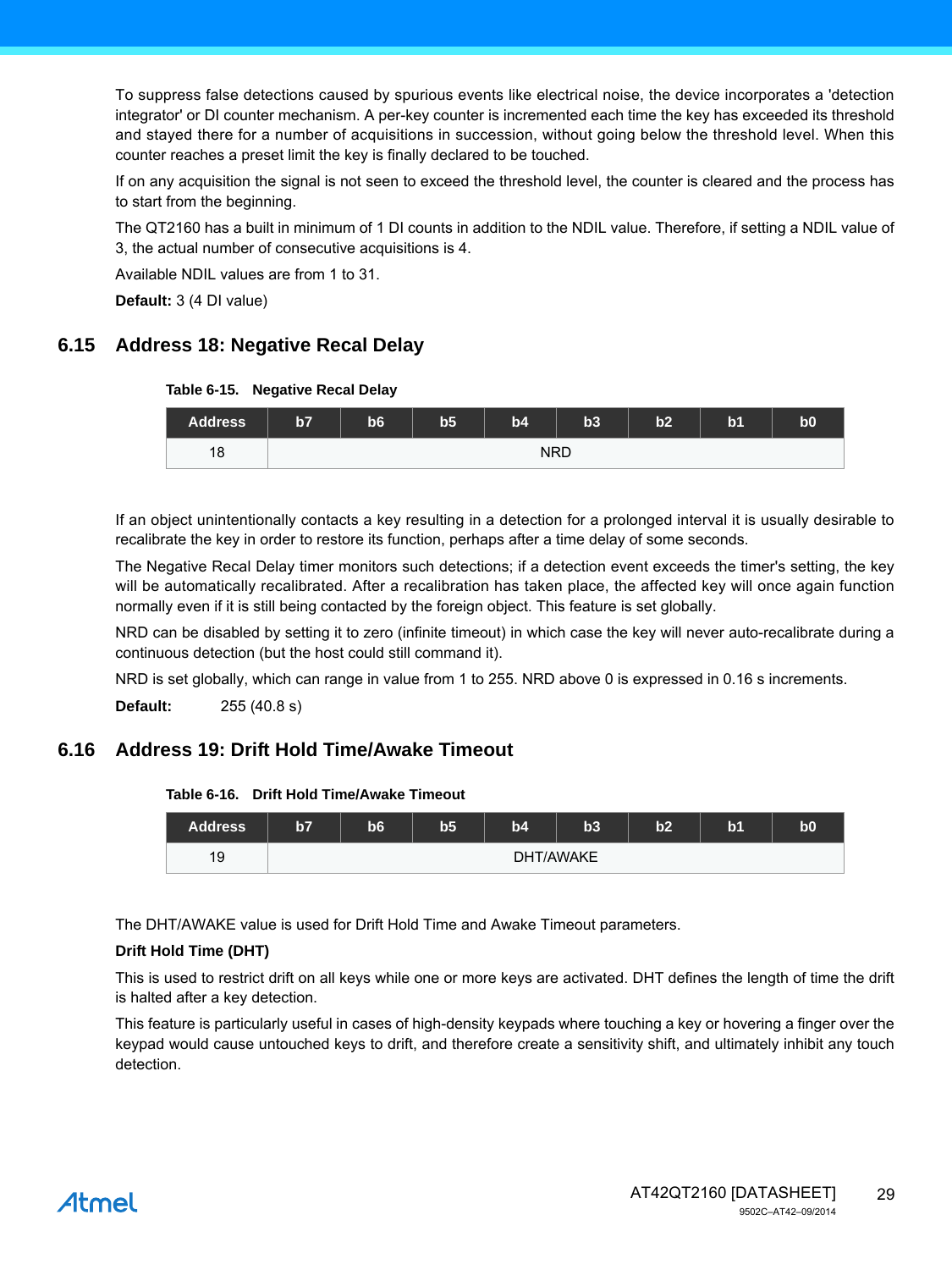#### **Awake Timeout (AWAKE)**

After each matrix scan, the part will automatically go to sleep whenever possible to conserve power, unless there has been a key state change. The AWAKE timeout feature determines how long the device will remain in the minimum LP mode from the last key state change.

Subsequent key state changes reinitialize the AWAKE interval. Once the part has been awakened by a change, the key response time will be fast for as long as the keyboard remains in use. Once key activity lapses for a period longer than the AWAKE timeout, the part will return to the assigned LP mode.

DHT/AWAKE can be configured to a value of between 0.32s and 40.8s, in increments of 0.16s. Values of 0 and 1 are invalid and should not be used.

**Note:** It is recommended having a DHT/AWAKE of at least two seconds to prevent unintended key sensitivity drifts and the slider being unresponsive in longer LP modes.

**DHT/AWAKE Default:** 25 (4 s)

## <span id="page-29-0"></span>**6.17 Address 20: Slider Control**



**HSYT:** Set the hysteresis value for the slider's reported position. Hysteresis is the number of positions the user has to move back, before the new touch position is reported when the direction of scrolling is changed and during first scroll after touch down.

At lower resolutions, where skipping of reported positions will be noticed, hysteresis can be set to 0 (1 position). At higher resolutions (6 – 8 bits), it would be recommended to have a hysteresis of at least 2 positions or more.

HYST can range from 0 (1 position) to 15 (16 positions). The hysteresis is carried out at 8 bits resolution internally and scaled to the desired resolution; therefore at resolutions lower than 8 bits, there might be a difference of 1 reported position from the HYST setting, depending on where the touch down is.

**Note:** it is not valid to have a hysteresis value more than the available positions in a resolution. For example, do not have a HYST of 5 positions with a resolution of 2 bits (4 positions).

**NUM\_KEYS:** Set the number of keys to be used in the slider. For proper slider operation, valid values are between 2 and 8. Setting a value of 0, will disable the slider.

**HYST Default:** 0 (1 position),

**NUM\_KEYS Default:** 5 (5 keys)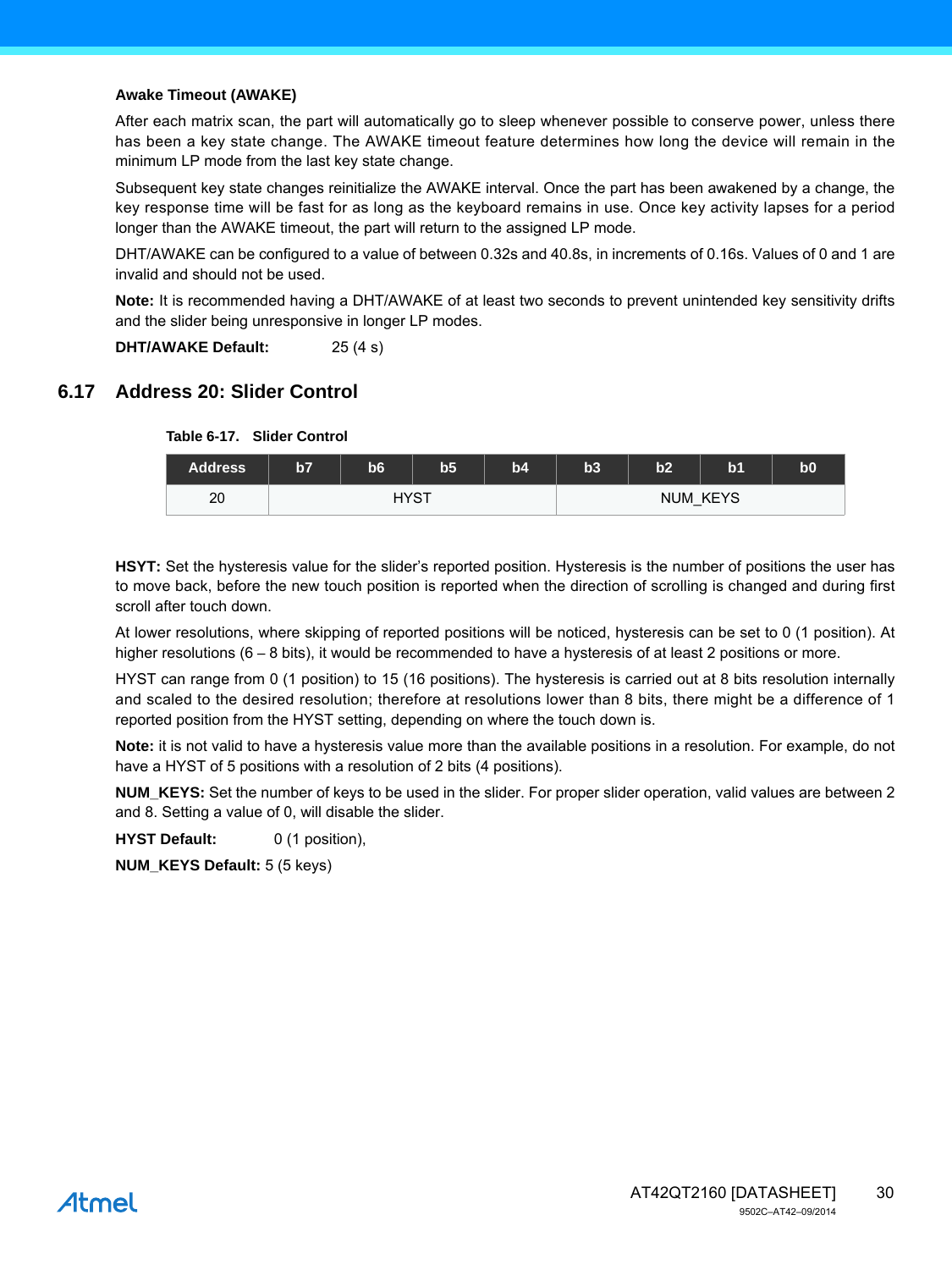## <span id="page-30-0"></span>**6.18 Address 21: Slider Options**

#### **Table 6-18. Slider Options**

| <b>Address</b>     | 157 | b6 | b5 | b4 | b3 | h <sub>2</sub>    | b <sub>1</sub> | b0 |
|--------------------|-----|----|----|----|----|-------------------|----------------|----|
| $\sim$<br><u>L</u> |     |    |    |    |    | <b>RESOLUTION</b> |                |    |

**RESOLUTION:** Resolution of reported position of touch on the slider. Valid values are between 0 (8 bits) to 6 (2 bits). The keys used for the slider starts at X0 and is on the Y0 line.

#### **Table 6-19. Resolution**

| <b>Value</b> | <b>Resolution</b> | <b>Value</b> | <b>Resolution</b> |
|--------------|-------------------|--------------|-------------------|
|              | 8 bits (0-255)    | 4            | 4 bits $(0 - 15)$ |
|              | 7 bits (0-127)    | 5            | 3 bits $(0 - 7)$  |
| າ            | 6 bits (0-63)     | 6            | 2 bits $(0 - 3)$  |
| 3            | 5 bits (0-31)     |              |                   |

**Note:** For better stability of the reported position at higher resolutions, increase the number of keys used to construct the slider, reduce the front panel thickness, reduce the loading on the slider keys or increase the burst length to gain more signal.

**Default:** 4 (4 bits)

## <span id="page-30-1"></span>**6.19 Address 22 – 37: Key Control**

#### **Table 6-20. Key Control**

| <b>Address</b> | b7 | b6 | b <sub>5</sub> | b4 | b3 | b2 | b <sub>1</sub>   | b0 |
|----------------|----|----|----------------|----|----|----|------------------|----|
| $22 - 37$      |    |    |                |    |    |    | <b>AKS GROUP</b> |    |

AKS GROUP: these bits configure which AKS group a key is within (0 - AKS disabled, 1, 2 or 3). Keys in the same group cannot both be in detect at the same time, unless they both form part of the slider (see [Section 3.9.2 on page](#page-13-0) [14\)](#page-13-0).

**Default:** 0 (AKS disabled)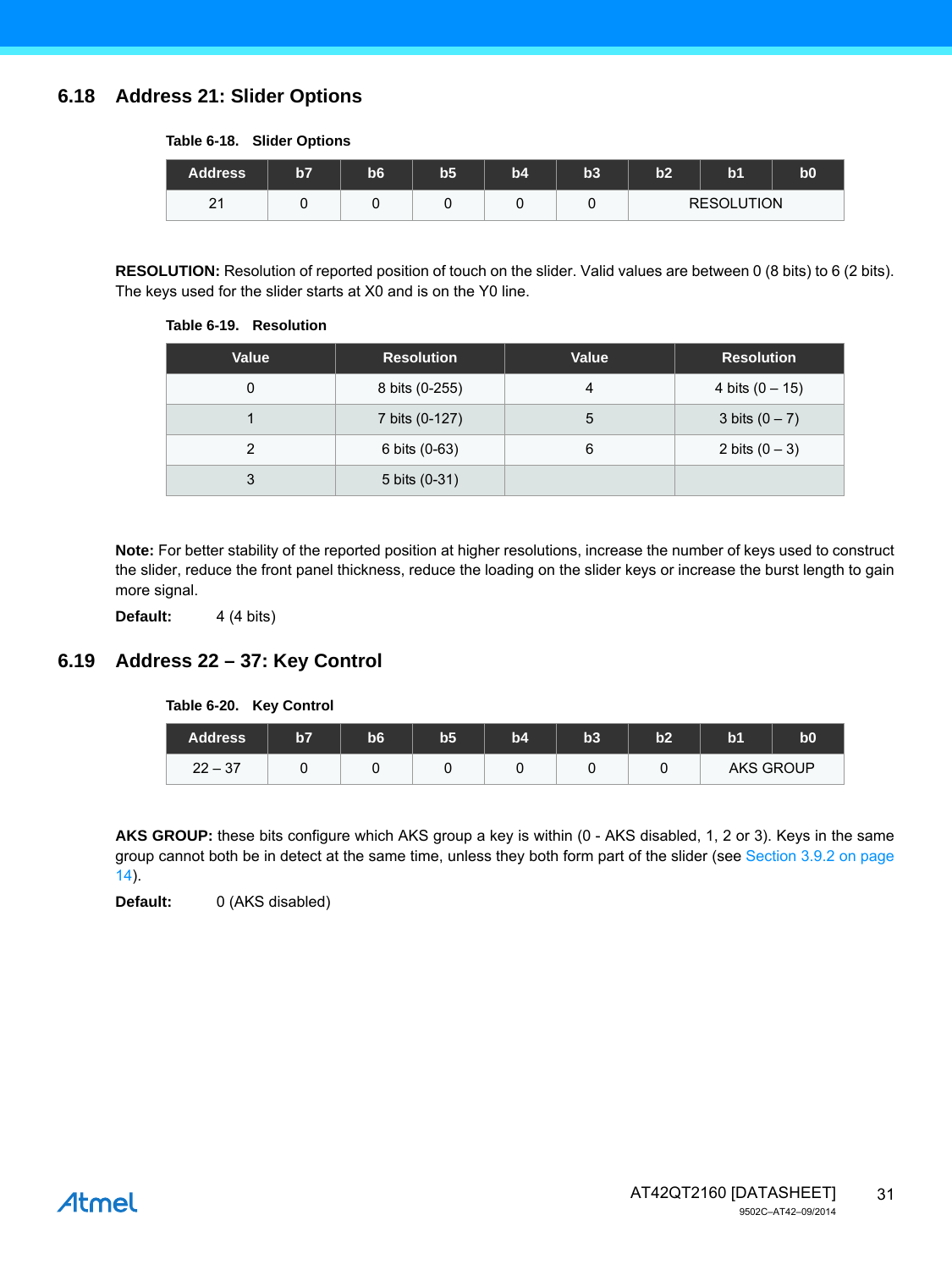## <span id="page-31-0"></span>**6.20 Address 38 – 53: Negative Threshold**

**Table 6-21. Negative Threshold**

| <b>Address</b> | $\overline{57}$  | 56 | b5 | b4 | <b>b3</b> | b2 | b1 | b0 |  |
|----------------|------------------|----|----|----|-----------|----|----|----|--|
| $38 - 53$      | <b>THRESHOLD</b> |    |    |    |           |    |    |    |  |

The negative threshold value is established relative to a key signal reference value. The threshold is used to determine key touch when crossed by a negative-going signal swing after having been filtered by the detection integrator. Larger absolute values of threshold desensitize keys since the signal must travel farther in order to cross the threshold level.

Conversely, lower thresholds make keys more sensitive.

As Cx and Cs drift, the reference point drift-compensates for these changes at a user-settable rate; the threshold level is recomputed whenever the reference point moves, and thus it also is drift compensated.

The amount of NTHR required depends on the amount of signal swing that occurs when a key is touched. Thicker panels or smaller key geometries reduce *key gain*, that is, signal swing from touch, thus requiring smaller NTHR values to detect touch.

**Negative hysteresis:** this is fixed at two less than the negative threshold value and cannot be altered. It is implemented to stop keys from dithering in and out of detect.

| <b>NTHR Typical values:</b> | 7 to 12                     |
|-----------------------------|-----------------------------|
| <b>NTHR Default value:</b>  | 10 (10 counts of threshold) |

## <span id="page-31-1"></span>**6.21 Address 54 – 69: Burst Length**



The QT2160 uses a fixed number of pulses which are executed in burst mode. This number is set in groups of four. Therefore, the value send to the QT2160 is multiplied by four to get the actual number of burst pulses.

The burst length is the number of times the charge-transfer (QT) process is performed on a given key. Each QT process is simply the pulsing of an X line once, with a corresponding Y line enabled to capture the resulting charge passed through the key capacitance Cx.

Increasing burst length directly affects key sensitivity. This occurs because the accumulation of charge in the charge integrator is directly linked to the burst length. The burst length of each key can be set individually, allowing for direct digital control over the signal gains of each key individually.

Apparent touch sensitivity is also controlled by the Negative Threshold level (NTHR). Burst length and NTHR interact; normally burst lengths should be kept as short as possible to reduce scan time and limit RF emissions, but NTHR should be kept above 6 to reduce false detections due to external noise. The detection integrator mechanism also helps to prevent false detections.

**Note:** setting a burst length of zero for a specific key, disables that key.

| Typical values: | $8 - 32$ (32 $- 128$ burst pulses) |
|-----------------|------------------------------------|
|                 |                                    |

**Default:** 4 (16 burst pulses)

## Atmel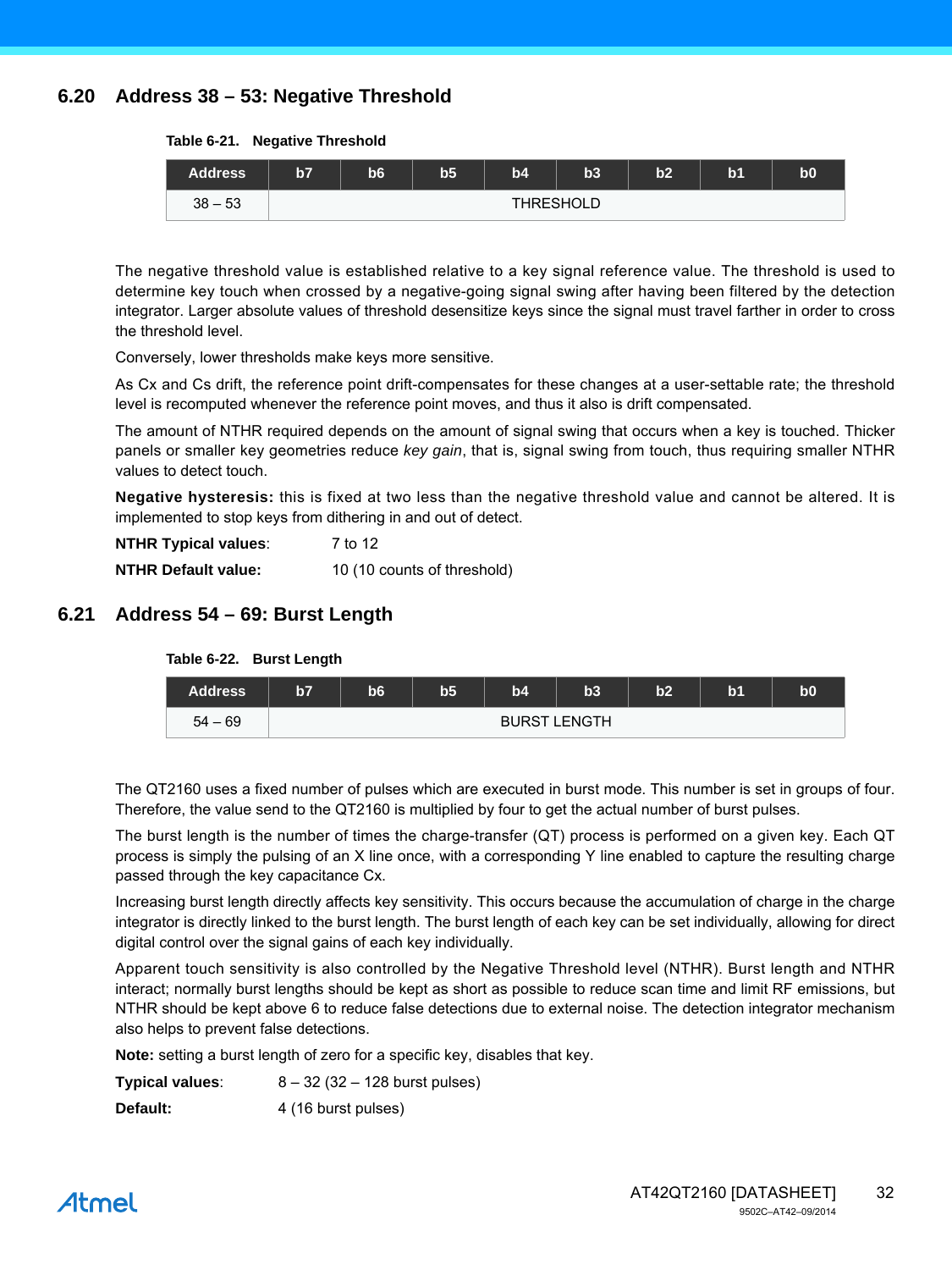## <span id="page-32-0"></span>**6.22 Address 70 – 71: GPIO/GPO Drive**

| <b>Address</b> | b7 | b6             | b <sub>5</sub> | b4                | b3                | b2    | b <sub>1</sub> | b <sub>0</sub> |
|----------------|----|----------------|----------------|-------------------|-------------------|-------|----------------|----------------|
| 70             | X7 | X <sub>6</sub> | X5             | X4                | X <sub>3</sub>    | X2    | X1             | X0             |
| 71             |    |                | 0              | GPIO <sub>3</sub> | GPIO <sub>2</sub> | GPIO1 |                |                |

#### **Table 6-23. GPIO/GPO Drive**

If the GPIOs are set to outputs, the drive for the individual GPIO is set according to the corresponding bit in GPIO Drive bytes. Setting the bit to 1 will drive the corresponding GPIO pin to Vdd, while setting it to 0, will drive the corresponding GPIO pin to ground.

Enabling PWM on a GPIO pin will override the drive on the pin.

Shared X line GPOs will be only driven when not doing any measurements. During measurements, burst pulses will be driven from the X lines, make sure that the driven device will not be affected.

**Default:** 0 (All driven low)

## <span id="page-32-1"></span>**6.23 Address 73: GPIO Direction**

#### **Table 6-24. GPIO Direction**

| <b>Address</b>                 | $\overline{57}$ | b <sub>6</sub> | $\mathbf{b}5$ | b4                | b3                | b2    | b <sub>1</sub> | <b>b0</b> |
|--------------------------------|-----------------|----------------|---------------|-------------------|-------------------|-------|----------------|-----------|
| $\overline{\phantom{a}}$<br>ັບ |                 |                |               | GPIO <sub>3</sub> | GPIO <sub>2</sub> | GPIO1 |                |           |

Sets the direction of the GPIOs:  $1 =$  driven outputs,  $0 =$  floating inputs.

If set as inputs, the GPIO will only be read every 16ms (fixed cycle time).

Shared X line GPOs are always outputs. By default, the dedicated GPIOs are set as inputs. Make sure to drive (set to outputs) these GPIOs if not used, as floating pins may consume unnecessary current.

**Default:** 0 (All inputs)

## <span id="page-32-2"></span>**6.24 Address 74 – 75: GPIO/GPO PWM**

| <b>Address</b> | b7 | b <sub>6</sub> | b <sub>5</sub> | b4                | b3                | b2             | b <sub>1</sub> | b0 |
|----------------|----|----------------|----------------|-------------------|-------------------|----------------|----------------|----|
| 74             | X7 | X6             | X5             | X4                | X <sub>3</sub>    | X <sub>2</sub> | X <sub>1</sub> | X0 |
| 75             |    |                | 0              | GPIO <sub>3</sub> | GPIO <sub>2</sub> | GPIO1          |                |    |

#### **Table 6-25. GPIO/GPO PWM**

Setting the corresponding GPIO PWM bit to 1 will enable PWM on the respective pin. The pin will be driven according to the duty cycle specified in PWM Level (address 76).

PWM will only be enabled on GPIOs that have their GPIO direction set to 1 (output).

Shared X line GPOs will only be driven when not doing any measurements. During measurements, burst pulses will be driven from the X lines, making sure that the driven device will not be affected.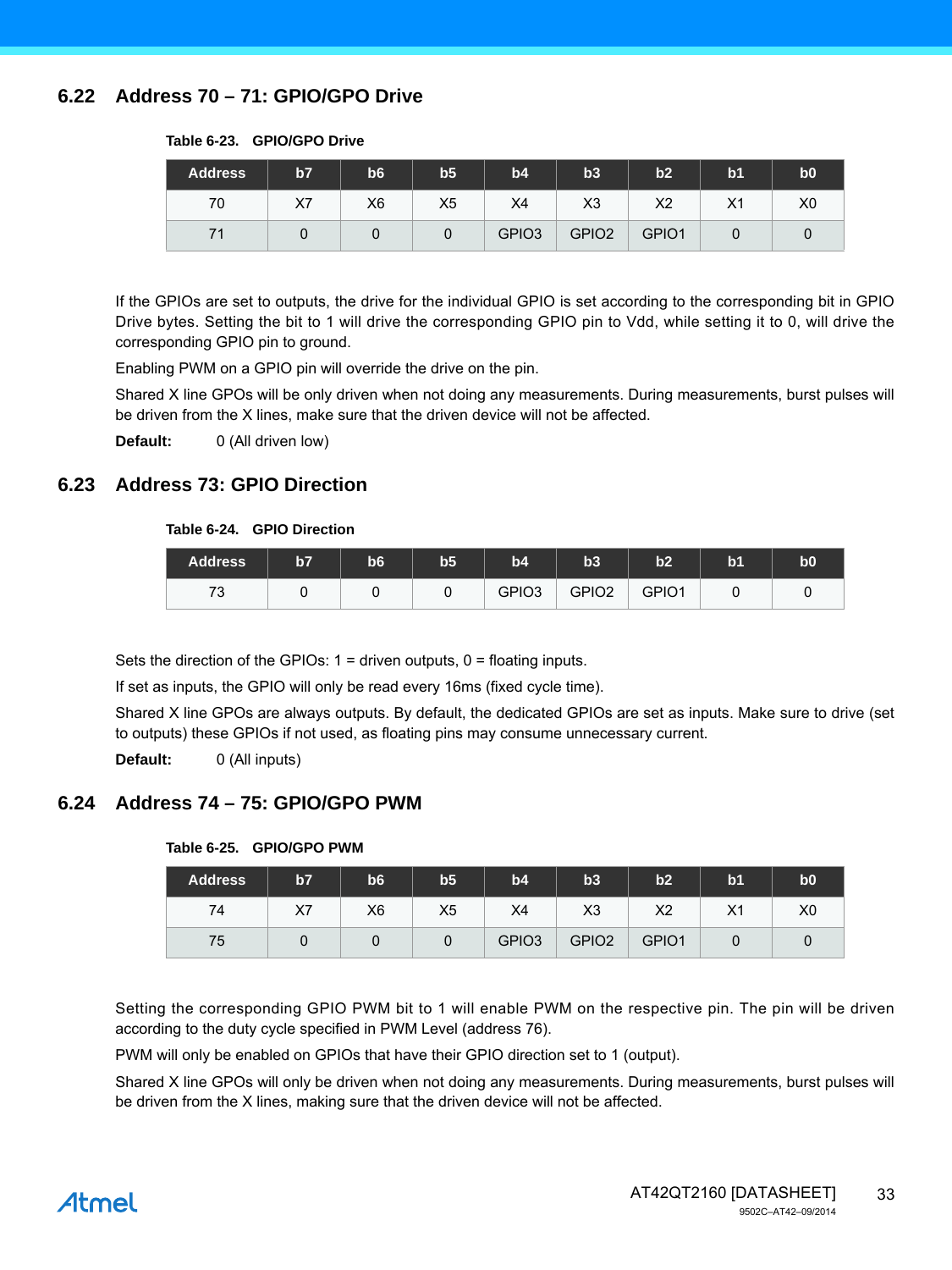All PWM enabled GPIOs/GPOs will only be switched when not doing any measurements. Therefore, the PWM duty cycle's accuracy will depend on the burst lengths of keys, as the longer the burst length, the longer the periods of no PWM switching.

**Default:** 0 (PWM disabled)

## <span id="page-33-1"></span>**6.25 Address 76: PWM Level**



| <b>Address</b> | b7 | b6 | b <sub>5</sub> | b4 | b3            | b2 | b1 | b <sub>0</sub> |
|----------------|----|----|----------------|----|---------------|----|----|----------------|
| 76             |    |    |                |    | DUTY CYC<br>_ |    |    |                |

This sets the Duty Cycle of the PWM enabled pins. Valid values are between 0 to 255. A value of  $0 - 10$  will be 100% duty cycle (always on), and a value of 250 – 255 will be 0 percent duty cycle (always off).

**Default:** 0 (100% duty cycle)

## <span id="page-33-2"></span>**6.26 Address 77: GPIO Wake**

#### **Table 6-27. GPIO Wake**

| <b>Address</b> | b7 | b6 | b5 | b4                | b3                | b2    | b1 | b0 |
|----------------|----|----|----|-------------------|-------------------|-------|----|----|
| 77             |    |    |    | GPIO <sub>3</sub> | GPIO <sub>2</sub> | GPIO1 |    |    |

If the corresponding bit is set to 1, dedicated GPIO pins set to inputs will still be read during SLEEP mode (no capacitive sensing carried out). When a change in the state of the inputs is detected, the CHANGE line will be triggered and the QT2160 will go back to SLEEP.

**Default:** 0 (Wake disabled)

## <span id="page-33-0"></span>**6.27 Address 78 – 79: Common Change Keys**

#### **Table 6-28. Common Change Keys**

| <b>Address</b> | 157             | <b>b6</b>       | b <sub>5</sub>  | b4              | b3  | b2       | b <sub>1</sub> | b <sub>0</sub> |
|----------------|-----------------|-----------------|-----------------|-----------------|-----|----------|----------------|----------------|
| 78             | k7              | k6              | k5              | k4              | k3  | レク<br>N4 | k1             | k0             |
| 79             | k <sub>15</sub> | k <sub>14</sub> | k <sub>13</sub> | k <sub>12</sub> | k11 | k10      | k9             | k8             |

**k0 – k15:** represents the respective keys. If set to 1, the respective key is included in the common change comparisons.

**Note:** if no keys are included in the Common Change group, the CC bit is set to 1.

**Default:** 0 (not included)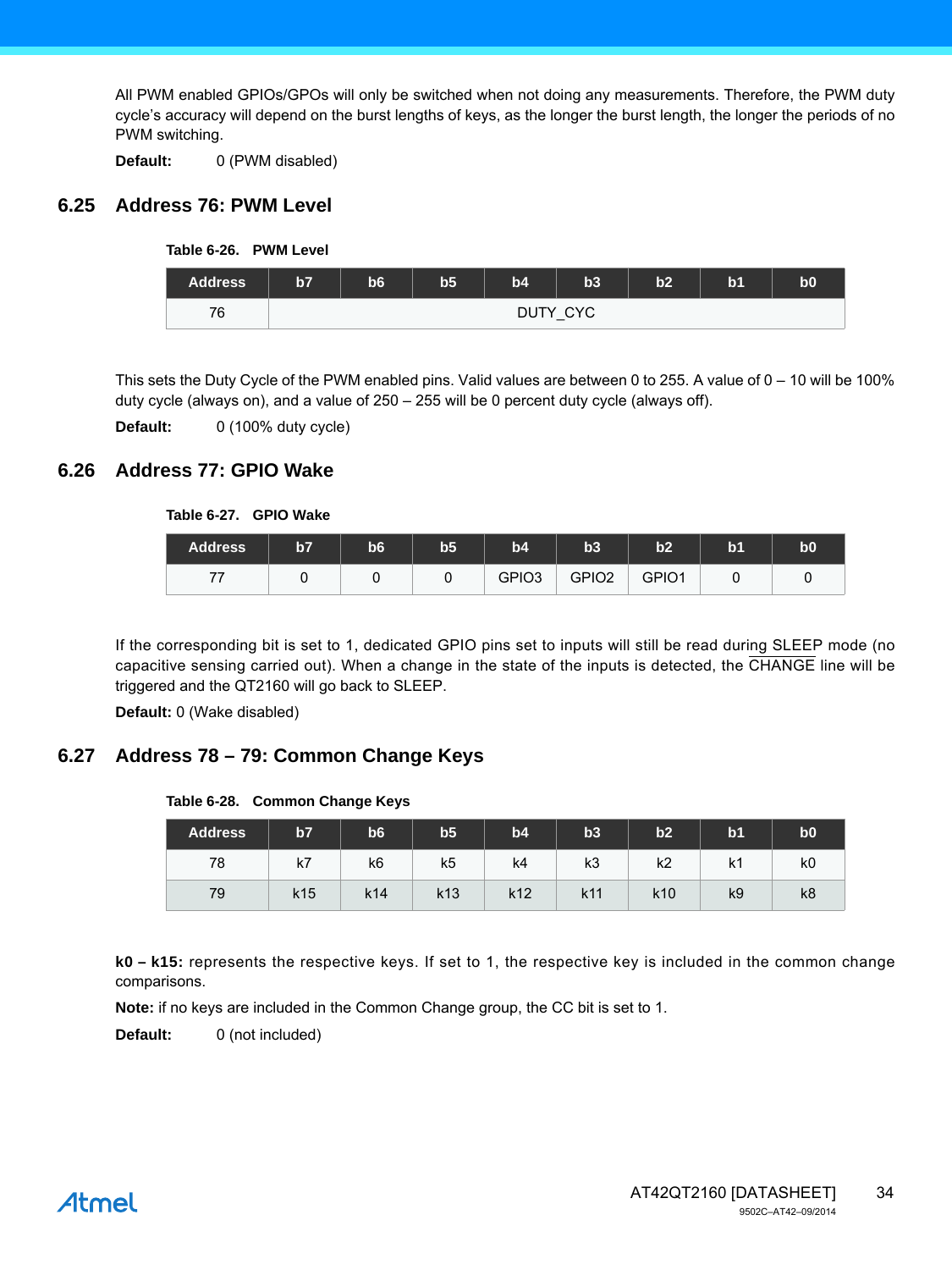## **6.28 Address 100 – 163: Signals and References**

Addresses 100 – 131 allow signal data to be read for each key. There are two bytes of data for each key. These are the key 16-bit signal which is accessed as two 8-bit bytes, stored LSB first.

Addresses 132 – 163 allow reference data to be read for each key. There are two bytes of data for each key. These are the key 16-bit reference which is accessed as two 8-bit bytes, stored LSB first.

There are a total of 16 keys and 4 bytes of data per key, yielding a total of 64 addresses. These addresses are readonly.

| <b>Address</b> | b7          | b6         | b <sub>5</sub> | b4       | b3            |
|----------------|-------------|------------|----------------|----------|---------------|
| 100            | 0           | Signal LSB | 132            | 0        | Reference LSB |
| 101            | $\mathbf 0$ | Signal MSB | 133            | $\Omega$ | Reference MSB |
| 102            | 1           | Signal LSB | 134            |          | Reference LSB |
| 103            |             | Signal MSB | 135            |          | Reference MSB |
| $104 - 131$    | 215         |            | $136 - 163$    | $2 - 15$ |               |

**Table 6-29. Signal and References**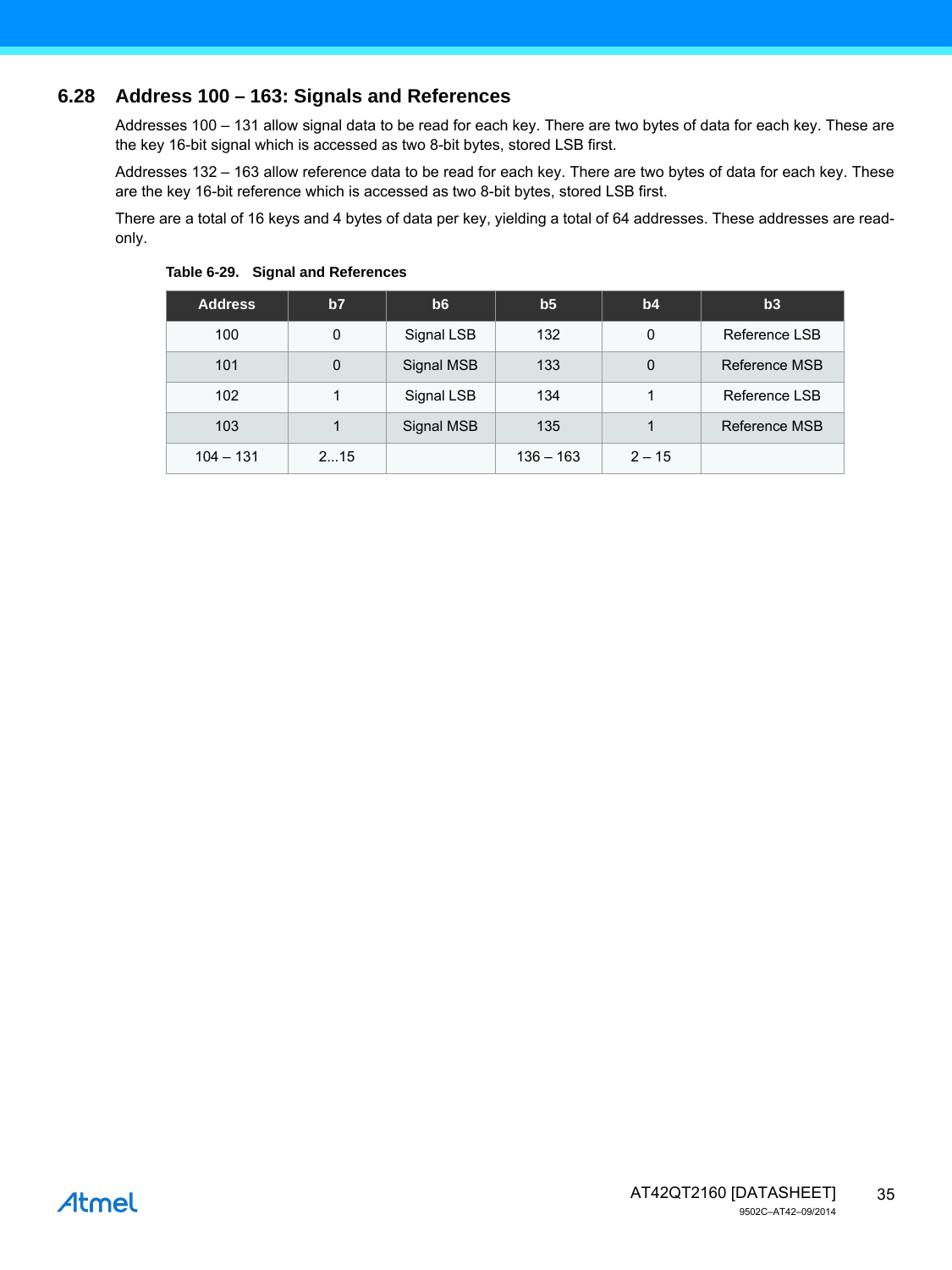## **7. Setups Block**

Setups data is sent from the host to the Q160 using the  $I^2C$  interface. The setups block is memory mapped onto this interface. Thus each setup can be accessed by reading/writing the appropriate address. Setups can be accessed individually or as a block.

| <b>Address</b> | <b>Bytes</b> | <b>Parameter</b>                    | <b>Symbol</b>     | Valid<br>Range | <b>Bits</b>    | Key<br><b>Scope</b> | <b>Default</b><br>Value       | <b>Description</b>                                                                                         | Page |
|----------------|--------------|-------------------------------------|-------------------|----------------|----------------|---------------------|-------------------------------|------------------------------------------------------------------------------------------------------------|------|
| 12             | $\mathbf{1}$ | <b>LP Mode</b>                      | LP_MODE           | $0 - 255$      | 8              | 16                  | $\mathbf{1}$                  | 0: SLEEP mode (no capacitive<br>sensing)<br>1-255: Low Power mode,<br>increments in steps of 16 ms         | 26   |
| 13             | $\mathbf{1}$ | <b>Burst</b><br>Repetition          | <b>BREP</b>       | $1 - 63$       | 6              | 16                  | $\mathbf{1}$                  | Range is $1 - 63$ burst repetitions                                                                        | 27   |
| 15             | $\mathbf{1}$ | Neg Drift<br>Comp                   | <b>NDRIFT</b>     | $0 - 127$      | $\overline{7}$ | 16                  | 20                            | Range is in 0.16 s increments,<br>$1 = 0.16$ s/reference level                                             | 27   |
| 16             | $\mathbf{1}$ | Pos Drift Comp                      | <b>PDRIFT</b>     | $0 - 127$      | $\overline{7}$ | 16                  | 5                             | Range is in 0.16 s increments,<br>$1 = 0.16$ s/reference level                                             | 27   |
| 17             | $\mathbf{1}$ | Normal DI<br>Limit                  | <b>NDIL</b>       | $1 - 31$       | 5              | 16                  | 3                             | Normal DI limit: take the operand and<br>add 2 to get the value                                            | 28   |
| 18             | $\mathbf{1}$ | Neg recal<br>delay                  | <b>NRD</b>        | $0 - 255$      | 8              | 16                  | 255 (40.8 s)                  | Range is in 0.16 s increments;<br>$0 =$ infinite; default = 40.8 s<br>Range is {infinite, $0.16 - 40.8$ s} | 29   |
| 19             | $\mathbf{1}$ | Drift Hold<br>Time/Awake<br>Timeout | DHT/AWAKE         | $2 - 255$      | 8              | 16                  | 25(4s)                        | Range in 0.2 s increments;<br>$default = 4 s$                                                              | 29   |
|                |              |                                     | <b>HYST</b>       | $0 - 15$       | $\overline{4}$ | Slider              | $\Omega$<br>(1 position)      | $0 - 8$ : hysteresis for slider reported<br>position                                                       |      |
| 20             | $\mathbf{1}$ | Slider Control                      | NUM_KEYS          | $0, 2 - 8$     | 4              | Slider              | 5 (5 keys)                    | 0: disables slider mode<br>2 - 8: number of keys in slider<br>Slider Keys start at X0 and are on Y0        | 30   |
| 21             | $\mathbf{1}$ | <b>Slider Options</b>               | <b>RESOLUTION</b> | $0 - 6$        | 3              | Slider              | 25(4 s)                       | Resolution of reported slider touch<br>position<br>8 bits (0) to 2 bits (6)                                | 31   |
| $22 - 37$      | 16           | <b>Key Control</b>                  | KEY_CONT          | $0 - 3$        | 3              | $\mathbf{1}$        | 0 (AKS off)                   | 0: AKS disabled<br>$1 - 3$ : AKS groups                                                                    | 31   |
| $38 - 53$      | 16           | Neg threshold                       | <b>NTHR</b>       | $1 - 255$      | 8              | $\mathbf{1}$        | 10                            |                                                                                                            | 32   |
| $54 - 69$      | 16           | <b>Burst Length</b>                 | <b>BL</b>         | $0 - 255$      | 8              | $\mathbf{1}$        | $\overline{4}$<br>(16 pulses) | 0: Key disabled<br>1 - 255: Burst length = BL $\times$ 4                                                   | 32   |

#### <span id="page-35-0"></span>**Table 7-1. Setups Table**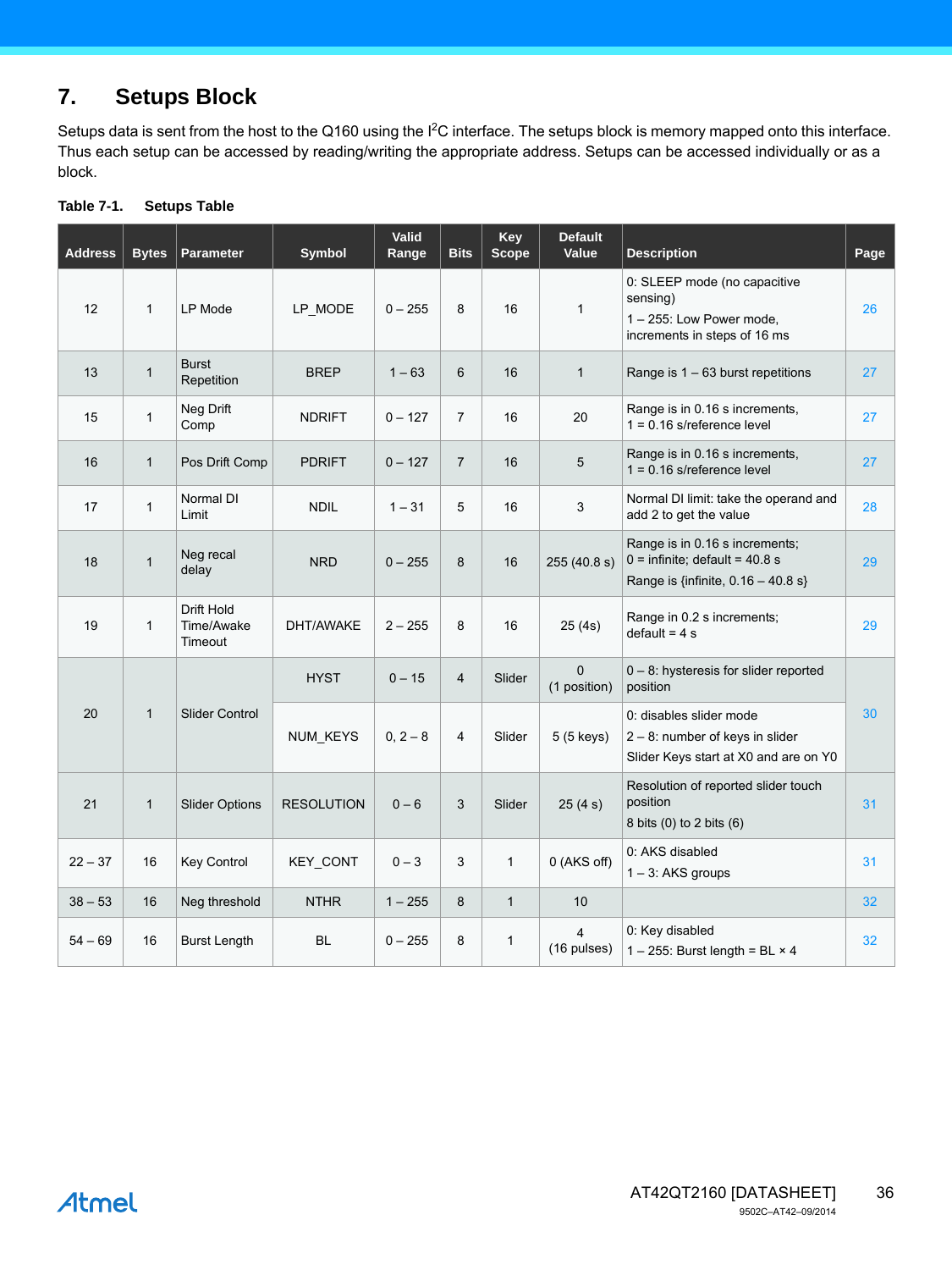## **Table 7-1. Setups Table (Continued)**

| <b>Address</b> | <b>Bytes</b> | Parameter             | Symbol                     | Valid<br>Range           | <b>Bits</b>  | Key<br><b>Scope</b>      | <b>Default</b><br>Value | <b>Description</b>                                                  | Page |
|----------------|--------------|-----------------------|----------------------------|--------------------------|--------------|--------------------------|-------------------------|---------------------------------------------------------------------|------|
|                |              |                       | X7                         | $0 - 1$                  | $\mathbf{1}$ |                          | $\mathbf 0$             |                                                                     |      |
|                |              |                       | X <sub>6</sub>             | $0 - 1$                  | $\mathbf{1}$ | $\qquad \qquad -$        | $\pmb{0}$               |                                                                     |      |
|                |              |                       | X5                         | $0 - 1$                  | $\mathbf{1}$ | $\overline{\phantom{a}}$ | $\pmb{0}$               |                                                                     |      |
| 70             |              | GPO Drive 1           | X4                         | $0 - 1$                  | $\mathbf{1}$ | $\qquad \qquad -$        | $\pmb{0}$               | 0: GPO driven low                                                   | 33   |
|                | $\mathbf{1}$ |                       | X3                         | $0 - 1$                  | $\mathbf{1}$ | $\overline{\phantom{a}}$ | $\pmb{0}$               | 1: GPO driven high                                                  |      |
|                |              |                       | X2                         | $0 - 1$                  | $\mathbf{1}$ | $\qquad \qquad -$        | $\pmb{0}$               |                                                                     |      |
|                |              |                       | X1                         | $0 - 1$                  | $\mathbf{1}$ | $\qquad \qquad -$        | $\pmb{0}$               |                                                                     |      |
|                |              |                       | $\boldsymbol{\mathsf{X}}0$ | $0 - 1$                  | $\mathbf{1}$ | $\qquad \qquad -$        | $\pmb{0}$               |                                                                     |      |
|                |              |                       | -                          | $\qquad \qquad -$        | $\mathbf{1}$ | $\overline{\phantom{a}}$ | $\pmb{0}$               |                                                                     |      |
|                |              |                       | $\qquad \qquad$            | $\overline{\phantom{a}}$ | $\mathbf{1}$ | $\qquad \qquad -$        | $\pmb{0}$               |                                                                     |      |
|                |              |                       | -                          | $\qquad \qquad -$        | $\mathbf{1}$ | $\overline{\phantom{a}}$ | $\pmb{0}$               |                                                                     | 33   |
| 71             | $\mathbf{1}$ | GPIO Drive 2          | GPIO3                      | $0 - 1$                  | $\mathbf{1}$ | $\qquad \qquad -$        | $\pmb{0}$               | If GPIO set to output,<br>0: GPIO driven low<br>1: GPIO driven high |      |
|                |              |                       | GPIO <sub>2</sub>          | $0 - 1$                  | $\mathbf{1}$ | $\qquad \qquad -$        | $\pmb{0}$               |                                                                     |      |
|                |              |                       | GPIO1                      | $0 - 1$                  | $\mathbf{1}$ | $\qquad \qquad -$        | $\pmb{0}$               |                                                                     |      |
|                |              |                       | -                          | $\qquad \qquad -$        | $\mathbf{1}$ | $\qquad \qquad -$        | $\pmb{0}$               |                                                                     |      |
|                |              |                       | $\overline{\phantom{0}}$   | $\qquad \qquad -$        | $\mathbf{1}$ | $\overline{\phantom{m}}$ | $\pmb{0}$               |                                                                     |      |
|                |              | <b>GPIO Direction</b> | —                          | $\qquad \qquad -$        | $\mathbf{1}$ | $\qquad \qquad -$        | $\pmb{0}$               |                                                                     |      |
|                |              |                       | $\qquad \qquad$            | $\qquad \qquad -$        | $\mathbf{1}$ | $\overline{\phantom{m}}$ | $\pmb{0}$               | 0: GPIO is floating input<br>1: GPIO is push-pull output            | 33   |
|                |              |                       | -                          | $\qquad \qquad -$        | $\mathbf{1}$ | $\overline{\phantom{a}}$ | $\pmb{0}$               |                                                                     |      |
| 73             | $\mathbf{1}$ |                       | GPIO3                      | $0 - 1$                  | $\mathbf{1}$ | $\qquad \qquad -$        | 0                       |                                                                     |      |
|                |              |                       | GPIO <sub>2</sub>          | $0 - 1$                  | $\mathbf{1}$ | $\qquad \qquad -$        | $\pmb{0}$               |                                                                     |      |
|                |              |                       | GPIO1                      | $0 - 1$                  | $\mathbf{1}$ | $\qquad \qquad -$        | $\pmb{0}$               |                                                                     |      |
|                |              |                       | —                          | -                        | $\mathbf{1}$ | -                        | $\pmb{0}$               |                                                                     |      |
|                |              |                       | $\qquad \qquad -$          | $\overline{\phantom{a}}$ | $\mathbf{1}$ | -                        | 0                       |                                                                     |      |
|                |              |                       | X7                         | $0 - 1$                  | $\mathbf{1}$ | -                        | $\pmb{0}$               |                                                                     |      |
|                |              |                       | X6                         | $0 - 1$                  | $\mathbf{1}$ | $\qquad \qquad -$        | $\pmb{0}$               |                                                                     |      |
|                |              |                       | X5                         | $0 - 1$                  | $\mathbf{1}$ | -                        | $\pmb{0}$               |                                                                     |      |
| ${\bf 74}$     | $\mathbf{1}$ | GPO PWM 1             | X4                         | $0 - 1$                  | $\mathbf{1}$ | $\qquad \qquad -$        | $\pmb{0}$               | 0: PWM disabled                                                     | 33   |
|                |              |                       | X3                         | $0 - 1$                  | $\mathbf{1}$ | -                        | $\pmb{0}$               | 1: PWM enabled                                                      |      |
|                |              |                       | X2                         | $0 - 1$                  | $\mathbf{1}$ | $\qquad \qquad -$        | $\pmb{0}$               |                                                                     |      |
|                |              |                       | $\boldsymbol{X1}$          | $0 - 1$                  | $\mathbf{1}$ | -                        | $\pmb{0}$               |                                                                     |      |
|                |              |                       | $\pmb{\mathsf{X0}}$        | $0 - 1$                  | $\mathbf{1}$ | $\overline{\phantom{m}}$ | $\pmb{0}$               |                                                                     |      |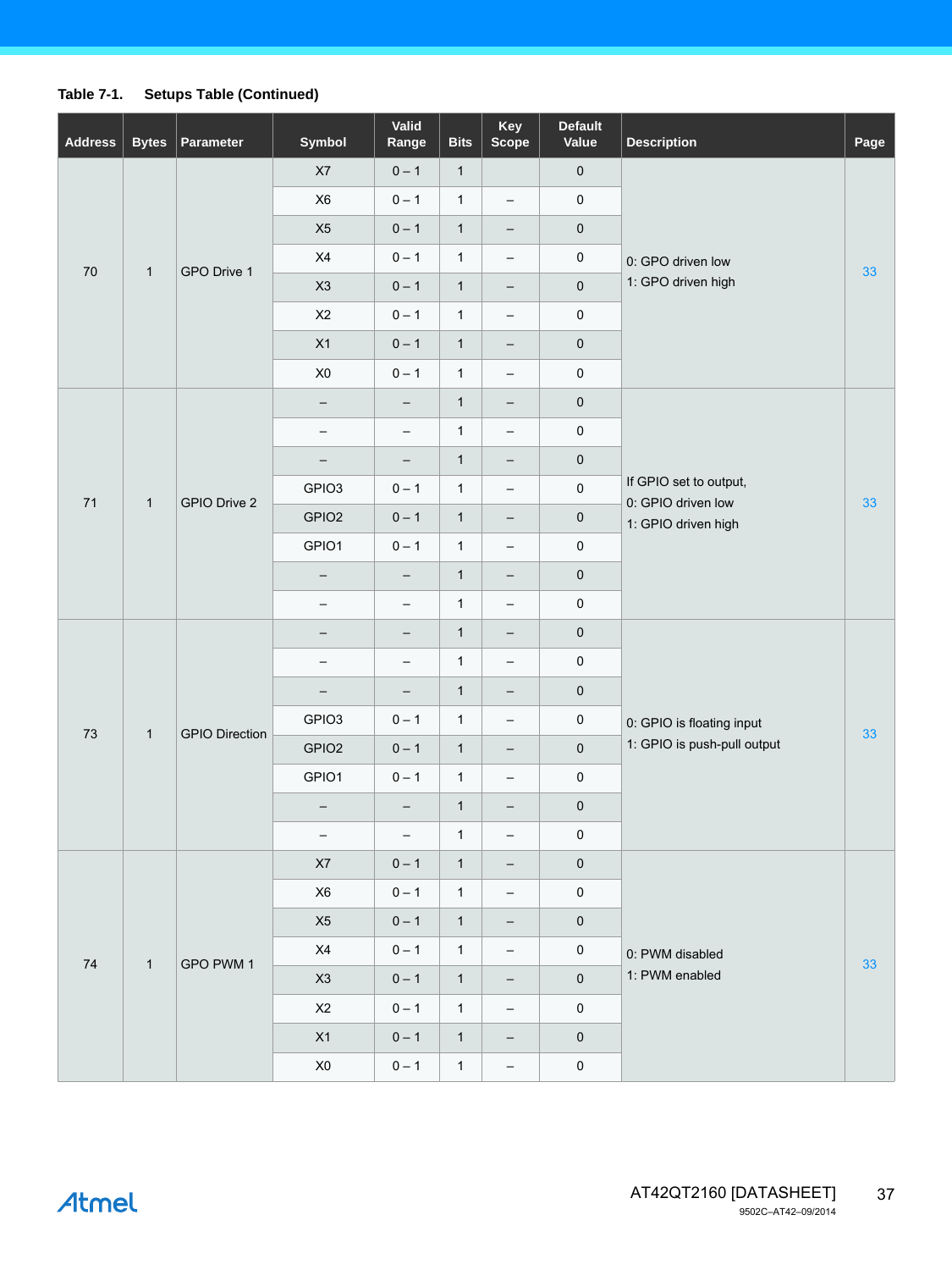## **Table 7-1. Setups Table (Continued)**

| <b>Address</b> | <b>Bytes</b>   | <b>Parameter</b>      | Symbol                   | Valid<br>Range           | <b>Bits</b>  | Key<br><b>Scope</b>      | <b>Default</b><br>Value | <b>Description</b>                                                                                                                  | Page |
|----------------|----------------|-----------------------|--------------------------|--------------------------|--------------|--------------------------|-------------------------|-------------------------------------------------------------------------------------------------------------------------------------|------|
|                |                |                       |                          | $\qquad \qquad -$        | $\mathbf{1}$ | $\overline{\phantom{a}}$ | $\mathsf{O}\xspace$     |                                                                                                                                     |      |
|                |                |                       | $\qquad \qquad -$        | $\qquad \qquad -$        | 1            | $\overline{\phantom{a}}$ | $\mathsf{O}\xspace$     |                                                                                                                                     |      |
|                |                |                       |                          | $\overline{\phantom{m}}$ | 1            | $\overline{\phantom{m}}$ | $\mathsf{O}\xspace$     |                                                                                                                                     |      |
| 75             | $\mathbf{1}$   | <b>GPIO PWM 2</b>     | GPIO <sub>3</sub>        | $0 - 1$                  | 1            | $\overline{\phantom{m}}$ | $\mathsf{O}\xspace$     | If GPIO set to output,<br>0: PWM disabled                                                                                           | 33   |
|                |                |                       | GPIO <sub>2</sub>        | $0 - 1$                  | $\mathbf{1}$ | $\qquad \qquad -$        | $\mathbf 0$             | 1: PWM enabled                                                                                                                      |      |
|                |                |                       | GPIO1                    | $0 - 1$                  | 1            | $\overline{\phantom{m}}$ | $\mathsf{O}\xspace$     |                                                                                                                                     |      |
|                |                |                       | $\overline{\phantom{m}}$ | $\qquad \qquad -$        | $\mathbf{1}$ | $\overline{\phantom{a}}$ | $\mathsf{O}\xspace$     |                                                                                                                                     |      |
|                |                |                       | $\overline{\phantom{a}}$ | $\overline{\phantom{0}}$ | 1            | $\overline{\phantom{m}}$ | $\mathsf 0$             |                                                                                                                                     |      |
| 76             | $\mathbf{1}$   | <b>PWM Level</b>      | DUTY_CYC                 | $0 - 255$                | 8            | <b>GPIOs</b>             | $\mathbf 0$             | If PWM enabled,<br>0 - 10: 100% duty cycle (always ON)<br>11 - 249: varying duty cycles<br>250 - 255: 0% duty cycle (always<br>OFF) | 34   |
|                |                |                       |                          | $\qquad \qquad -$        | $\mathbf{1}$ | $\overline{\phantom{m}}$ | $\mathsf{O}\xspace$     |                                                                                                                                     |      |
|                |                |                       | $\qquad \qquad -$        | $\qquad \qquad -$        | 1            | $\overline{\phantom{m}}$ | $\mathsf{O}\xspace$     |                                                                                                                                     |      |
|                |                |                       |                          | $\overline{\phantom{m}}$ | 1            | $\overline{\phantom{m}}$ | $\mathsf{O}\xspace$     |                                                                                                                                     |      |
| 77             | $\mathbf{1}$   | <b>GPIO Wake</b>      | GPIO <sub>3</sub>        | $0 - 1$                  | $\mathbf{1}$ | $\overline{\phantom{m}}$ | $\mathbf 0$             | If GPIO set to output,<br>0: GPIO not read in SLEEP                                                                                 | 34   |
|                |                |                       | GPIO <sub>2</sub>        | $0 - 1$                  | $\mathbf{1}$ | $\overline{\phantom{0}}$ | $\mathbf 0$             | 1: GPIO read in SLEEP                                                                                                               |      |
|                |                |                       | GPIO1                    | $0 - 1$                  | $\mathbf{1}$ | $\overline{\phantom{a}}$ | $\mathbf 0$             |                                                                                                                                     |      |
|                |                |                       | $\overline{\phantom{m}}$ | $\overline{\phantom{0}}$ | 1            | $\overline{\phantom{m}}$ | $\mathsf{O}\xspace$     |                                                                                                                                     |      |
|                |                |                       |                          | $\qquad \qquad -$        | $\mathbf{1}$ | $\overline{\phantom{m}}$ | $\pmb{0}$               |                                                                                                                                     |      |
| $78 - 79$      | $\overline{2}$ | Common<br>Change Keys | $k0 - k15$               | $0 - 1$                  | 16           | 16                       | $\mathsf 0$             |                                                                                                                                     | 34   |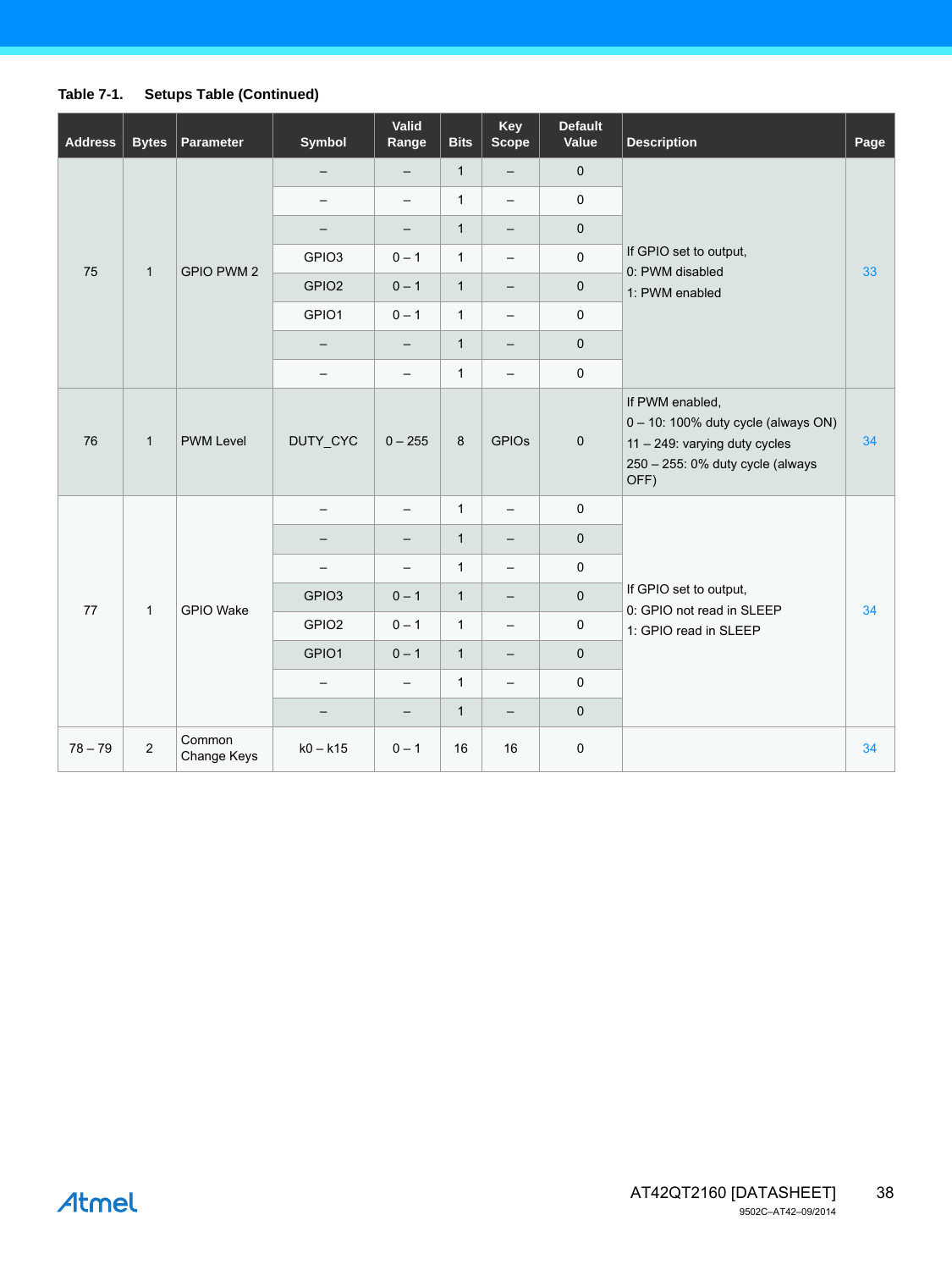## **8. Getting Started With the QT2160**

## **8.1 Using the I<sup>2</sup> C Bus**

The QT2160 is an address-mapped part. All commands and data transfers consist of reads from, and writes to, memory locations.

## **8.2 Establishing Contact**

To establish that the device is present and running, write a zero to it (see [Section 8.3\)](#page-38-0). Now read a single byte (see [Section 8.4\)](#page-38-1). This byte should be the ID of the device (0x11). If this is the case the device is present and running.

## <span id="page-38-0"></span>**8.3 Writing to the Device**

A write cycle to the device consists of a start condition followed by the  $I^2C$  address of the device (see [Section 5.1](#page-20-1)). The next byte is the address of the location into which the writing will start. This address is then stored as the address pointer.

Subsequent bytes in a multi-byte transfer will be written to the location of the address pointer, location of the address pointer + 1, location of the address pointer + 2, and so on. This ends with the stop condition on the I<sup>2</sup>C bus. A new write cycle will involve sending another address pointer.

It is possible to stop the write after the address pointer is sent if no data is required to be written to the device. This is done when setting the address pointer for reading data.

## <span id="page-38-1"></span>**8.4 Reading From the Device**

A read cycle consists of a start condition followed by the I<sup>2</sup>C address of the device (see [Section 5.1\)](#page-20-1). Bytes can then be read starting at the location pointed to by the address pointer set by the last write operation. The address is internally incremented for each byte read during a multi-byte read.

The stop condition at the end of the transfer causes the internal address pointer to revert to the value written during the last write operation. This means that if a set of data bytes needs to be read many times (such as the status bytes) then it is not necessary to keep sending an address pointer. It can be set to the first location and multi-byte reads will always then start there.

## **8.5 Keys**

The default setting of the QT2160 is for 16 keys with AKS disabled. This will be the default setting when the device first powers up. A coin placed over any key can be used to pick up the burst signal to see the activity on the keys as explained in Section 3 of the application note *Secrets of a Successful Touch Sensor Design* which can be downloaded from the Atmel website.

The CHANGE line will go low indicating there is new data to be read. Reading the status bytes (address  $2 - 6$ ) will cause the CHANGE line to go inactive, as the data has been read.

If a key is now touched, the CHANGE line will go active again, indicating that there is new data again. The CHANGE line will remain active until the status location containing the status for that key is read. If the CHANGE line does not go low then it is likely the sensitivity of the key is not high enough. The burst length should be increased to increase the sensitivity.

A change in burst length should be followed by a calibration command (set the calibration byte to a non-zero value) to ensure reliable operation. It is also possible to adjust the sensitivity using the negative threshold for that key. Note that thresholds below 6 counts may cause sensitivity to noise and thresholds above 12 counts will require longer burst lengths than strictly necessary.

All unused keys should be switched off by setting their burst lengths to zero. This will reduce the power requirements of the device.

## Atmel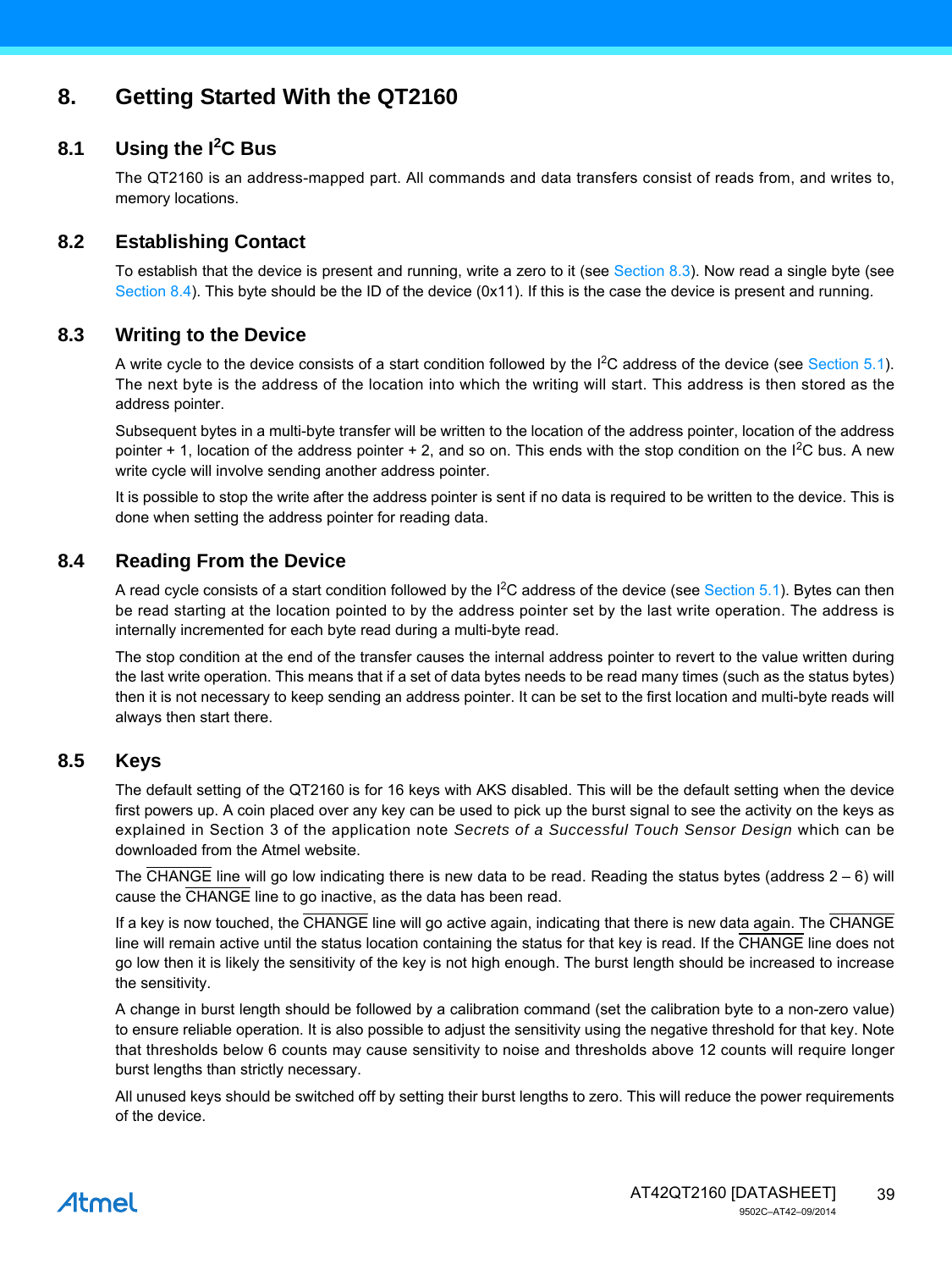## **8.6 Slider**

A group of keys on the Y0 line can be configured as a slider. These have to be placed in numerical order starting with X0 and with no missing keys in the sequence. The keys should be  $5 - 7$  mm wide along the length of the slider for good linearity. The number of keys needed in a slider will simply be the number of the size required to form the desired slider length.

The slider can now be enabled by setting the NUM\_KEYS bits in Slider Control byte to the number of keys which are used in the slider. This can be from 2 to 8 keys. For example, to enable a slider of five keys, set NUM\_KEYS to five. Note that the higher the resolution, the more keys will be required to get a stable response out of the slider. As a general rule, the number of keys must be at least the number of bits, for example, at least 4 keys for a 4 bit slider.

Now the slider is enabled, touching it will result in a slider position being reported in the Slider Touch Position byte. Note that the keys forming the slider will still cause key detections and will still report their status in the key status registers.

If the slider position is noisy, try reducing the panel thickness or increasing the sensitivities of the keys forming the slider, to get more signal for positional calculations. Increasing the hysteresis (Section 3.2 on page  $8$ ) will also help.

Keys within the same slider are normally in the same AKS group and have the same burst length and threshold.

## **8.7 Adjacent Key Suppression (AKS) Technology**

Adjacent Key Suppression (AKS) technology is a patented method to detect which key is pressed, when keys are located close together. A touch in a group of AKS keys will only be indicated on the key with the largest signal. This is assumed to be the intended key.

Once a key in an AKS group is in detect, there can be no further detections on keys in that group until the key is released. By default, the AKS technique is disabled on all keys; therefore, the keys can detect, regardless of the state of any other keys.

The AKS technology works slightly differently when keys are in a slider which act like a single AKS object. Any number of keys can go into detect with a slider but if any keys within one of these objects are in detect then the AKS technology will lock out anything else in the same AKS group. Similarly, a key in the same AKS group as the slider can lock out the slider as a whole object.

**Note:** for normal operation all keys in the slider should be placed in the same AKS group.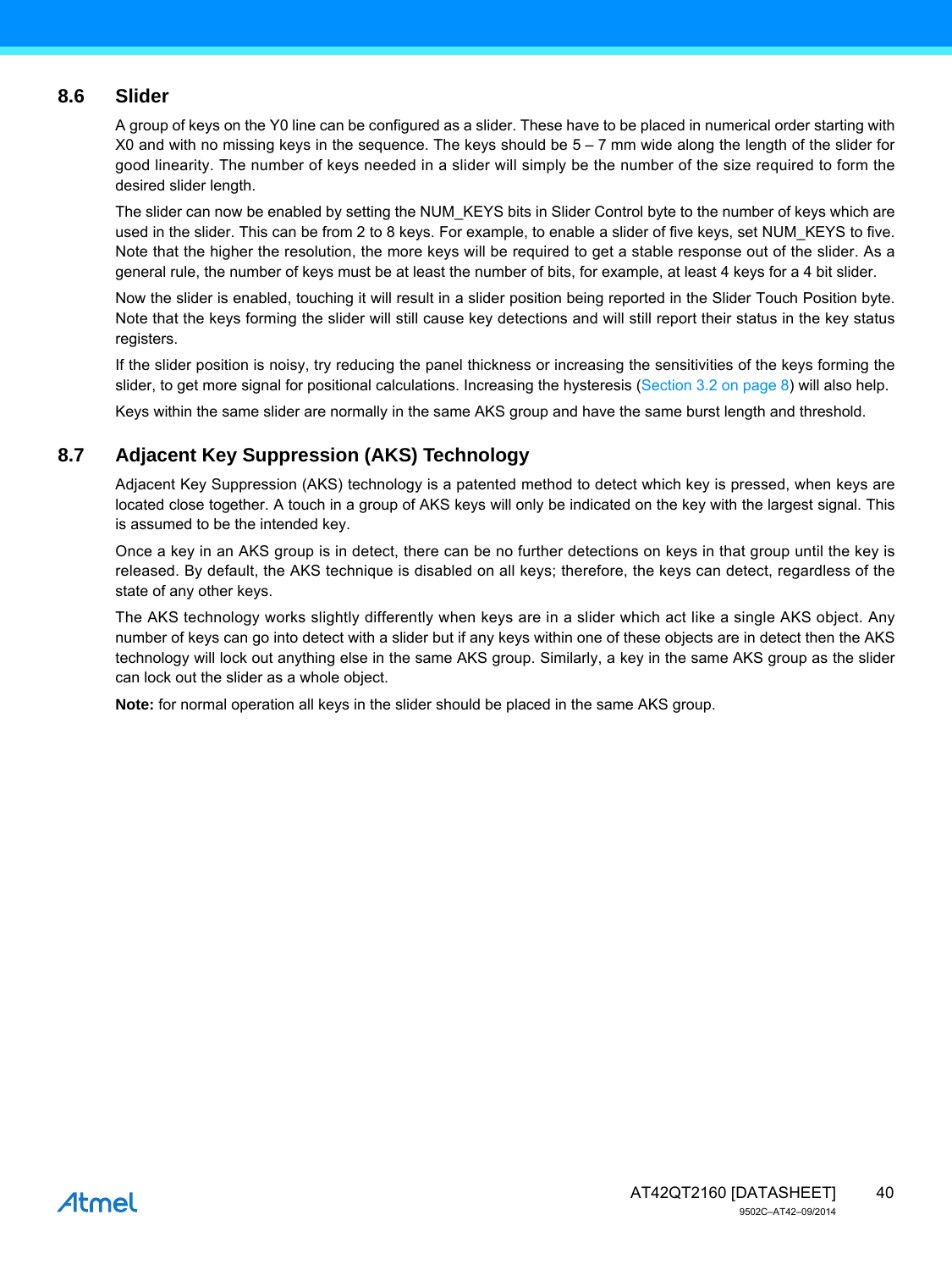## **8.8 GPIOs**

By default, the dedicated GPIOs (GPIO1 – GPIO3) are set as inputs. Make sure to drive (set to outputs) these GPIOs if not used, as floating pins may consume unnecessary current.

By default, shared GPOs are push-pull outputs driven low when not measuring.

[Table 8-1](#page-40-0) shows a summary of the GPIO options, and the precedence of each setting.

| <b>GPIO</b><br><b>Direction</b> | <b>GPIO</b><br><b>PWM</b> | <b>GPIO</b><br><b>Drive</b> | Wake | <b>Dedicated GPIO Function</b>                                               | <b>Shared GPO</b><br><b>Function</b> |
|---------------------------------|---------------------------|-----------------------------|------|------------------------------------------------------------------------------|--------------------------------------|
| 0                               | X                         | X                           | X    | Input - read only in LP mode so CHANGE<br>event possible only in LP mode     | Always output                        |
| $\Omega$                        | X                         | X                           |      | Input - read in LP and Sleep modes so<br>CHANGE event possible in both modes | Always output                        |
| 1                               | $\Omega$                  | 0                           | X    | Output - Gnd                                                                 | Output – Gnd                         |
|                                 | $\Omega$                  |                             | X    | Output - Vdd                                                                 | Output – Vdd                         |
|                                 |                           | X                           | X    | Output - PWM                                                                 | Output - PWM                         |

<span id="page-40-0"></span>**Table 8-1. GPIO options**

## **8.9 Typical Initialization and Usage**

Figure 8-1 on page 42 shows a typical example of communicating with the QT2160.

- 1. After a reset/power-up, wait for CHANGE to go low, indicating the QT2160 has initialized and is ready to communicate.
- 2. Send all the setup parameters that need to be changed from the startup default values. Drive all unused GPIOs to outputs, to prevent unnecessary increase in current consumption.
- 3. After setting up the QT2160, send a Calibrate command.
- 4. Read all status bytes once (address 2 to 6), to return the CHANGE line to an inactive state.
- 5. If CHANGE line goes low, perform a read of the required status byte. All the status bytes that have changed need to be read, to ensure that the CHANGE line goes inactive again.
- 6. Process the received byte accordingly.
- 7. Check the reset bit in the general status byte (address 2). If it is a 1, go to step 2 to resend all the setup parameters, as a reset has occurred. If it is a 0, proceed to the next step.
- 8. Repeat steps 5, 6 and 7. Steps 5 and 6 are the continuous normal operating loop sequence after initialization.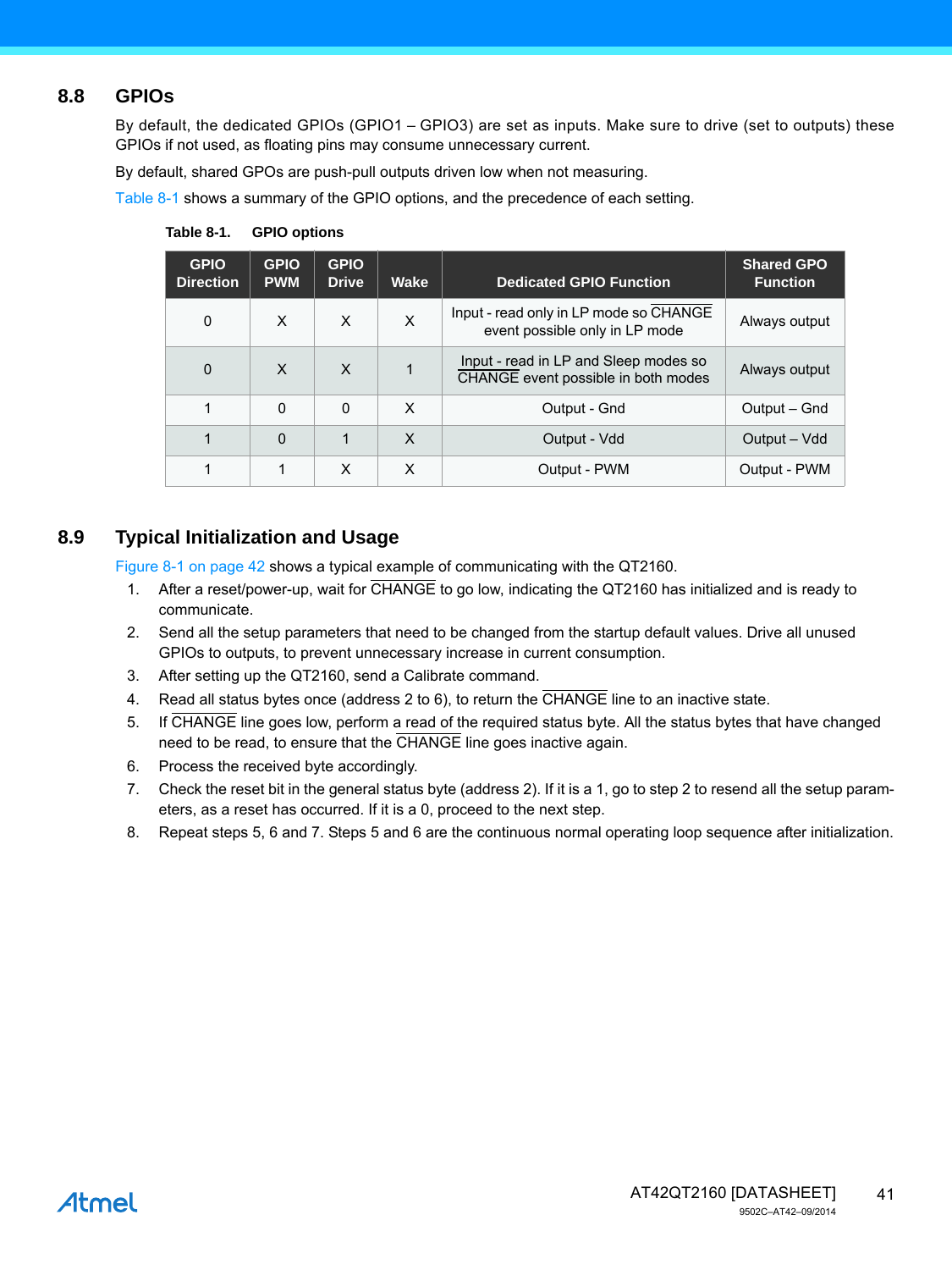



## Atmel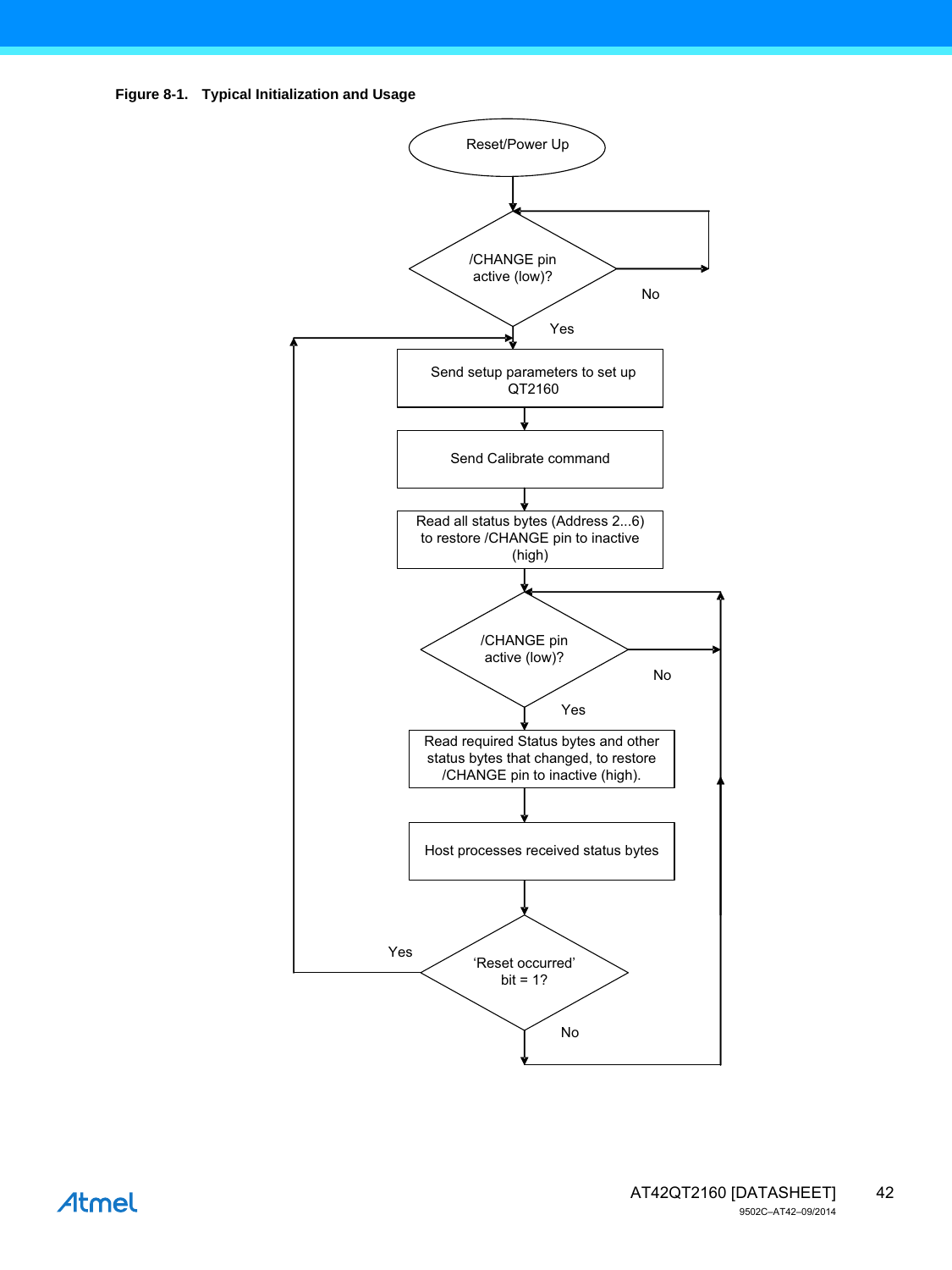## **9. Specifications**

## **9.1 Absolute Maximum Specifications**

| Vdd                                                  | $-0.5$ to +6 V            |
|------------------------------------------------------|---------------------------|
| Max continuous pin current, any control or drive pin | $±10$ mA                  |
| Short circuit duration to ground, any pin            | infinite                  |
| Short circuit duration to Vdd, any pin               | infinite                  |
| Voltage forced onto any pin                          | $-0.6$ V to (Vdd + 0.6) V |

**CAUTION:** Stresses beyond those listed under "Absolute Maximum Specifications" may cause permanent damage to the device. This is a stress rating only and functional operation of the device at these or other conditions beyond those indicated in the operational sections of this specification is not implied. Exposure to absolute maximum specification conditions for extended periods may affect device reliability.

## <span id="page-42-0"></span>**9.2 Recommended Operating Conditions**

| Operating temp                         | $-40^{\circ}$ C to +85 $^{\circ}$ C  |
|----------------------------------------|--------------------------------------|
| Storage temp                           | $-55^{\circ}$ C to +125 $^{\circ}$ C |
| Vdd                                    | +1.8 V to 5.5 V                      |
| Supply ripple+noise $(1)$ (<1MHz)      | $±25$ mV                             |
| Supply ripple+noise $(1)$ (>1MHz)      | $±50$ mV                             |
| Cx transverse load capacitance per key | 2 to 20 pF                           |

<span id="page-42-1"></span>1. Applicable to QT2160 on a typical setup, with Burst Repetition (BREP) = 2. The effects of supply ripple and noise on performance is more prominent the nearer it is to the burst center frequency.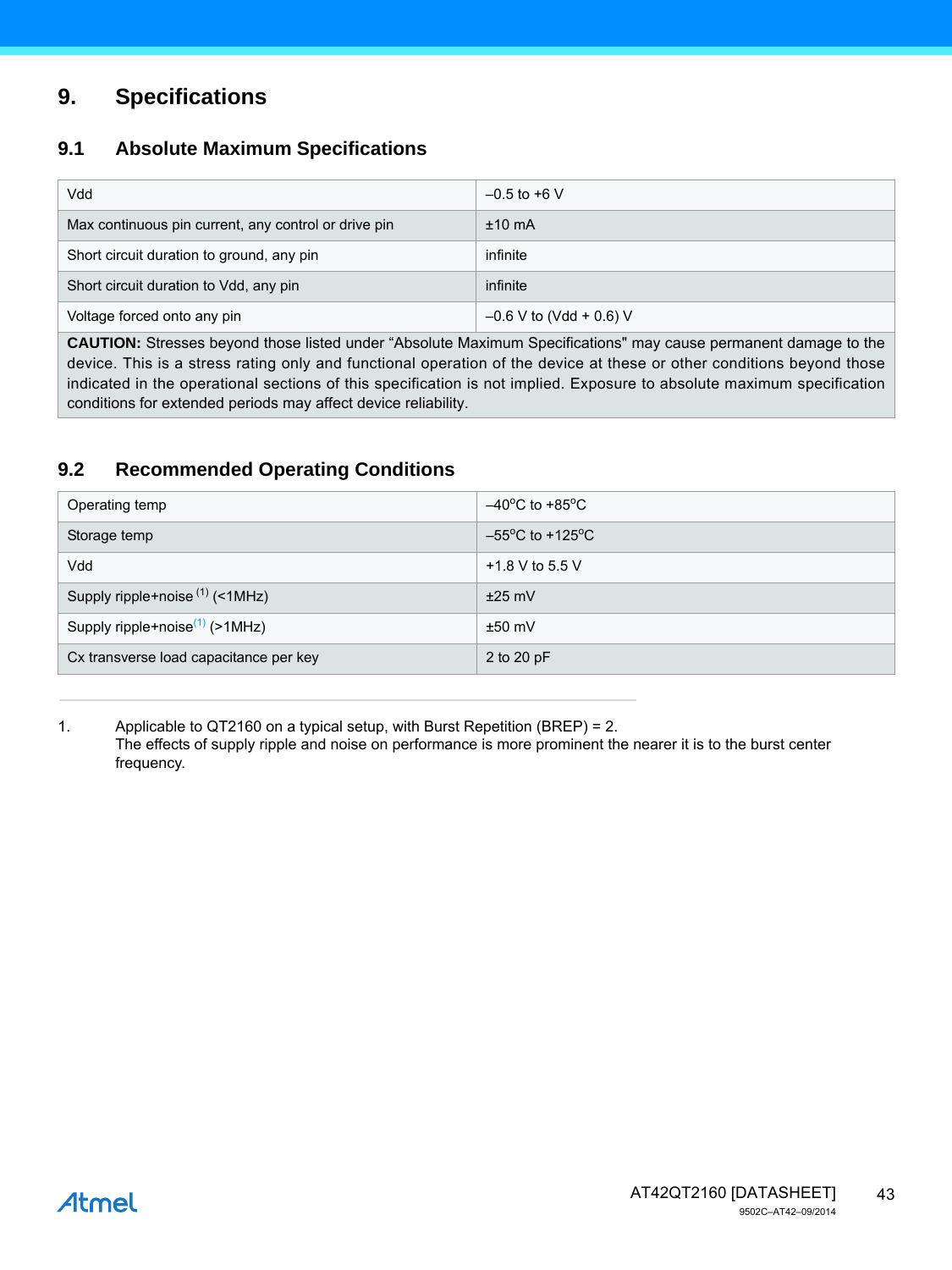## **9.3 DC Specifications**

| <b>Parameter</b> | <b>Description</b>                          | <b>Min</b>        | <b>Typ</b>               | <b>Max</b>        | <b>Units</b> | <b>Notes</b>                                    |
|------------------|---------------------------------------------|-------------------|--------------------------|-------------------|--------------|-------------------------------------------------|
| <b>Iddr</b>      | Average supply current,<br>running (LP16ms) |                   | 476<br>955<br>1127       |                   | μA           | $Vdd = 1.8 V$<br>$Vdd = 3.3 V$<br>$Vdd = 5.0 V$ |
| Idds             | Average supply current,<br>sleeping (SLEEP) |                   | < 1.5<br>$2$<br>$3$      |                   | μA           | $Vdd = 1.8 V$<br>$Vdd = 3.3 V$<br>$Vdd = 5.0 V$ |
| Vil              | Low input logic level                       |                   | $\overline{\phantom{0}}$ | $0.2 \times V$ dd | V            | 1.8 V < Vdd < 5 V                               |
| Vhl              | High input logic level                      | $0.6 \times V$ dd |                          |                   | V            | $1.8 V < V$ dd < 5 V                            |
| Vol              | Low output voltage                          |                   |                          | 0.2               | $\vee$       |                                                 |
| Voh              | High output voltage                         | 4.2               |                          |                   | $\vee$       |                                                 |
| lil              | Input leakage current                       |                   |                          | $\mathbf{1}$      | μA           |                                                 |
| Ar               | Acquisition resolution                      |                   | 10                       |                   | <b>bits</b>  |                                                 |
| Rrst             | <b>Internal RST</b><br>pull-up resistor     |                   |                          | 60                | $k\Omega$    |                                                 |

Vdd = 5.0 V, Cs = 4.7 nF, Rs = 1 M $\Omega$ , Ta = recommended range, unless otherwise noted

## <span id="page-43-0"></span>**9.4 Timing Specifications**

| <b>Parameter</b>        | <b>Description</b>              | <b>Min</b> | <b>Typ</b>             | <b>Max</b> | <b>Units</b> | <b>Notes</b>                                                                                                                                                                     |
|-------------------------|---------------------------------|------------|------------------------|------------|--------------|----------------------------------------------------------------------------------------------------------------------------------------------------------------------------------|
| <b>T</b> BS             | <b>Burst duration</b>           |            | 40<br>80<br>120<br>160 |            | μs           | $BL = 4 (4 \times 4 = 16$ actual pulses)<br>$BL = 8 (8 \times 4 = 32$ actual pulses)<br>$BL = 12 (12 \times 4 = 48$ actual pulses)<br>$BL = 16 (16 \times 4 = 64$ actual pulses) |
| Fc                      | Burst center frequency          |            | 400                    |            | <b>kHz</b>   |                                                                                                                                                                                  |
| F <sub>m</sub>          | Burst modulation,<br>percentage |            | ±8                     |            | $\%$         |                                                                                                                                                                                  |
| <b>T</b> <sub>D</sub> w | Dwell time                      | 250        |                        | 500        | ns           |                                                                                                                                                                                  |
| <b>T</b> <sub>PW</sub>  | Pulse width                     |            | 1000                   |            | ns           |                                                                                                                                                                                  |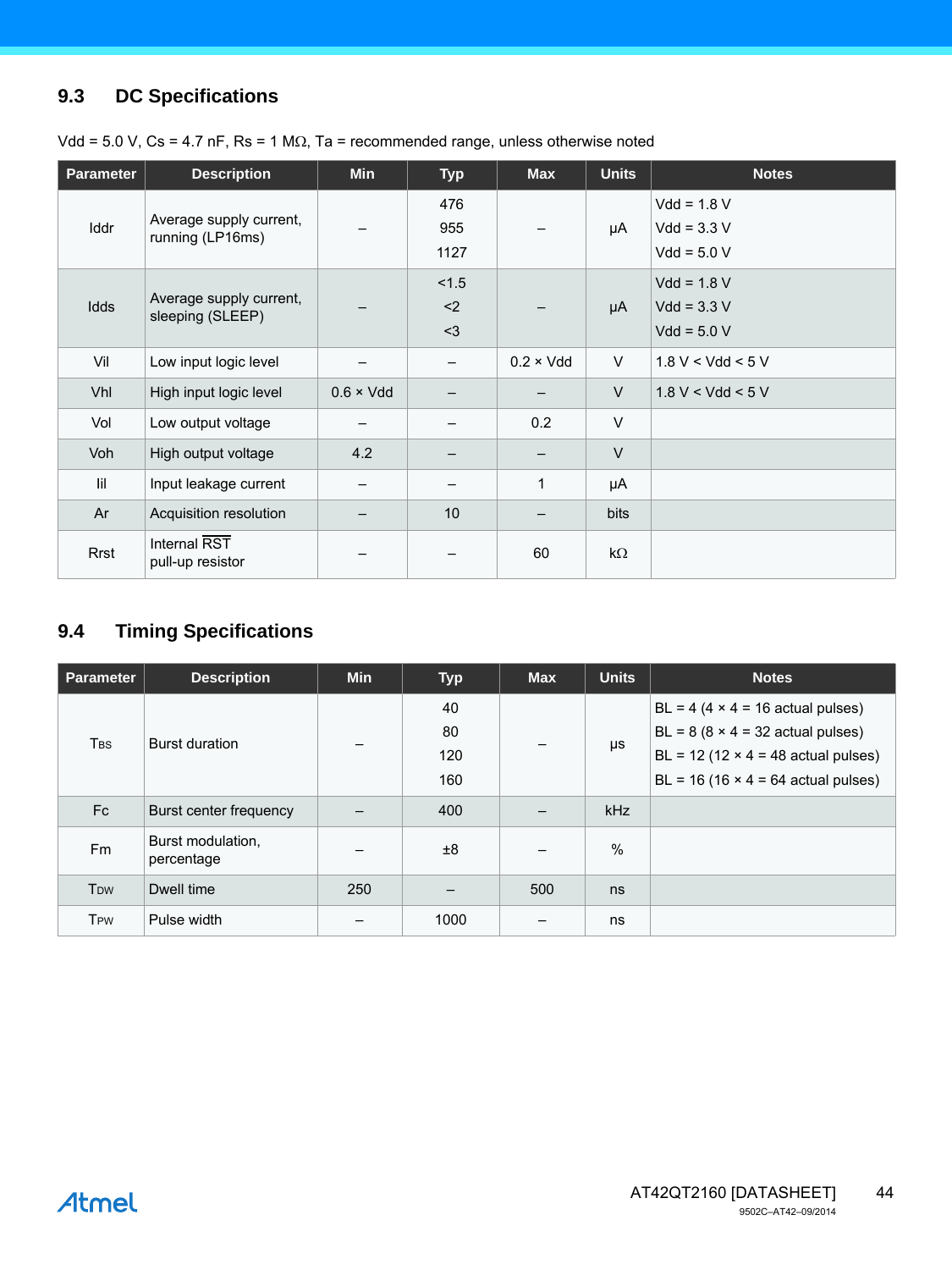#### **9.5 I<sup>2</sup> C Bus Specifications**

| <b>Parameter</b>                                 | <b>Unit</b>    |
|--------------------------------------------------|----------------|
| Address space                                    | 7-bit          |
| Maximum bus speed (SCL)                          | 100 kHz        |
| Hold time START condition                        | 4 µs minimum   |
| Setup time for STOP condition                    | 4 µs minimum   |
| Bus free time between a STOP and START condition | 4.7 µs minimum |
| Rise times on SDA and SCL                        | 1 us maximum   |

## **9.6 Power Consumption**

## **Table 9-1. Average Current Consumption**

Test condition: 16 keys enabled,  $BL = 16 (4 \times 16 = 64$  actual pulses), BREP = 1

| <b>LP Mode</b> | 1.8V  | 3.3V | 5V    |
|----------------|-------|------|-------|
| <b>SLEEP</b>   | < 1.5 | $2$  | $3$   |
| LP 16 ms       | 476   | 955  | 1,127 |
| $LP32$ ms      | 311   | 609  | 770   |
| $LP64$ ms      | 229   | 436  | 592   |
| LP 128 ms      | 188   | 350  | 502   |
| LP 256 ms      | 167   | 306  | 458   |
| LP 512 ms      | 157   | 285  | 435   |
| LP 1024 ms     | 152   | 274  | 424   |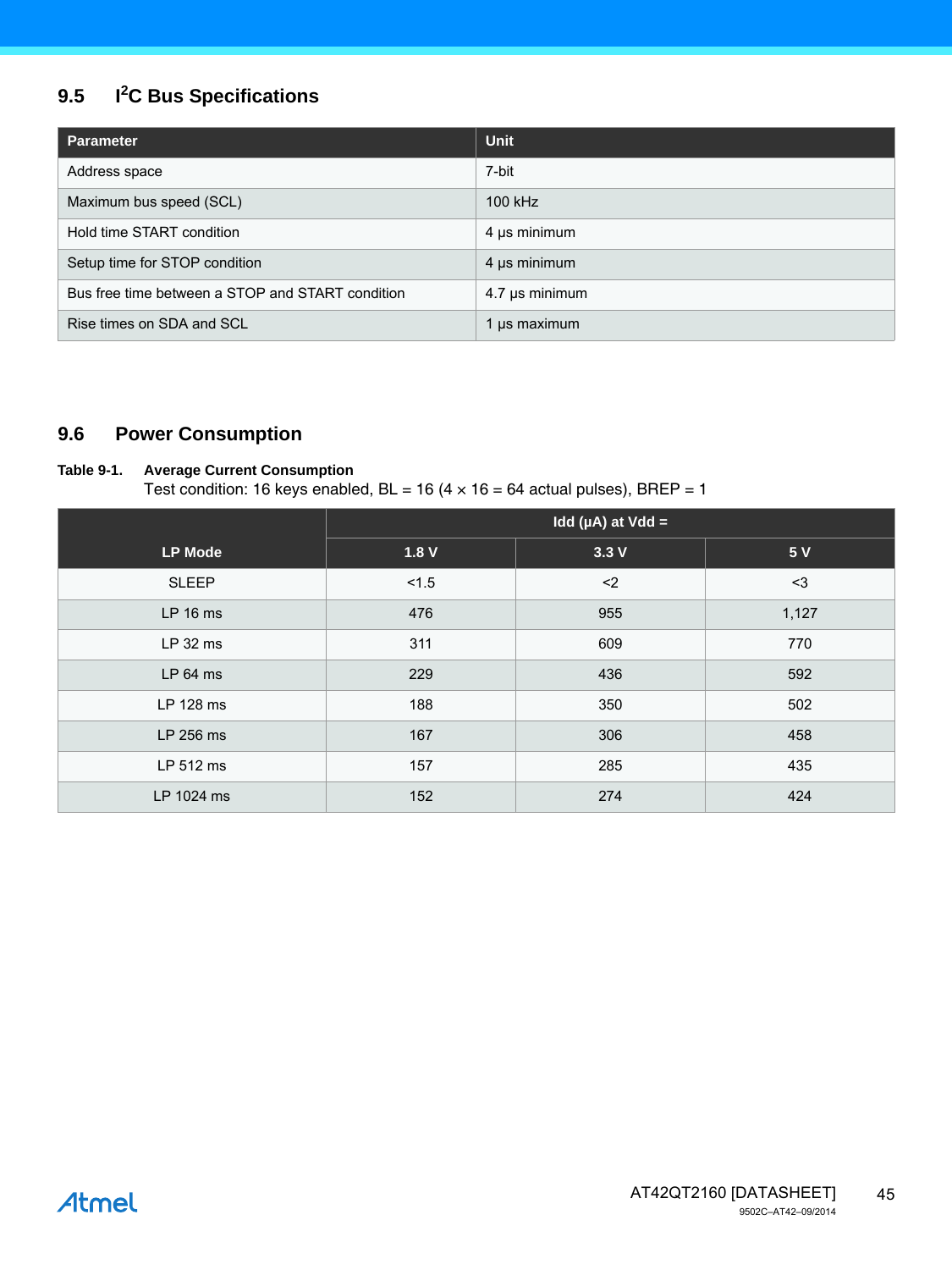## **9.7 Mechanical Dimensions**

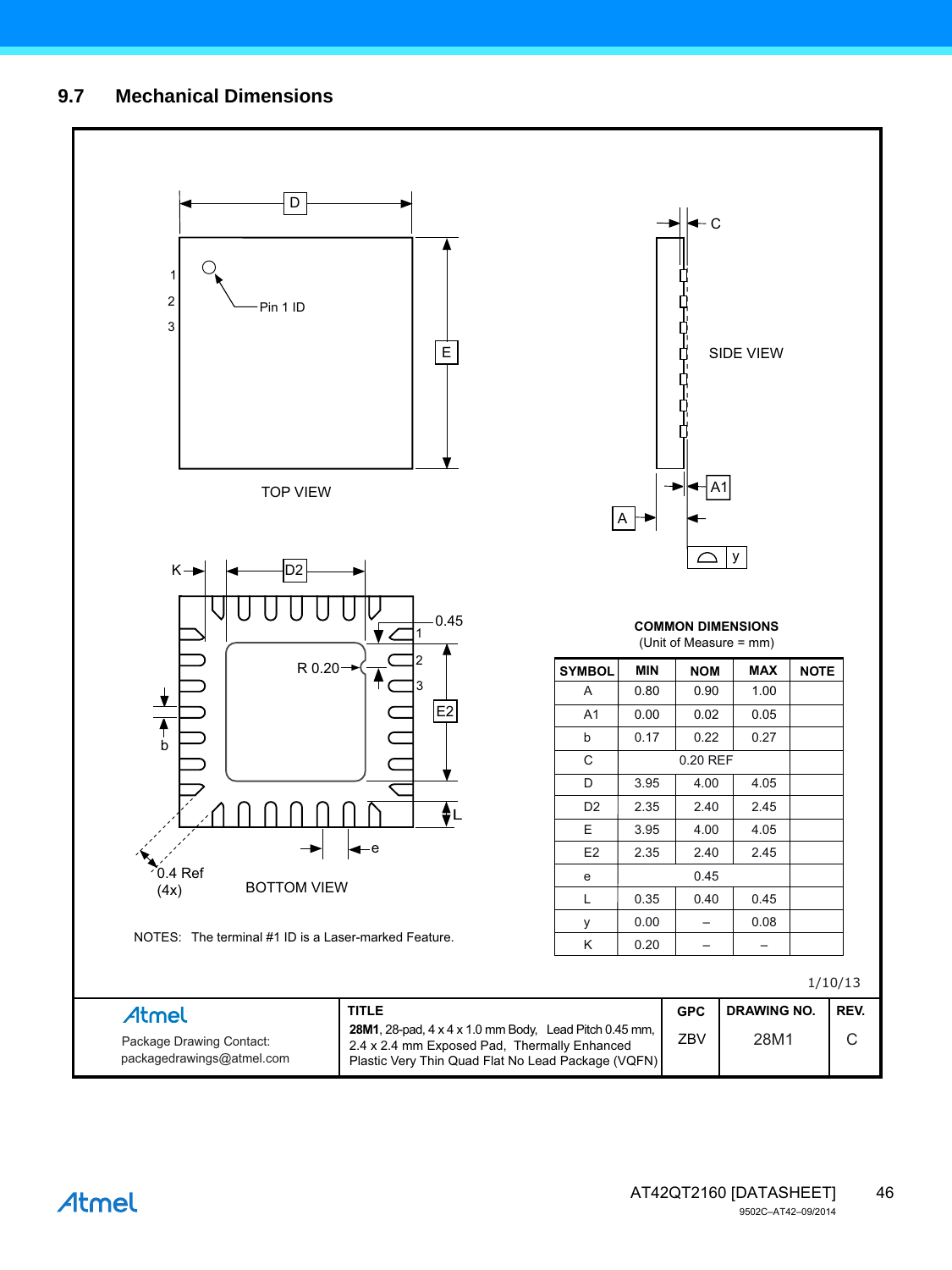## **9.8 Marking**

Either part marking can be supplied:



Atmel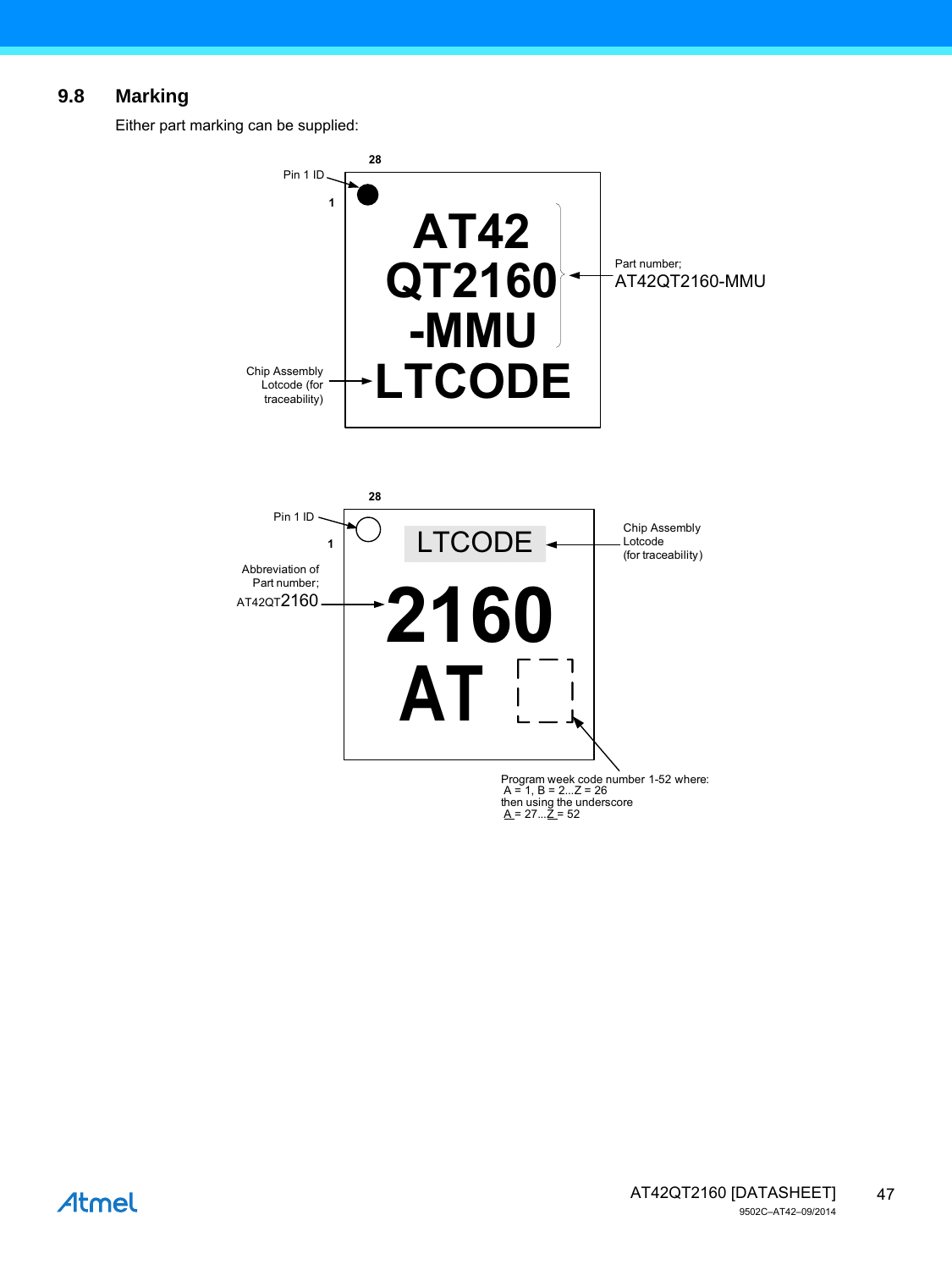## **9.9 Part Numbers**

| <b>Part Number</b> | <b>Description</b>                   |
|--------------------|--------------------------------------|
| AT42QT2160-MMU     | 28-pin 4 x 4mm MLF RoHS compliant IC |

## **9.10 Moisture Sensitivity Level (MSL)**

| <b>MSL Rating</b> | <b>Peak Body Temperature</b> | <b>Specifications</b> |
|-------------------|------------------------------|-----------------------|
| MSL3              | $260^{\circ}$ C              | IPC/JEDEC J-STD-020   |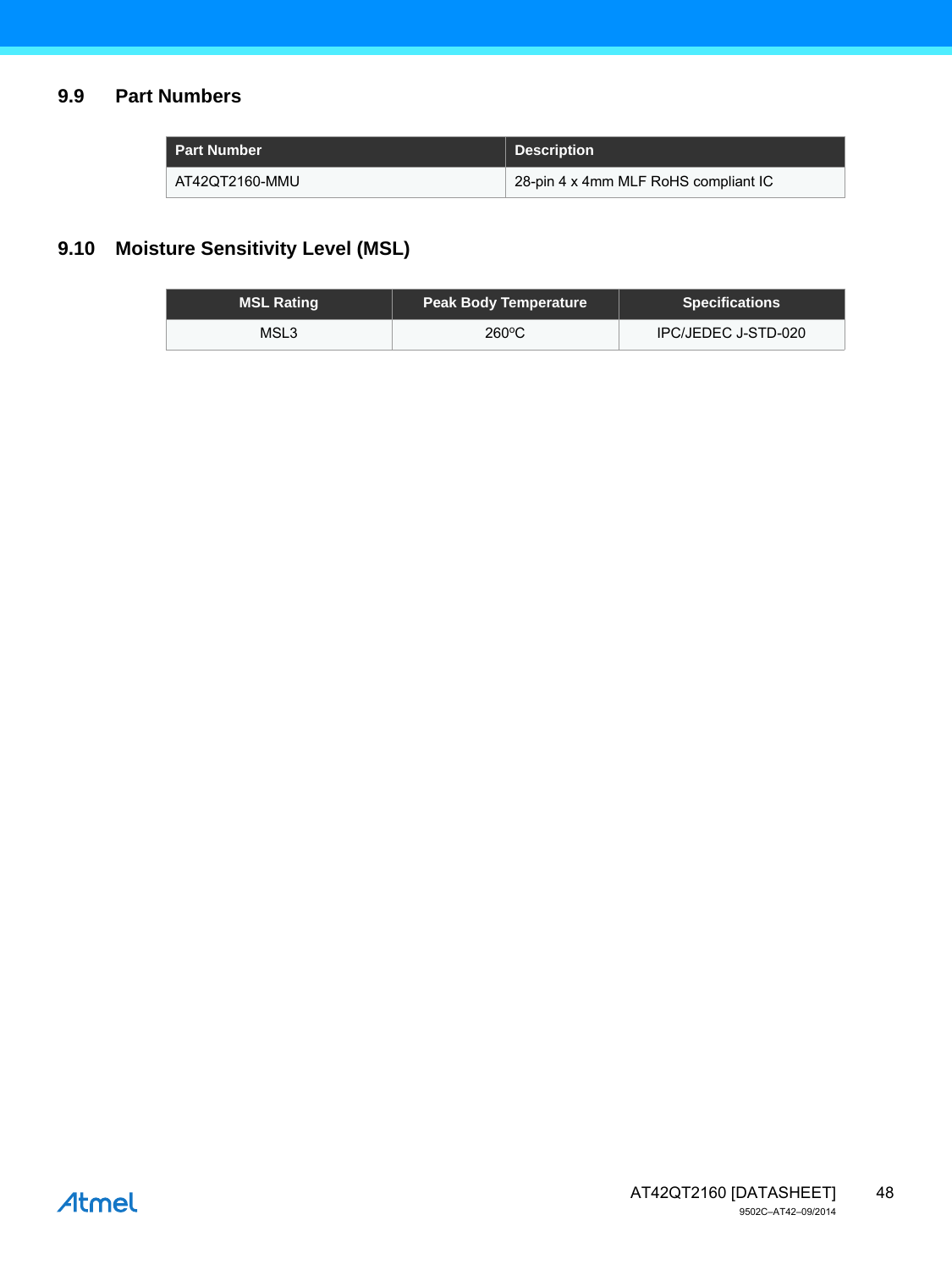## <span id="page-48-0"></span>**10. Known Issues**

The following errata are applicable for QT2160:

#### **1. I2C interface malfunction in multi-slave designs**

#### **Description:**

If the device wakes up from Low Power mode during an I2C transfer on the bus, the device may start to clock in data, depending on the level on SDA and SCL. If this state occurs while transferring the last byte in the data, the device detects the STOP condition as illegal and triggers an interrupt with bus error. This may cause the SDA line to be pulled low for a short duration.

If the device wakes up during a byte transfer that is not the last, and the I2C address is clocked on the data line by accident, this triggers an interrupt with a legal value. The chip may start communicating and corrupts the ongoing communication. Worst case, this may corrupt the setup parameters stored in AT42QT2160.

#### **Problem fix / workaround:**

Use a dedicated I2C bus for each AT42QT2160. Do not share the bus with any other slave devices.

#### **2. Bus free time between a STOP and START condition**

#### **Description:**

The bus free time between a STOP and START condition is specified as 4.7 µs as per I2C bus specification. This free time is insufficient for the AT42QT2160 device and may cause random communication failure, especially during Read operation.

#### **Problem fix / workaround:**

Provide a minimum 50 µs bus free time between a STOP and START condition to ensure reliable communication.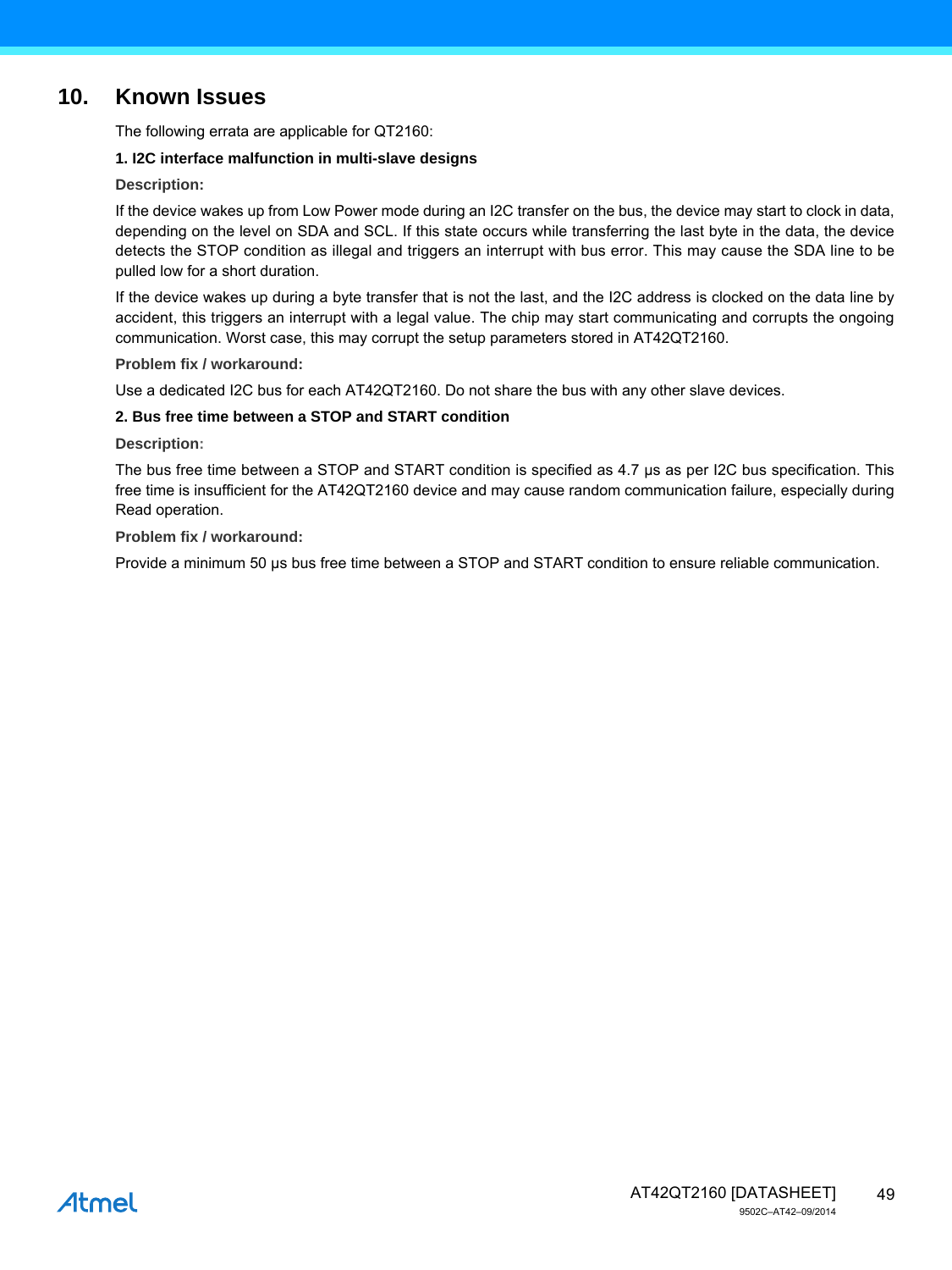## **Revision History**

| <b>Revision No.</b>         | <b>History</b>                          |
|-----------------------------|-----------------------------------------|
| Revision AX - July 2008     | Initial release                         |
| Revision B - March 2013     | General updates<br>Applied new template |
| Revision C – September 2014 | Added Section "Known Issues" on page 49 |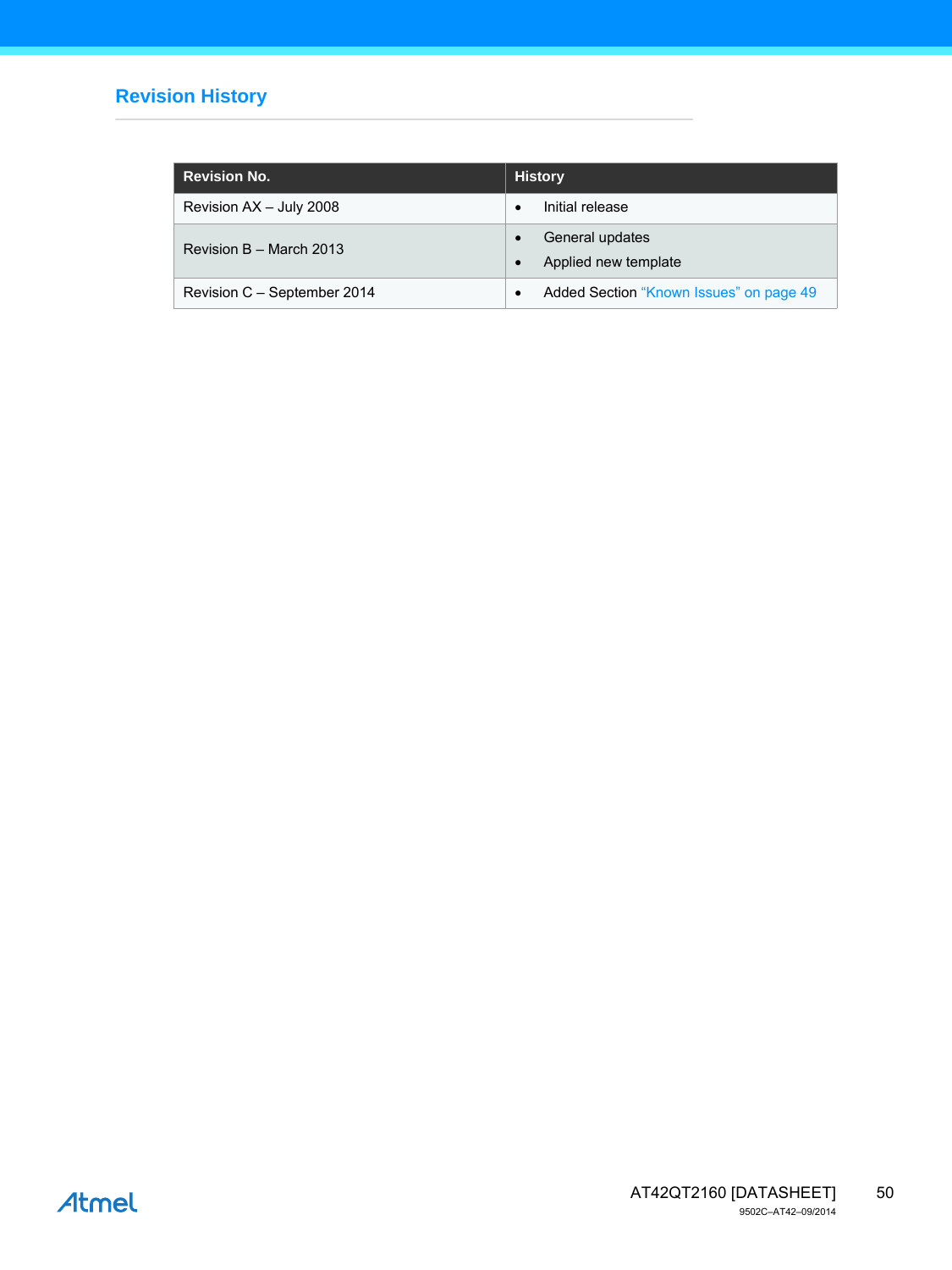## Atmel

## **Enabling Unlimited Possibilities**®

#### **Atmel Corporation**

1600 Technology Drive San Jose, CA 95110 USA **Tel:** (+1) (408) 441-0311 **Fax:** (+1) (408) 487-2600 www.atmel.com

**Atmel Asia Limited** Unit 01-5 & 16, 19F BEA Tower, Millennium City 5 418 Kwun Tong Roa Kwun Tong, Kowloon HONG KONG **Tel:** (+852) 2245-6100 **Fax:** (+852) 2722-1369

**Atmel München GmbH** Business Campus Parkring 4 D-85748 Garching bei München GERMANY **Tel:** (+49) 89-31970-0 **Fax:** (+49) 89-3194621

**Atmel Japan G.K.**

16F Shin-Osaki Kangyo Bldg 1-6-4 Osaki, Shinagawa-ku Tokyo 141-0032 JAPAN **Tel:** (+81) (3) 6417-0300 **Fax:** (+81) (3) 6417-0370

© 2014 Atmel Corporation. All rights reserved. / Rev.: 9502C–AT42–09/2014

Atmel®, Atmel logo and combinations thereof, Enabling Unlimited Possibilities®, Adjacent Key Suppression®, AKS®, QTouch®, QT™ and others are registered trademarks or trademarks of Atmel Corporation or its subsidiaries. Other terms and product names may be registered trademarks or trademarks of others.

Disclaimer: The information in this document is provided in connection with Atmel products. No license, express or implied, by estoppel or otherwise, to any intellectual property right is granted by this document or in connection with the sale of Atmel products. EXCEPT AS SET FORTH IN THE ATMEL TERMS AND CONDITIONS OF SALES LOCATED ON THE ATMEL WEBSITE, ATMEL<br>ASSUMES NO LIABILITY WHATSOEVER AND DISCLAIMS ANY EXPRESS, IMPLI IMPLIED WARRANTY OF MERCHANTABILITY, FITNESS FOR A PARTICULAR PURPOSE, OR NON-INFRINGEMENT. IN NO EVENT SHALL ATMEL BE LIABLE FOR ANY DIRECT, INDIRECT, CONSEQUENTIAL, PUNITIVE, SPECIAL OR INCIDENTAL DAMAGES (INCLUDING, WITHOUT LIMITATION, DAMAGES FOR LOSS AND PROFITS, BUSINESS INTERRUPTION, OR LOSS OF INFORMATION) ARISING OUT OF THE USE OR INABILITY TO USE THIS DOCUMENT, EVEN IF ATMEL HAS BEEN ADVISED OF THE POSSIBILITY OF SUCH DAMAGES. Atmel makes no representations or warranties with respect to the accuracy or completeness of the contents of this document and reserves the right to make changes to specifications and products descriptions at any<br>time without notice. Atm used in, automotive applications. Atmel products are not intended, authorized, or warranted for use as components in applications intended to support or sustain life.